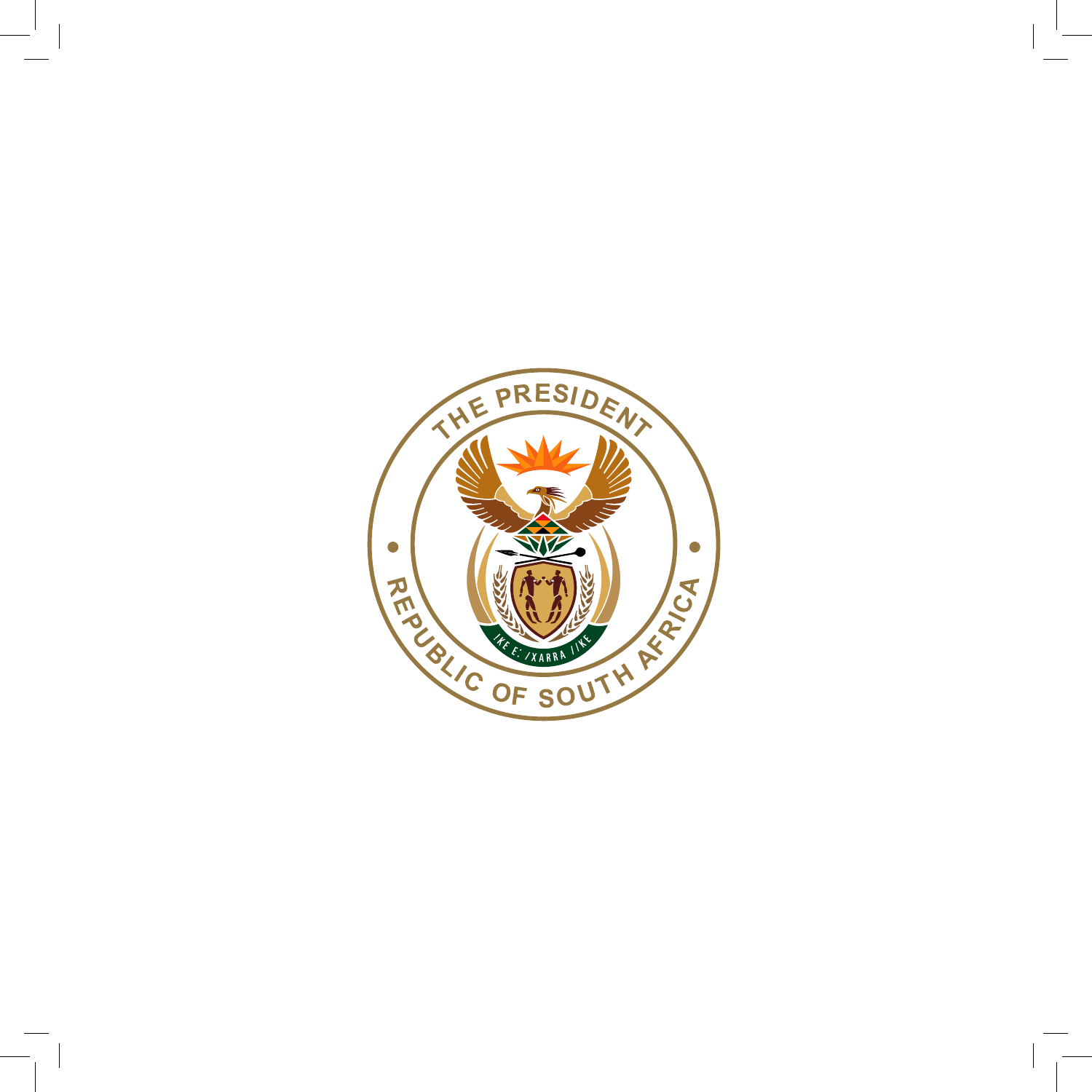

# **PRESENTATION OF NATIONAL ORDERS UNION BUILDINGS PRETORIA 28 OCTOBER 2008 10:30 − 12:30**

- 1. Nominees of the National Orders and guests take their seats
- 2. Arrival of President Kgalema Motlanthe
- 3. The National Anthem
- 4. Word of welcome by the Chancellor of National Orders
- 5. Ceremonial oration by the Grand Patron of National Orders
- 6. Investiture of the National Orders
- THE ORDER OF MENDI FOR BRAVERY
- THE ORDER OF IKHAMANGA
- THE ORDER OF MAPUNGUBWE
- THE ORDER OF THE COMPANIONS OF OR TAMBO
- 7. The President, the Chancellor, the Advisory Council, together with the recipients of National Orders proceed to the upper lawns on the western side of the Union Buildings' West Wing for a photo opportunity
- 8. Guests proceed to the marquee on the western lawns of the Union Buildings

### **Luncheon**

#### **Grand Patron of National Orders**

#### President Kgalema Motlanthe

#### **Chancellor of National Orders**

### Rev Frank Chikane

#### **The Advisory Council on National Orders**

 Ms M Burton, Mr FG Brownell, Ms S Williams-De Bruyn, Prof B Figaji, Dr J Kani, Mr AM Kathrada, Prof C Landman Ms R Mompati, Bishop M Mpumlwana, Mr MMTB Msimang, Dr Y Muthien (Chairperson) and Lt-Gen G Ramano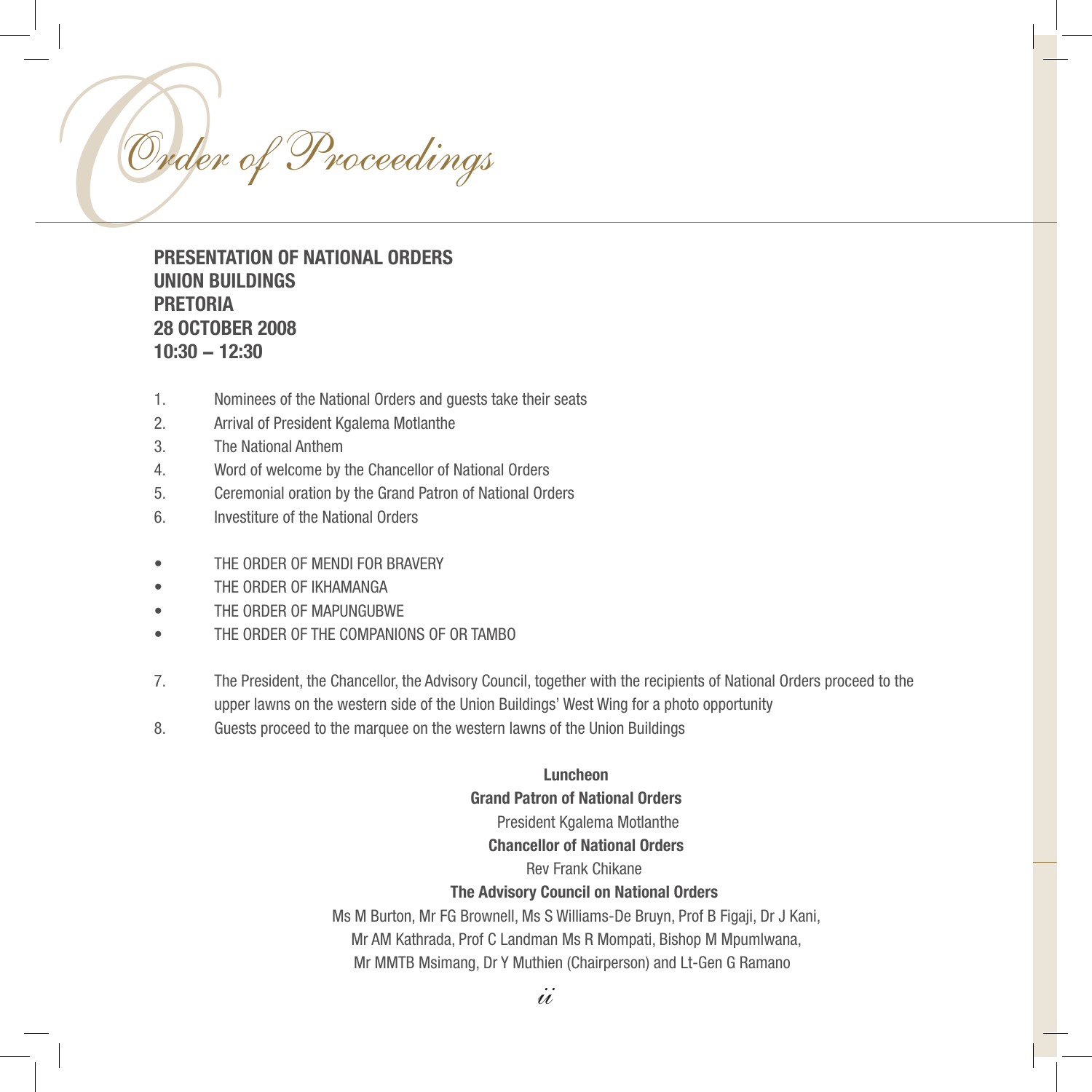Recipients

# **ORDER OF MENDI FOR BRAVERY**

**GOLD**

1. Thamsanqa Blessing Fihlela "Hugo Nkabinde" (Posthumous)

 2. Nomava Shangase (Posthumous)

### **ORDER OF IKHAMANGA**

#### **SILVER**

- 3. Peter Henry Abrahams 4. Ronnie Govender 5. Bryan Habana 6. Alfred Hutchinson (Posthumous)
- 7. Barbara Jurgens
- 8. Keorapetse William Kgositsile
- 9. Sibongile Khumalo
- 10. Ladysmith Black Mambazo
- 11. Zakes Zulu Mokae
- 12. Percival Montgomery
- 13. Lionel Morrison
- 14. George Mxadana
- 15. Lauretta Ngcobo
- 16. Lewis Nkosi
- 17. Makhaya Ntini
- 18. Patrick "Ace" Ntsoelengoe
- 19 Shaun Maclean Pollock
- 20. Stanley Sono
- 21. Miriam Tlali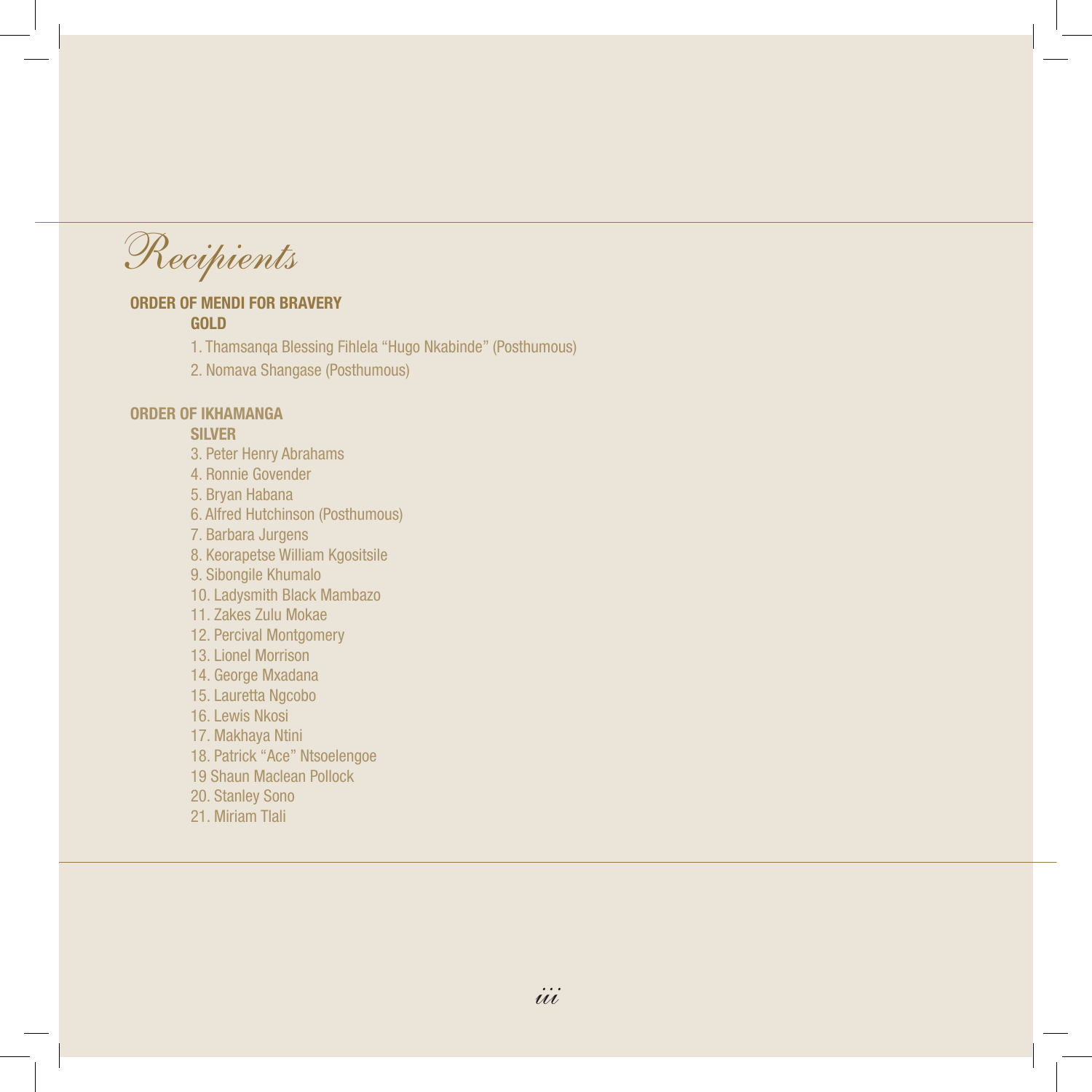

Recipients

**GOLD**

 22. Richard Victor Selope Thema

### **ORDER OF MAPUNGUBWE**

### **SILVER**

- 23. Douglas Butterworth 24. Wieland Gevers 25. Phuthi Ngoepe 26. Timothy David Noakes
- 
- 27. Pragasen Pillay

# **GOLD**

 28. Doris Lessing

## **ORDER OF THE COMPANIONS OF O R TAMBO**

 29. Vengalil Krishnan Krishna Menon

 $\frac{1}{2}$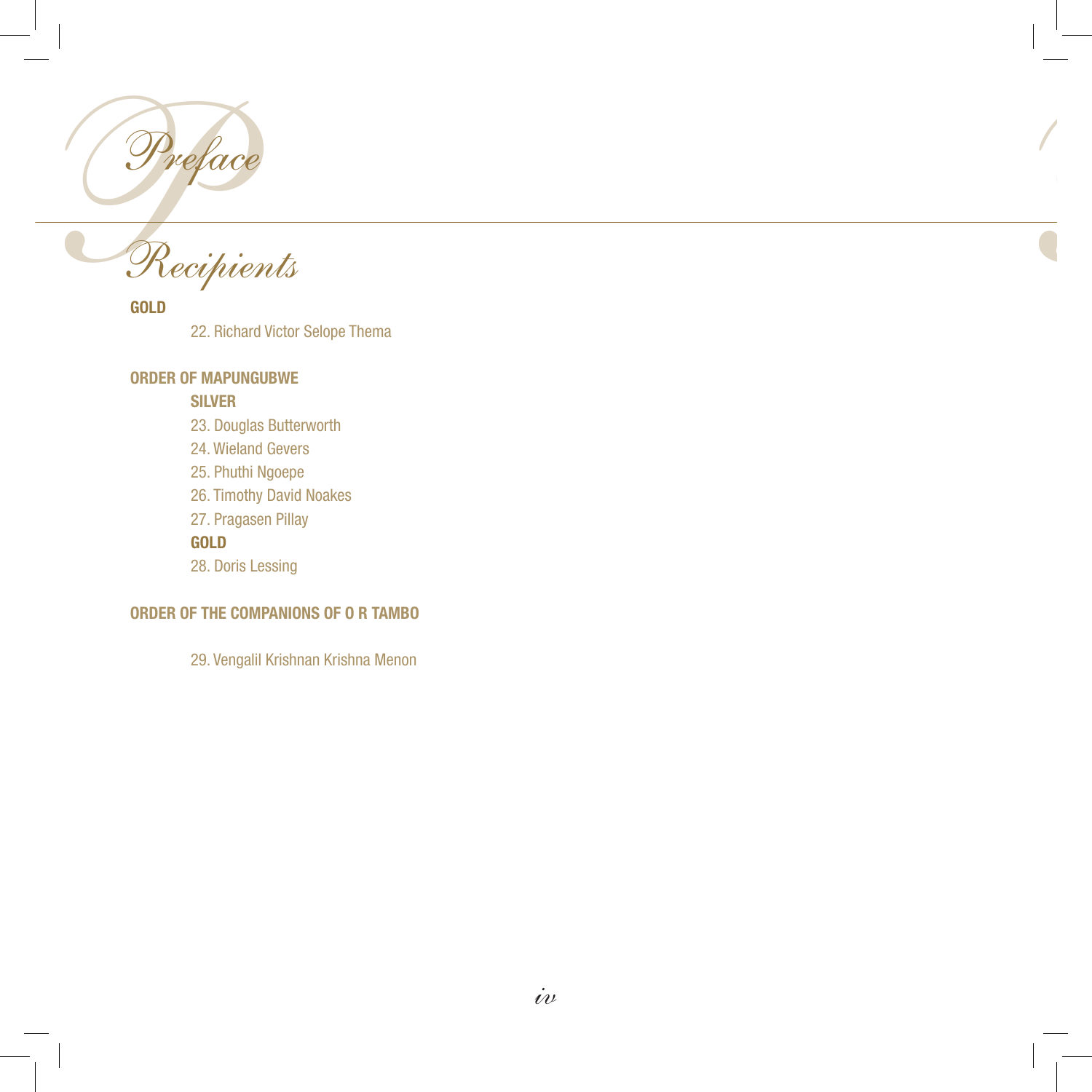

# **PREFACE FROM THE CHANCELLOR OF THE NATIONAL ORDERS 28 OCTOBER 2008**

It is a cause of immense pleasure on this auspicious day to commend to you the latest recipients of our National Orders. They are the Order of Mendi for Bravery, the Order of Ikhamanga, the Order of Mapungubwe and the Order of the Companions of OR Tambo.

At today's investiture, we honour men and women for their outstanding achievements and contributions in a wide range of human endeavour: sport, the creative arts, literature and other aspects of culture, and our society in general.

We honour their talent. We honour their resolve in fighting for what they believed in, regardless of the cost. We honour those who showed exceptional bravery in the face of great personal danger, unselfishly risking life and limb when lesser people would have retreated.

Their credentials tower over us like the Drakensberg peaks. Yet they, and those who represent the heroes and heroines who have passed on, stand before us with dignity and modesty despite achievements which have so immeasurably enriched our national life.

These remarkable men and women from our present and our past are no less than icons of selfless sacrifice and service, courage and commitment. Our contemporary history of democratic calm after the storms of racism and repression is aptly served by the awards bestowed today.

They are commended to you as deserving recipients of the Order of Mendi for Bravery, the Order of Ikhamanga, the Order of Mapungubwe and the Order of the Companions of OR Tambo.

The Rev Frank Chikane Chancellor of National Orders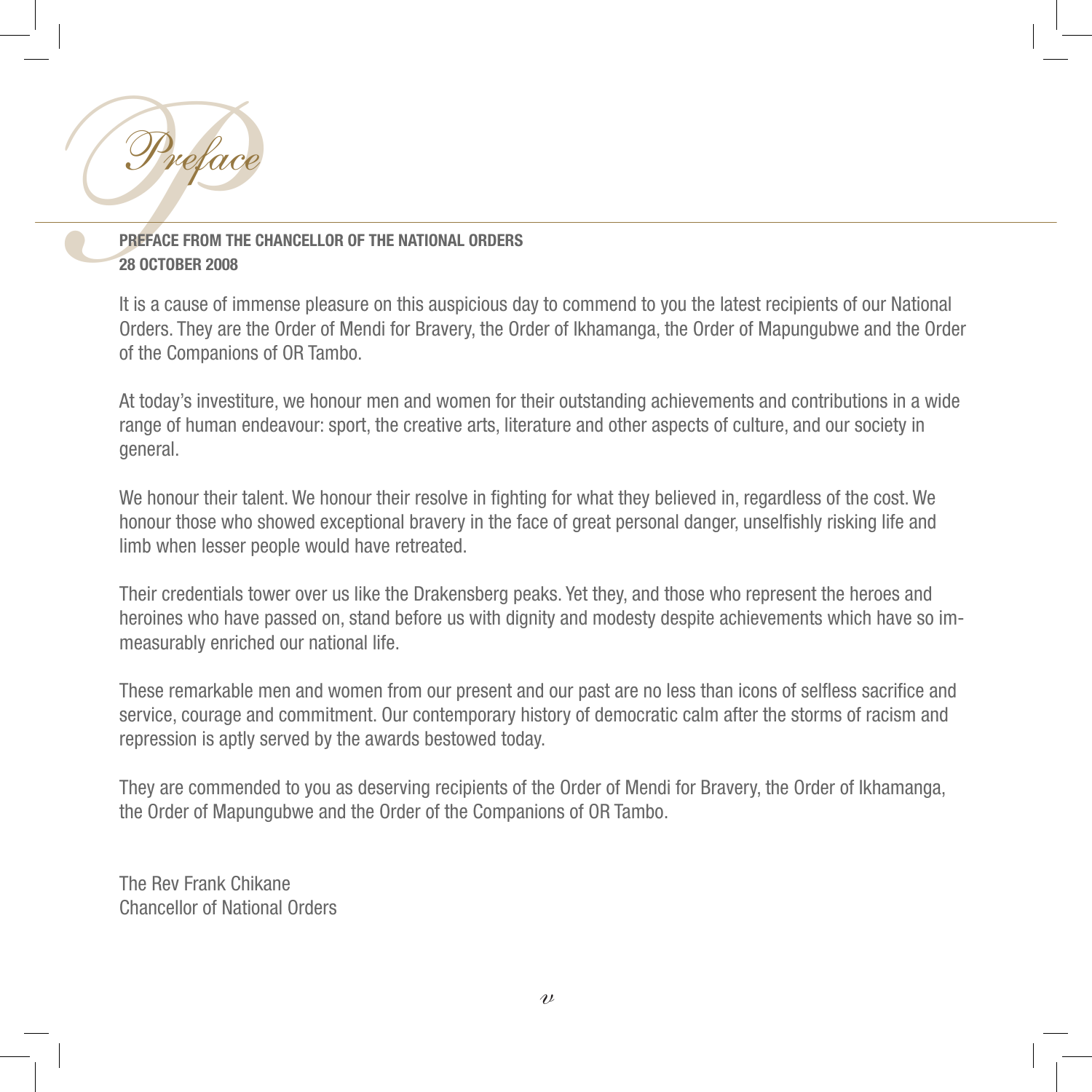

#### **Ceremonial Oration of the Grand Patron of the National Orders: President Kgalema Motlanthe**

In the name of the people, I welcome you to the Union Buildings, the seat of government.

This ceremony is convened to admit into the ranks of the Order of Mendi for Bravery, the Order of Ikhamanga, the Order of Mapungubwe and the

 $\overline{\mathcal{L}}$ 

Order of the Companions of OR Tambo, men and women who deserve high tribute for what they have done to enrich our lives and to make it possible for our diverse nation to proclaim itself an adherent of the ancient values of Ubuntu.

This is the 12th time that our free people have had occasion to salute in humble gratitude such distinguished men and women who are, indeed, the stars on our firmament. Today, they are admitted into the ranks of those who belong to the esteemed National Orders of our Republic. Because of their efforts, we are able to live and develop in a world of freedom, without the fetters of oppression or exclusion.

The honours that we bestow today tell the story of what and who we are and who we shall be. These National Orders represent the nobility of human endeavour, constituting a hall of fame that will today be enriched by new and distinguished members.

We have convened today at the seat of government, the Union Buildings, to award the Order of Mendi for Bravery to our brave hearts, those who gave or risked their lives so that others may live. These South Africans, for whom human life is priceless, have reaffirmed the principle borne of struggle, of the right to life.

They have confronted clear and present danger of one kind or another, with full knowledge of the potential harm to themselves, to save human life and limb. They vanquished the natural instinct of self-preservation with the same courage and willingness to sacrifice for the greater good that was demonstrated by the heroes of the *SS Mendi*. By their deeds, they re-affirmed our philosophy of Ubuntu – we are because of you!

We have convened today at the seat of government, the Union Buildings, to admit into the Order of Ikhamanga, our leading cultural workers and sportsmen and women. All of them have contributed to the pride we as a nation feel in our achievements that celebrate our inner African and human soul.

Their accomplishments are representative of the wealth of human imagination and talent brought forth from our continent, which has, since time immemorial, endowed the planet Earth with the things of beauty that are products of human creativity.

We have convened today at the seat of government, the Union Buildings, to admit some exceptional persons to the Order of Mapungubwe. These are people whose activities cannot but be described as excellent.

We have convened today at the seat of government, the Union Buildings, to admit our friend to the Order of the Companions of OR Tambo.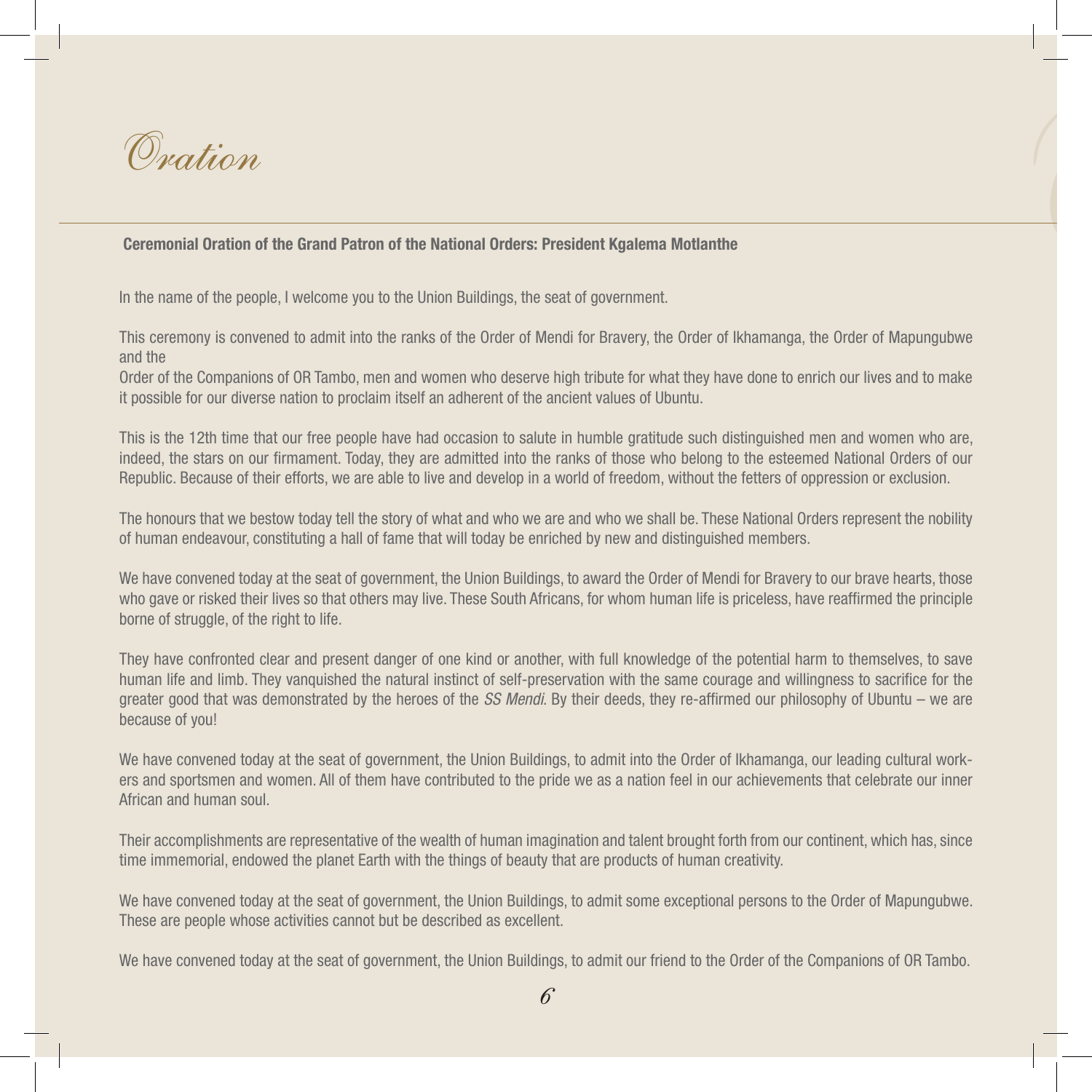OOration

This is a citizen of the world who without discrimination and at great cost to his country and people made an exceptional contribution to the efforts of the people of South Africa to define themselves as human beings, towards which objective, Oliver Reginald Tambo devoted his life.

They are the men and women who dared to act outside the boundaries of the ordinary, taking upon themselves the skill and daring of the majestic bird on our Coat of Arms which stands on permanent guard to protect the nation. Her wings commune with the beams of the rising sun, as the people of Mapungubwe conversed with nature, the peoples of the universe, and the world of creative thought.

These distinguished South Africans we honour today are fit and proper persons to receive these awards because they occupy an important place among us.

They are our symbols of human creative talent, the guardians of Ubuntu who manifest the national gift of courage that rises with danger, our touchstones for our collective accomplishments as a nation, and stalwarts of human solidarity. They stand as beacons that must guide us forever as we build a society founded on the high ideals of freedom, justice, equality and human solidarity.

For all time, these men and women will be admitted as esteemed members of these Orders, subject to the precedence and authority of our National Anthem, our National Flag, and our National Coat of Arms, which represent the highest repositories of our common nationhood.

We are especially blessed that this ceremony permits us to share a brief encounter with the honoured Members of the National Orders, who live.

We are especially privileged that this ceremony brings us into communion with the noble souls of the honoured Members of the National Orders, who have departed from the world of the living.

To them all, the living and the dead, on this day, the nations says – bayethe!

On this day, let all citizens and patriots proclaim:

Glory to the Honoured Members of the National Orders!

God Bless Africa!

Save her children!

Grant her peace!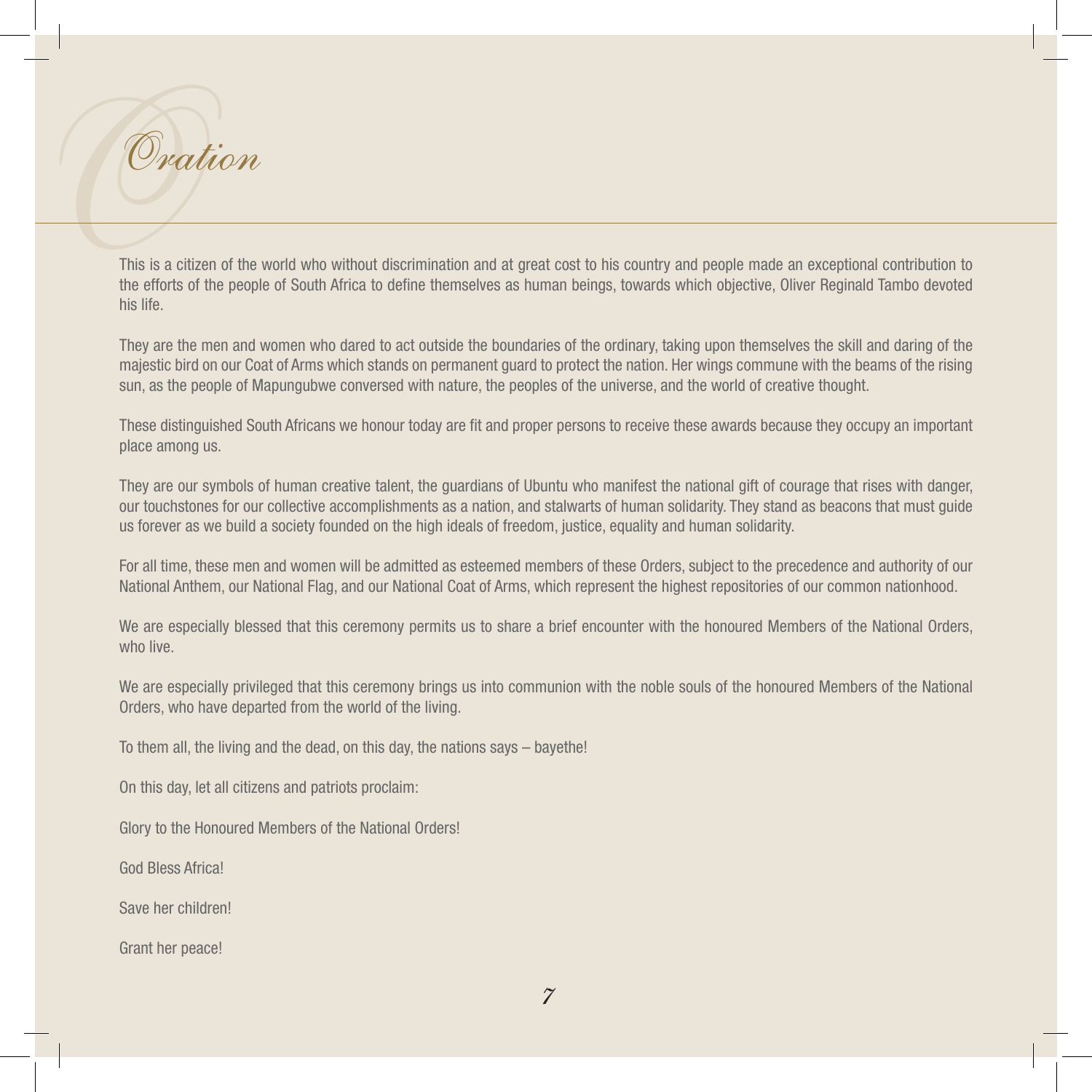# TB Fihlela 'Hugo TB Fihlela 'Hugo Nkabinde' (1958 – 1988) (Posthumous)



For his contribution to the ideals of freedom through putting his medical profession to the service of exiled freedom fighters.

In 1987, Dr Hugo Nkabinde arrived at Pango Camp, an Umkhonto we Sizwe (MK) camp in Angola, for a specialised military training course in Military and Combat Work and Military Engineering. On his arrival, Nkabinde was already a qualified medical practitioner. The aim was for him to infiltrate back into the country where he could continue with his underground work. He immediately joined the medical team in the camp while undergoing training.

Before Nkabinde went to Angola for military training, he was involved in MK underground activities.

Upon completion of his training, he became the Medical Officer in the administration structure of the Northern Front in Quilbaxe, in the north of Angola, around March 1988. The Northern Front was a campaign MK military operation conducted in Angola. This came as a result of the fact that MK had a number of military camps in Quibaxe, including training camps. There was only one main supply route from Luanda where the MK Headquarters were situated and Quibaxe in the north of Angola. This route was crucial for supplies to the camps in the north as well as for the general population. The National Union for the Total Independence of Angola (Unita) rebels who were fighting against the Popular Movement for the Liberation of Angola (MPLA) Government in Angola subjected this route to ambushes. The situation worsened when Unita realised it was losing the war in the south at Cuito Cuanavale.

Nkabinde reinforced his medical team by training other members as the Front stretched along three towns: Phire, which was about 60 km from Quibaxe where a battalion was deployed; Quibaxe; and Parade, which was about 11 km from Quibaxe and also had battalion strength. This was a difficult assignment given the circumstances under which the guerilla army operated, being without guaranteed resources.

Over and above his task in the Northern Front, Nkabinde rendered service to all MK camps in the north. He also accompanied convoys to Luanda, which was about 200 km from Quibaxe. As a result of ambushes, members were sometimes forced to walk on foot to Luanda to meet the convoy half way. That was also meant to clear the route of any Unita ambushes. This was quite a task for Nkabinde, given the fact that he was not as highly trained as other members who had been in MK camps for a long time and others who had combat experience from inside the country.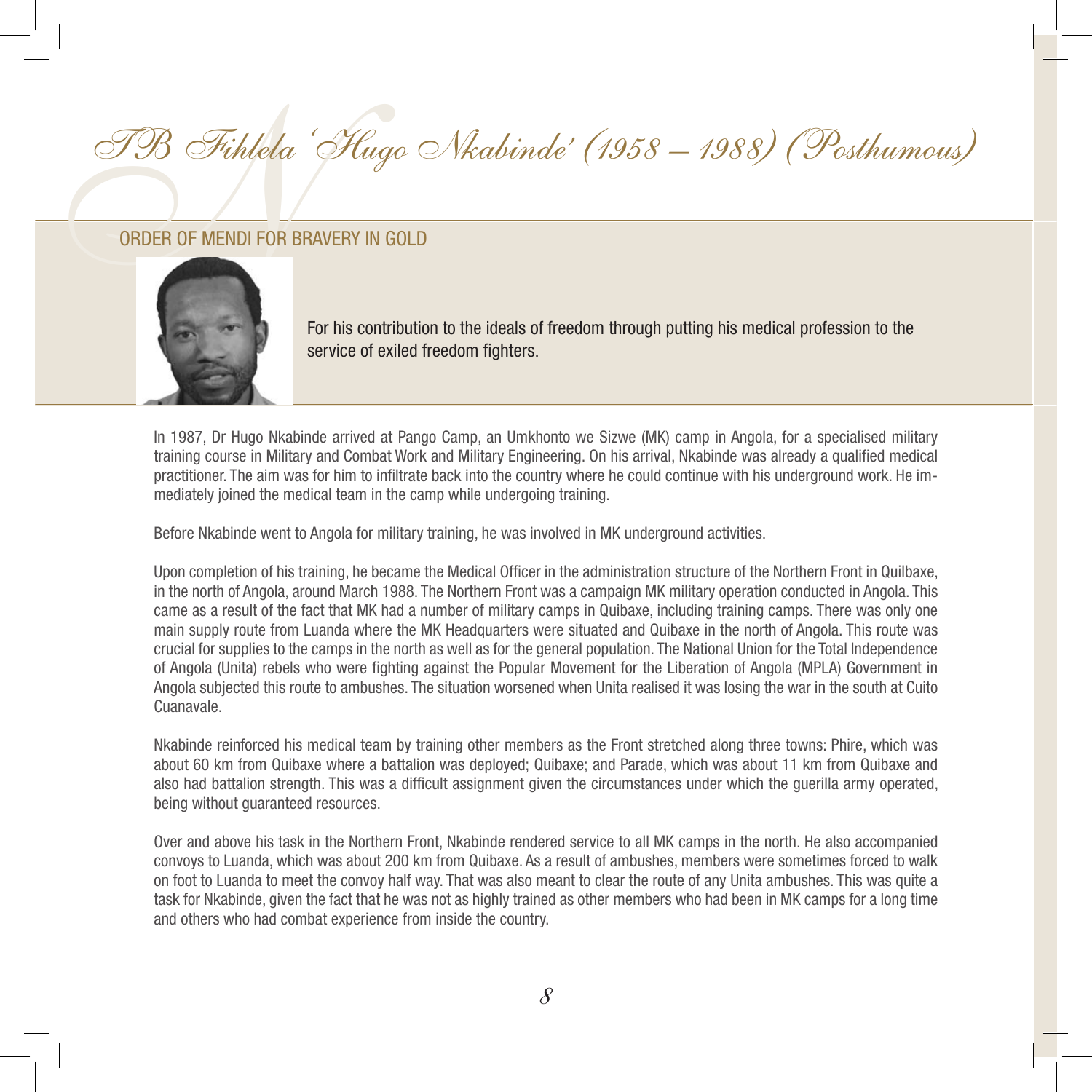In April 1988, Unita rebels ambushed an MK convoy from Luanda at Keso, injuring a number of members. Nkabinde was among the first to arrive. Had it not been for the professional medical experience of Nkabinde and his medical team, some members might have died.

There were many such incidents, especially ambushes where Nkabinde distinguished himself. He always insisted on going out with reconnaissance teams even though these could comprise small teams of guerilla fighters.

As a result of his presence in the Northern Front, the health situation of members improved noticeably. This also applied to the camps around Quibaxe. Many lives that could have been lost, in especially the ambushes, were saved. He did not only improve the health situation in the camps and the Northern Front but also that of the local population.

Quibaxe's hospital was ill-equipped. Nkabinde helped at the hospital during his spare time or when asked by the local authorities. His assistance always made a difference.

He conducted First Aid classes for members in the Northern Front and other camps. He improvised and used initiatives in conducting his classes. Some of the medical orderlies he trained assisted at the local hospital in Quibaxe.

Nkabinde was a dedicated member who led by example. His loyalty was unquestionable. Many of his peers opted for the relative safety of Lusaka, while others would pay occasional visits to MK camps.

Nkabinde was in the forefront in Angola's trenches. He inspired many members with his attitude and behaviour. Sometimes, members' morale would be low for different reasons but Nkabinde was always able to lift their spirits.

Dr Hugo Nkabinde forfeited the comforts his profession could have provided, instead pursuing the dream of a free South Africa. He led by example, in the process inspiring many MK cadres to carry on the struggle for justice and democracy.

Sadly, Nkabinde died in one of the ambushes in Angola in July 1988.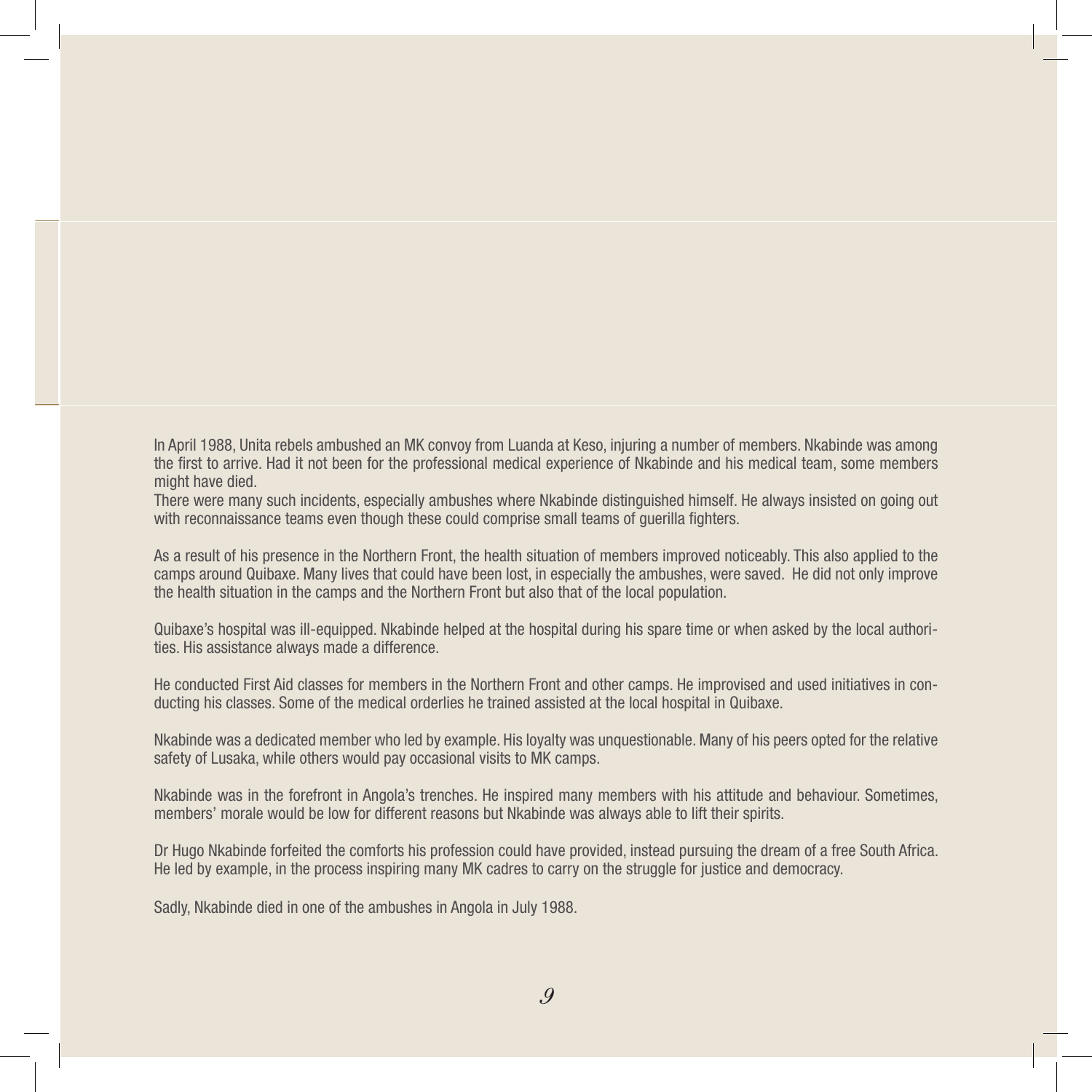Noma<br>ORDER OF MEN Nomava Shangase (1931 – 1981) (Posthumous)

## Order of Mendi for Bravery IN Gold

For her contribution to the attainment of freedom in South Africa through putting her medical profession to the service of exiled South African freedom fighters.

Dr Nomava Shangase was one of the comrades of nurses who were selected by the African National Congress (ANC) in South Africa to leave the country in 1962 and go to Tanzania for training and assisting the newly independent Tanzania. Tanzania had a shortage of nurses and the arrival of medical practitioners came as great help to the people of Tanzania. The health conditions in the areas where the group was deployed improved drastically.

She later selected to study Medicine in the then Soviet Union where she successfully completed her medical studies and returned to Tanzania as a qualified medical doctor. She continued assisting the Tanzanians as well as ANC comrades deployed in that country. She was later transferred to work in Umkhonto we Sizwe (MK) camps in Angola where malaria was wreaking havoc among MK comrades there. The conditions in Angola were very harsh and challenging, but to "Comrade Doctor" – as she was affectionately known – this was nothing compared to the calling.

She arrived in Angola in 1977 and was deployed in Quibaxe Camp, in the north of Angola. Despite the severe conditions in the camp, the shortage of food, malaria and the general terrible conditions of the bush, Shangase stood firm. She ate what guerillas ate, sang revolutionary songs with them, rejoiced in their joys but most importantly, improved the health conditions in the camp. She single-handedly contained the malaria scourge and in the process saved a lot of lives. She also trained some comrades as medical orderlies who were then in a position to assist in ensuring that fighters took their medicines and thus survived.

Her most unforgettable feat was when forces from the National Front for the Liberation of Angola (FNLA) (rebels of Holden Roberto) attacked and ambushed MK cadres who were on their way to Luanda from Quibaxe Camp. A member of the Luthuli detachment was lost in that ambush. Other cadres managed to survive owing to the professional efforts of Shangase.A Brigadier General Sedibe survived the attack even though severely wounded, thanks to Shangase. Had it not been for her presence, many who were wounded in that attack could have lost their lives.

It is important to realise that Shangase was not a young lady when she went to Angola. She was a mother who became a friend, a healer and most of all a counsellor to the young who were understandably often depressed. She was a comrade who was always ready and willing to help. Most of the time, she could not afford to sleep, tending to her patients whom she cared for so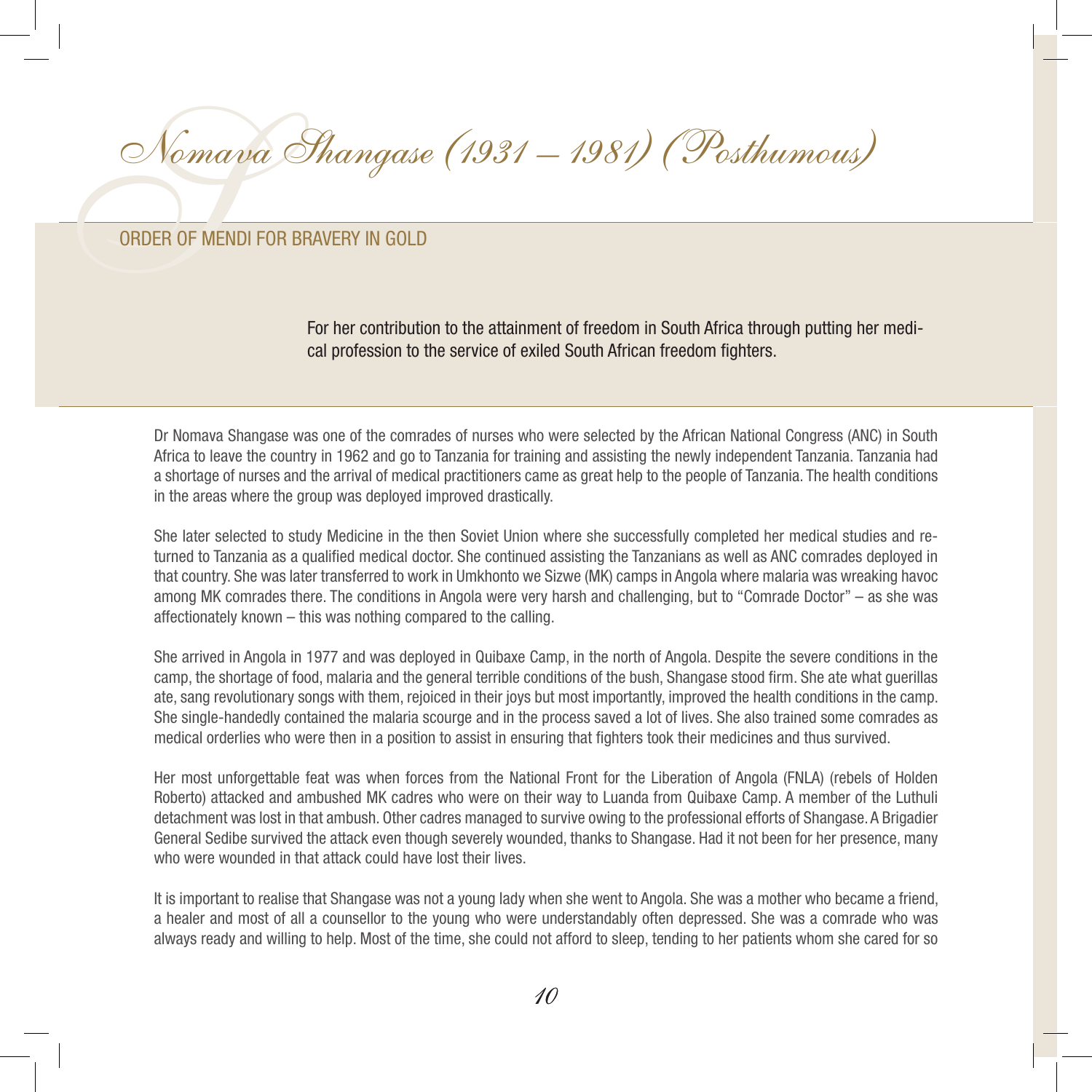much, day and night. It must be mentioned that though the ANC had many qualified doctors, many were not ready to be deployed in the harsh conditions of Angola.

When the ranks of MK swelled in Angola, she recognised the health challenge facing them and immediately initiated what was called the "Health Committee", which was to look into the welfare of the people in the whole of Angola. It is for that reason that very few soldiers were treated at the military hospitals in Angola. Through the Health Committee, various MK camps around Angola were able to exchange ideas that resulted in the improvement of the health situation. By that time, the number of people she had trained as medical orderlies, had increased.

Many doctors were to follow in her footsteps.

Dr Nomava Shangase was indeed one of a kind. She showed determination and vision, putting her medical knowledge to the service of MK soldiers in severe and challenging conditions. And yet, her determination to add value to the struggle never waned.

Sadly, Shangase passed away in a road accident on her way to Luanda from her beloved Quibaxe Camp on 23 October 1981. She was buried in Angola.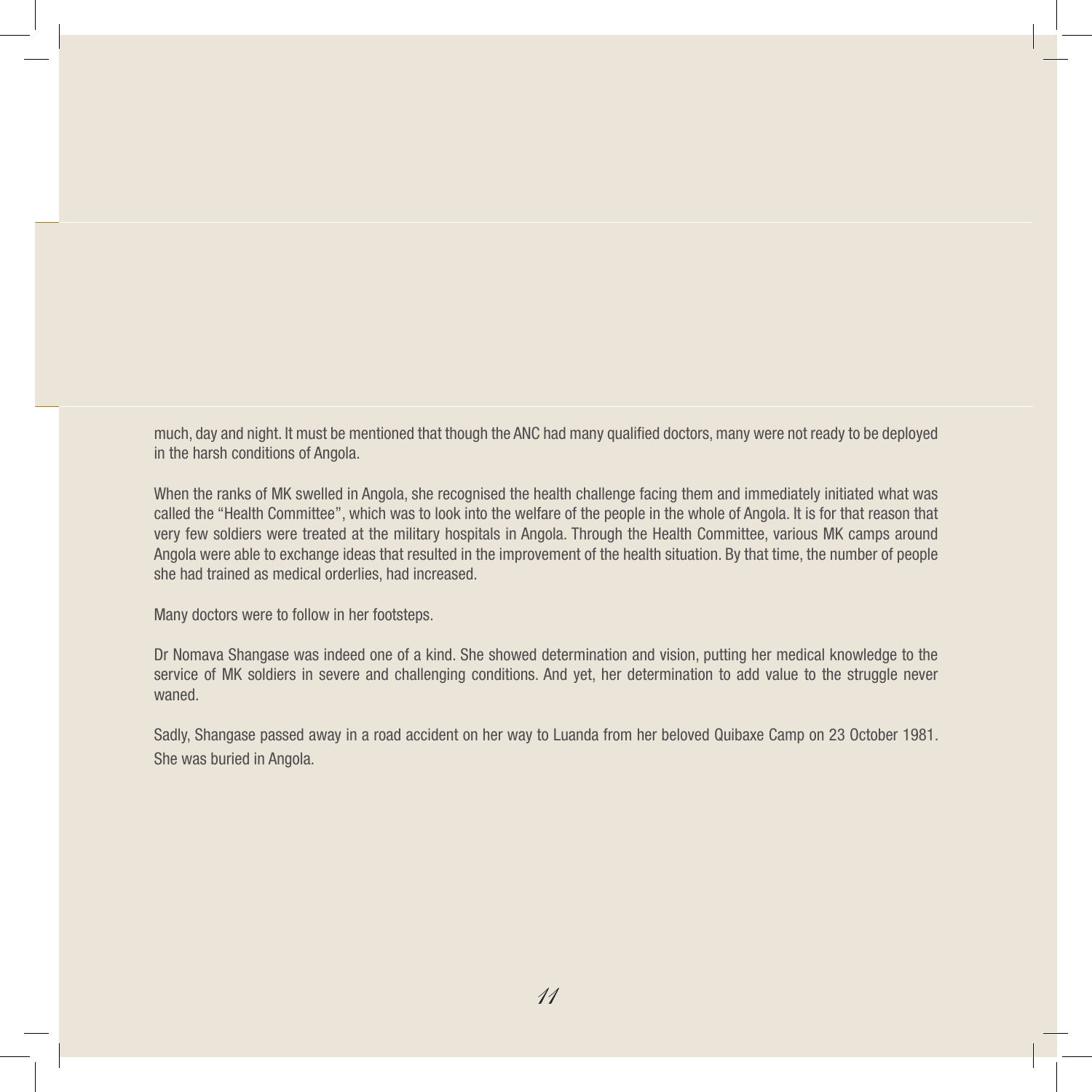# Peter Henry & Peter Henry Abrahams (1919 – )



For his excellent contribution to the development of South African literature.

Peter Henry Abrahams, one of South Africa's most prolific and path-setting authors, was born in 1919 in the historic inner city locality of Vrededorp in Johannesburg.

The son of James Henry Abrahams, an Ethiopian, and Angelina Du Plessis who was of African-French origin, Abrahams' life was consumed by the issues of race in colonial and apartheid South Africa – issues that formed the primary theme of his works.

Following the early death of his father, Abrahams had no choice but to begin a life of work before that of school. By the age of 10, as he graphically relates in his autobiography *Tell Freedom* (1954), he had sold firewood, cleaned hotel rooms and worked for a tinsmith.

Abrahams responded to his calling as a writer at a young age, penning his first story, a western, at age 11. It was inspired, like his writing in the years to come, by the currents of his formative environment: in this instance, the local culture of the bioscope that provided the heroes and narratives for his first story.

With the support of a scholarship, Abrahams attended St Peter's College in Johannesburg and the Teachers' Training College in Pietersburg. He edited the college magazine and began writing for *Bantu World*, impacting on the 1930s community of black writers.

His work was noted abroad too and in 1938, a British newspaper featured him as the "Coloured Boy Poet".

Abrahams graduated in 1938 and went on to teach in Cape Town for a year before undertaking a brief stint as a magazine editor in Durban.

Increasingly frustrated by the race and ideological prejudices affecting his life and career, Abrahams left South Africa in 1939, taking a job as a stoker on a merchant marine ship for two years before finally disembarking in England.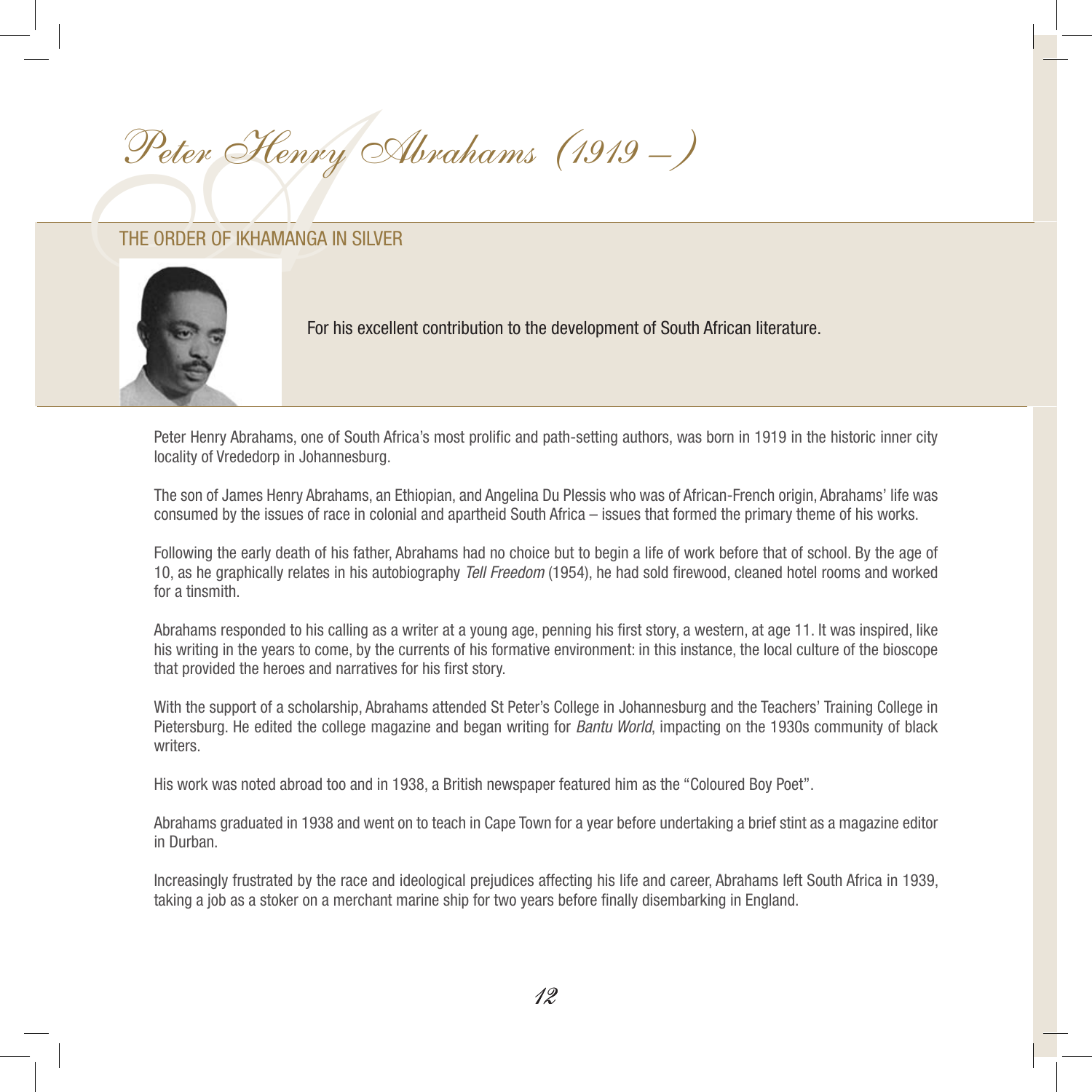In England, he became a regular contributor to the *Daily Worker,* a Communist paper, and married his first wife, Dorothy Pennington. He soon devoted himself to writing about the dynamics of race in South Africa, challenging both white and black.

Once his literary career began with *Dark Testament* in 1942, Abrahams established himself as a prolific writer and became the first black South African to publish a novel in English since Solomon Plaatje's *Mhudi* in 1930.

Among many of his novels that were to follow are: *Mine Boy* (1946), *The Path of Thunder,* 1948 and *Wild Conquest,* 1950. In 1952, Abrahams returned to South Africa and Kenya as a newspaper correspondent for *London's Observer* and the *New York Herald Tribune*. From his travels grew 1953's *Return to Goli*, a powerful commentary on race relations. This was followed by his 1954 autobio-graphy *Tell Freedom*, which covered the first 20 years of his life.

In 1955, Abrahams was hired to write a book about Jamaica for the British Government for its Corona Library series. During the course of researching the book, *Jamaica: An Island Mosaic*, Abrahams fell in love with the country and in 1956, he and his family relocated there. In Jamaica, he worked as a news commentator for Radio Jamaica and held the post of editor of the Jamaicabased *West Indian Economist*.

In 1966, he wrote his first novel not set in South Africa, *This Island Now*, in which Abrahams explores the role of history and race in the politics of a fictional Caribbean island. Following its publication, Abrahams did not produce another novel for 19 years.

Abrahams returned to literary attention with his 1985 historical novel *The View from Coyaba*, which follows four generations of a Jamaican family and the ongoing struggle for black autonomy.

Bountifully gifted, Peter Henry Abrahams has contributed hugely to the development of literature in South Africa. Despite the disadvantages of apartheid, he became one of the most prolific and thought-provoking writers in the country.

Abrahams lives in Jamaica, but his spiritual home is South Africa.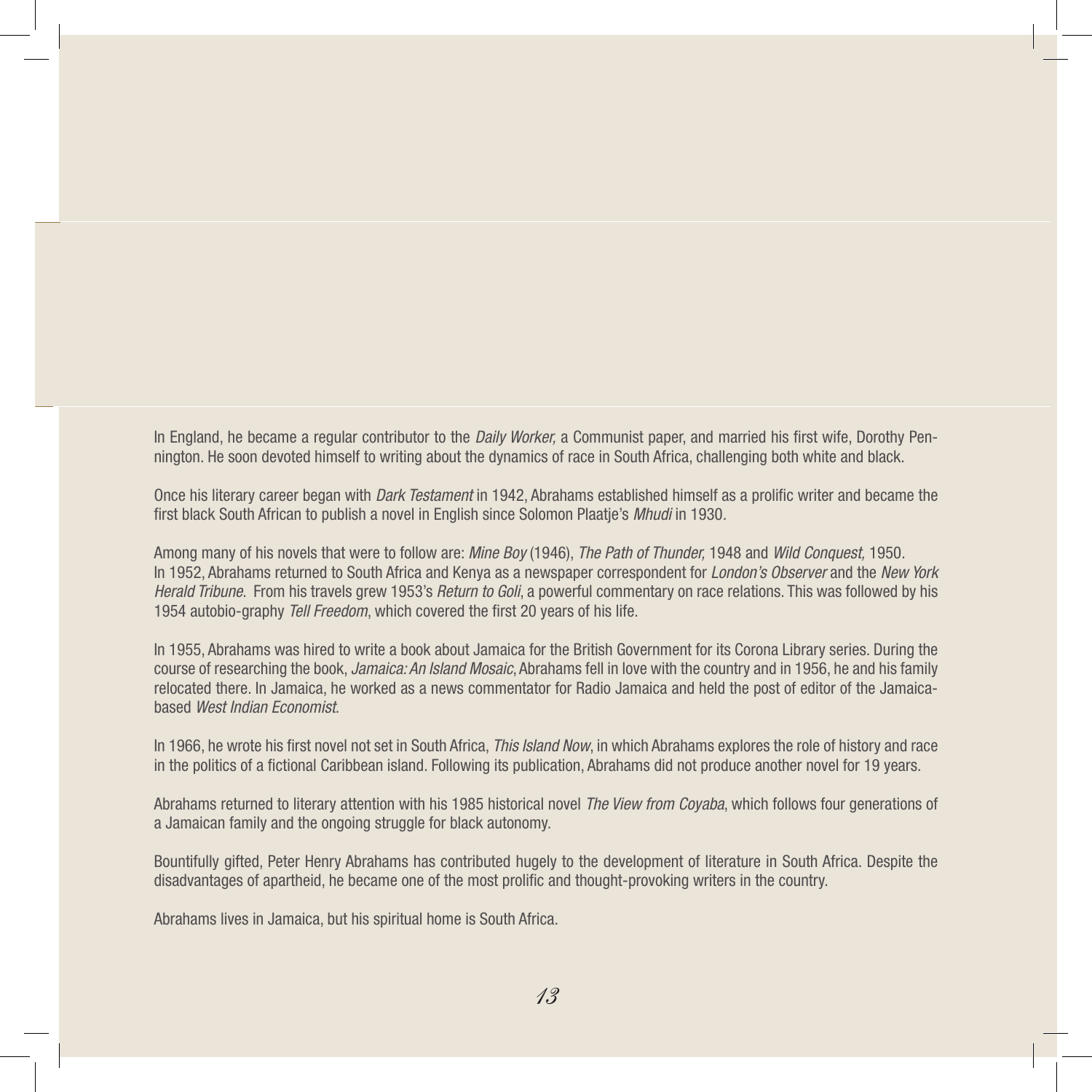Ronald Govender (1934 – )

## The Order of Ikhamanga in Silver



For his excellent contribution to democracy and justice in South Africa through the genre of theatre.

Acclaimed writer Ronald Govender was born in 1934 in the historic Cato Manor location of Durban.

Writer and director of more than16 plays, including *Beyond Calvary*, *At the Edge* and *Off–Side*, Govender has won numerous awards and accolades for his work, which is rooted in the formative social life of his community.

*The Lahnee's Pleasure*, a hilarious profile of a working-class Indian South African family, was South Africa's longest running and arguably most popular play in the apartheid-charged atmosphere of the 1970s. It played to thousands at community venues across the country.

His critically acclaimed *At the Edge* was invited to play all over the world and won Vita nominations for Best South African Playwright and Best Actor. Govender also received the Vita Award for Life-Long Contribution to Theatre.

In 1997, his collection of short stories, *At the Edge and Other Cato Manor Stories,* won the Commonwealth Writers' Prize for Best First Book in Africa. It is a prescribed work for matriculants.

Govender, descendant of Indian indentured labourers, grew up in the poor multicultural location of Cato Manor.

Govender has suffered the travails of writers in South Africa, including the banning of *New Age*, an iconic anti-apartheid newspaper for which he penned a part-time sports column. Govender was actively involved with the South African Council on Sport in the non-racial sports movement, including as an administrator.

During his 11-year teaching career, from which he was eventually forced out of just as he was from law studies at the University of Cape Town because of his political activism, he wrote his acclaimed first play *Beyond Calvary*.

During this period, he formed the Shah Theatre Academy, an alternative undertaking that sought to make theatre accessible and indigenous.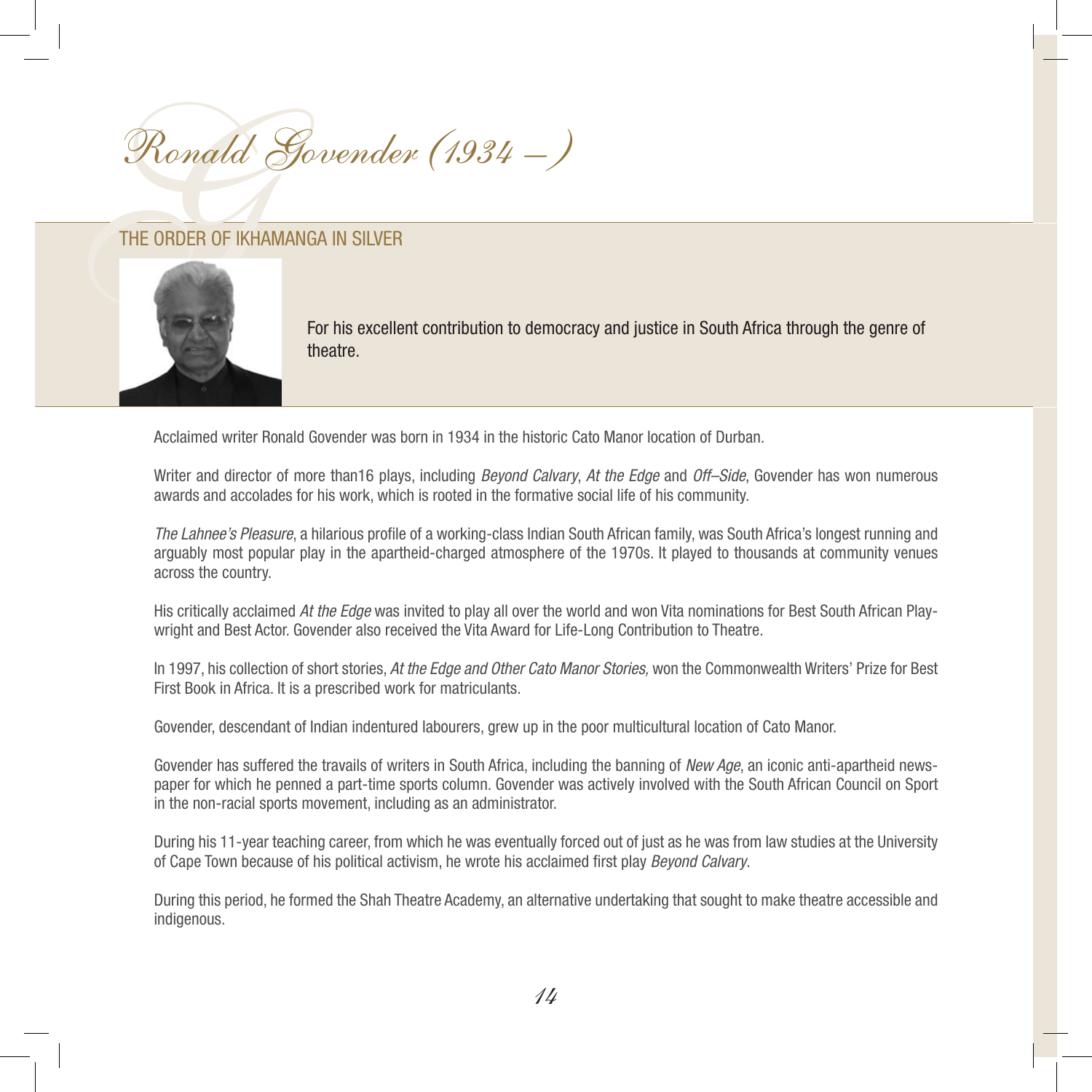In the period of isolation of apartheid South Africa, the theatre was a pioneer of the cultural boycott, bearing the self-sacrifice of refusing invitations for *The Lahnee's Pleasure* to play at establishment venues and in London.

In 1991, Govender was appointed Marketing Manager of the Baxter Theatre and, in 1993, Director of the Playhouse Theatre Complex and Artistic Director of Drama.

In 2000, Govender was awarded a medal by the English Academy of South Africa for his contribution to English literature. His first novel, *Song of the Atman*, which he also adapted as a film script, was shortlisted for the European Union Literary Award in 2005 and the Commonwealth Prize in 2006. The first South African novel to be published in India, it tells the story of five generations of Indian indentured labourers. In the same year, Govender was awarded the Literary Lifetime Achievement Award by the Department of Arts and Culture.

In 2007, he received the Lifetime Achievement Award from the Arts and Culture Trust. It cited him as having moral vision, and being a vital contributor to South Africa's cultural life and heritage. Ronnie Govender, as he is better known, is a treasure of South Africa who embodies the social and cultural experience he has so creatively documented.

His latest work, *In the Manure*, is a timely and poignant reflection on his life and ancestry, defining Govender once more as a bridge between generations past and those to come.

Ronald Govender's contribution to the South African theatre has been remarkable. He has led from the front, and, despite apartheid, managed to pursue his illustrious career, in the process lifting the standard of theatre in South Africa.

Govender now lives in Cape Town from where he continues to work.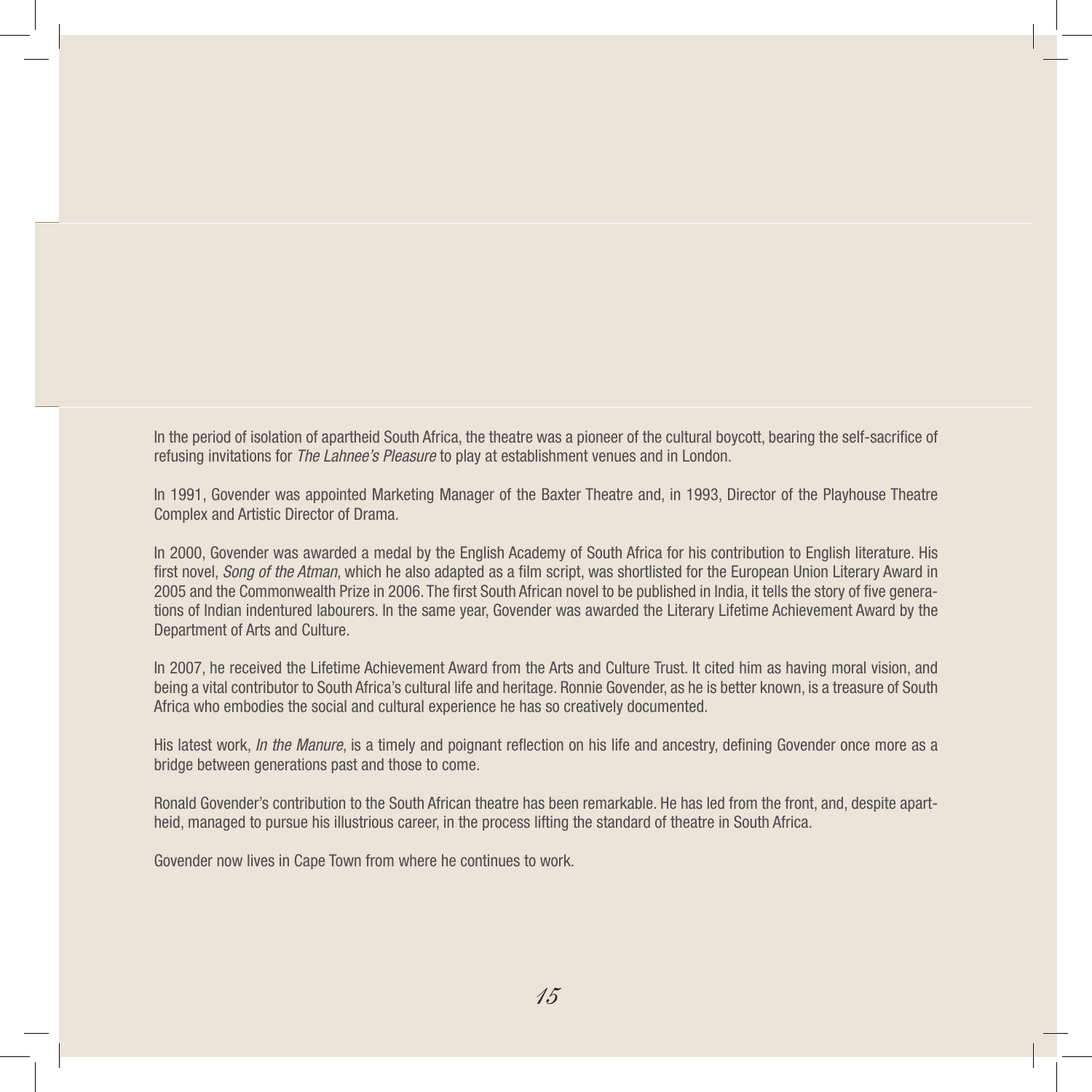HBryan Gary Habana (1983 – )

## The Order of Ikhamanga in Silver



For his excellent performance in and contributing to the improvement of the game of rugby in South Africa.

Bryan Gary Habana, the fastest man in test rugby and joint holder of the record for the most tries in a World Cup, was born in Benoni in 1983.

Habana was educated at King Edward VII School and Rand Afrikaans Universiteit, now the University of Johannesburg. He made his first senior international appearances as a member of the national Sevens side in the 2003/04 World Sevens Series.

In 2004, he made his Currie Cup debut for the Lions and was voted the country's most promising player that year.

Habana, who plays for the Blue Bulls in the Currie Cup and the Bulls in the Super 14, won the highest accolade in rugby when he was named the 2007 International Rugby Board (IRB) Player of the Year.

Chairperson of the IRB, Dr Syd Millar, said the award took into account player performances in all major international matches and that it had added significance in 2007 as that was a Rugby World Cup year.

Habana, a star of the 2007 World Cup, scored eight tries to equal Jonah Lomu's 1999 record. He also won acclaim for his dramatic winning try in the 2007 Super 14 final.

Habana played outside centre and scrumhalf in provincial and age-group rugby, but came into his own once he was moved to wing.

Habana made his test debut at 21 against England at Twickenham, scoring with virtually his first touch of the ball after being brought on off the bench.

The following week, Habana started on the left wing against Scotland and scored two tries. He followed this with selection against Argentina in Buenos Aires.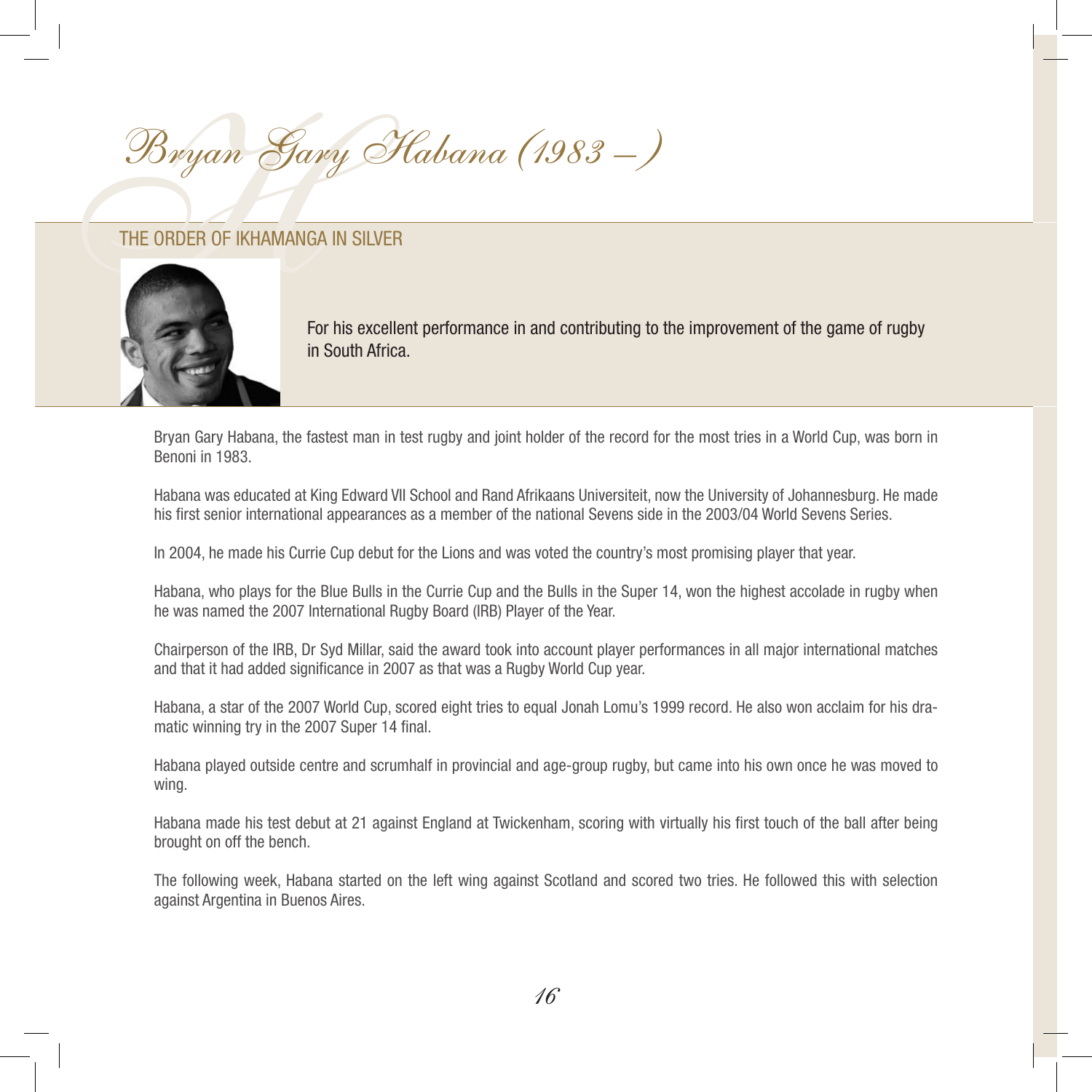For the 2005 Super 12 season, Habana moved to the Bulls and was included in the South African 2005 Tri-Nations squad, making his Tri-Nations debut against Australia and finishing as the joint highest try-scorer in that tournament.

Habana concluded the 2005 season as one of five nominees for the IRB World Player of the Year Award and was named the 2005 South Africa Player of the Year by South African Rugby.

Among Habana's other awards are one for the Try of the Year by South Africa Rugby in 2007 and the Mzansi Sports Star Award in 2008.

In 2007, Habana pitted his legendary speed over 100 meters against the world's fastest animal on land, the cheetah, to raise awareness of its endangered species status.

With nearly as many tries as the tests he has played, an incisive ability to read the game and breathtaking pace, Bryan Gary Habana is one of the world's most gifted rugby players and a true South African role model.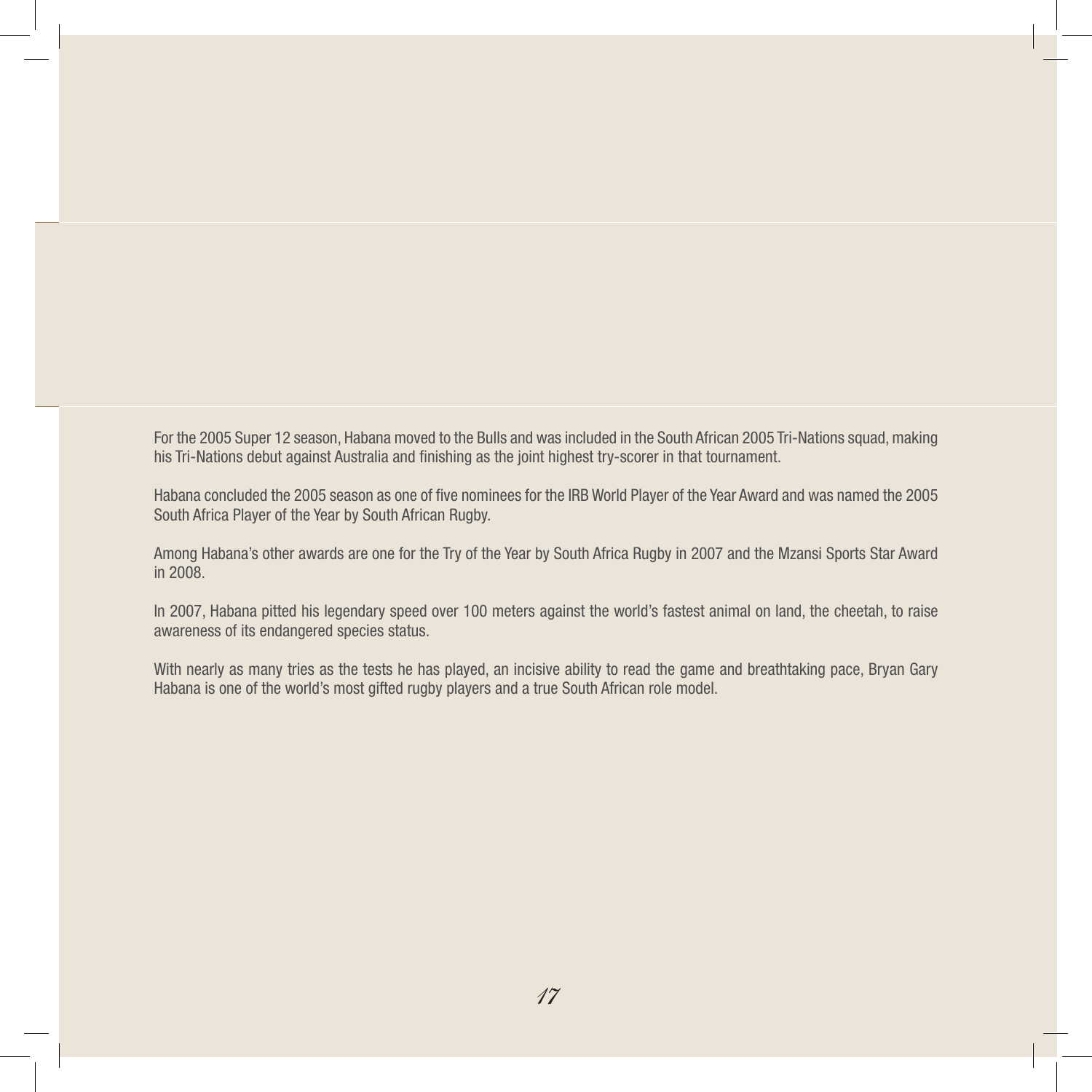Alfred Hu Alfred Hutchinson (1924 – 1972) (Posthumous)

## The Order of Ikhamanga in Silver



For his excellent contribution to the struggle against racism in South Africa and contributing to the development of South African literature.

Born in 1924 in the Hectorspruit district of the then Eastern Transvaal, Alfred Hutchinson graduated from St Peter's Secondary School in Johannesburg and obtained a BA degree and teacher's diploma from the University of Fort Hare in 1948.

He taught briefly at Pimville High School until his dismissal for participating in the 1952 Defiance Campaign. He served a term of imprisonment and was subsequently victimised by the Transvaal education authorities.

He then took up law at the University of the Witwatersrand but did not complete his degree. In 1953, he attended the World Youth Festival in Bucharest and also toured Britain, Czechoslovakia and Bulgaria. From 1955 to 1958, he taught at independent Central Indian High School in Johannesburg. He served as African National Congress (ANC) Transvaal provincial secretary, and was co-opted onto the National Executive Committee in the mid-1950s.

In December 1956 until late 1958, he was one of the accused in the Treason Trial. Following his acquittal, he left South Africa without a passport and went to Ghana, where he taught for some years at Accra University College, later making his home in London. Alfred Hutchinson was best known as a writer and many of his short stories appeared in South Africa in magazines such as *Fighting Talk* and the *New Age* newspaper banned in 1962 by the South African Government.

As a writer, his short stories described the life of the oppressed African people of his country and dealt with these issues with great compassion and brilliant imagery. His work was also published in collections outside his country. His major work was *Road to Ghana*, published shortly after he left to go into exile. This book was a reflection of the South Africa of the time, and was also in a way a personal testament.

Unfortunately for the South African literary scene, Hutchinson did not pursue his literary career as fully as would have been hoped while in Europe, and it was anticipated that his return to Africa would stimulate further writing. With his short life in literature, Alfred Hutchinson showed flashes of brilliance. He braved the apartheid system to speak his mind, especially using literature as his weapon of choice.

Hutchinson died in Nigeria in 1972.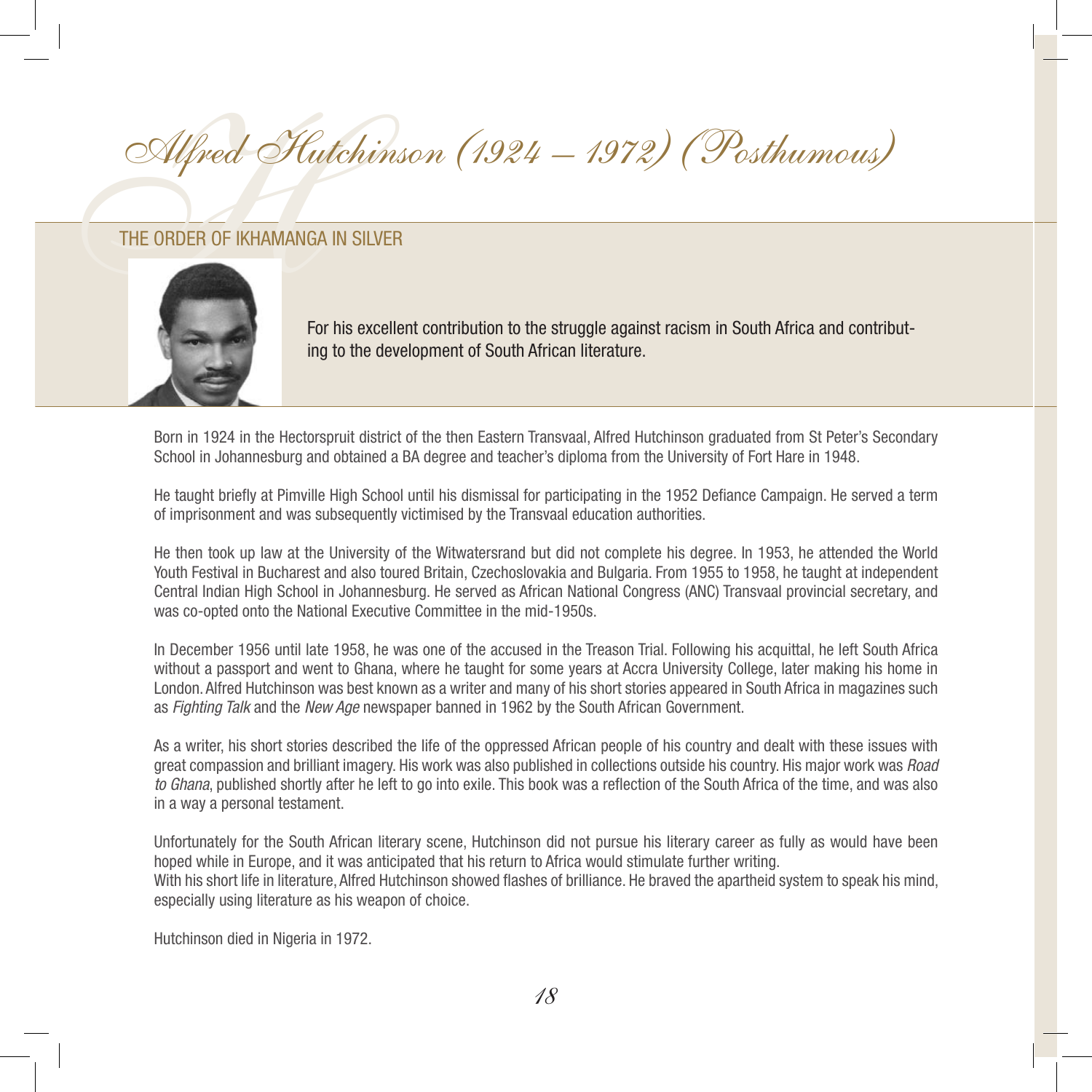Surgens (1912 –<br>JRDER OF IKHAMANGA IN SILVER<br>Jigenous Barbara Eleanor Harcourt Jurgens (1912 -)

## THE ORDER OF IKHAMANGA IN SILVER

For her excellent contribution to the art and preservation of South African indigenous traditions through the medium of drawing.



Barbara Eleanor Harcourt Jurgens, *née* Tyrrell, the artist who invaluably recorded the disappearing ways of life of southern African peoples through detailed drawings of their traditional dress, was born in Durban in 1912.

Internationally renowned, her work is displayed in various museums and collections.

Jurgens is noted for drawing from real-life subjects instead of secondary sources and for capturing, with truth, the isithunzi or sense of presence of her subjects and the socio-cultural meaning of the detail in their dress and accessories.

Jurgens, whose grandfather, Frederick Fynney, accompanied King Cetshwayo as an interpreter on his visit to Queen Victoria in 1882, grew up with a sound knowledge of isiZulu culture and language.

She studied for a BA Fine Arts degree at the then University of Natal in the 1930s. In 1944, she began a life on the road in an old 1930s Chevrolet to sketch landscapes. While drawing in the Drakensberg, she noticed and drew a traditionally dressed woman of the amaNgwane. It struck Jurgens that the rich culture of traditional African dress needed to be recorded before it was lost to the forces of western modernisation. For the next 20 years, she visited and recorded the ethnic peoples of southern Africa in all their diversity.

She is said to have drawn 1 200 of these "research-work" sketches in this time and was sponsored in this remarkable endeavour by the committed heritage benefactor, Killie Campbell. These images later formed the basis of her first book published in 1961, *Tribal Peoples of Southern Africa.*

Over time, 700 of these works were acquired by the Campbell Collections and the remainder by the Oppenheimer family's Brenthurst Library, ensuring their stay in southern Africa for the descendents of her subjects. She also donated some of her work to the Constitutional Court for display. The University of Natal, under which the Campbell Collections were later to be administered, awarded Jurgens an honorary doctorate for her work in 1965.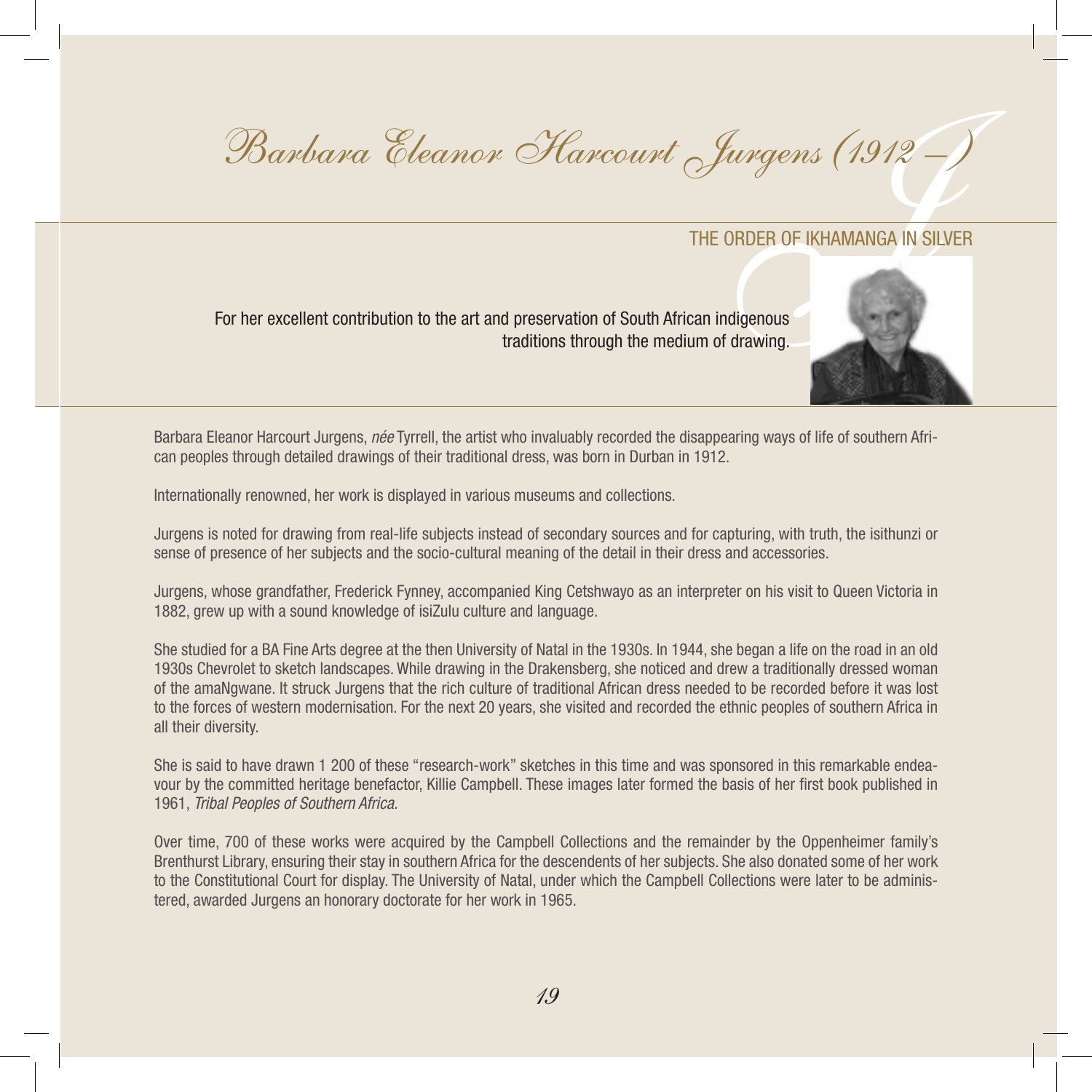She married film-maker Adrian Jurgens in 1950 and settled in Richmond, KwaZulu-Natal, in the 1960s. Here, in 1971, she wrote her second book, *Suspicion is my Name*, which profiled the life of the Bhaca people of the area through one Banukile Mbhele.

In 1983, she collaborated with her son, Peter Jurgens, in publishing *African Heritage*, a study of the tradition of divination in the Richmond area.

Jurgens published her autobiography, *Barbara Tyrrell: Her African Quest,* in 1997.

In 2000, she opened a new exhibition at the Campbell Collections, *Expression and the Ancestors: Diviners and Artists*, which included her original field-sketches of African diviners or izangoma.

On this occasion, diviner Jack Nyawuza and his associates, in debating the topic "Museums and the Display of the Sacred", expressed approval for Barbara Jurgens' correct ritual approach and respect for the ancestors in her work.

On the occasion of her 90th birthday, 15 of her more recent works, employing a tonal technique she last used in the mid-1930s, were exhibited at the Campbell Collections.

These days, she concentrates on oil landscapes based on sketches from her days when she was still travelling the country, compiling the treasure of a record for generations to come.

Barbara Eleanor Harcourt Jurgens has captured the genius of South African traditional dress and in so doing preserved for generations to come the soul of South African culture.

At 95 years of age, Barbara Eleanor Harcourt Jurgens is still painting.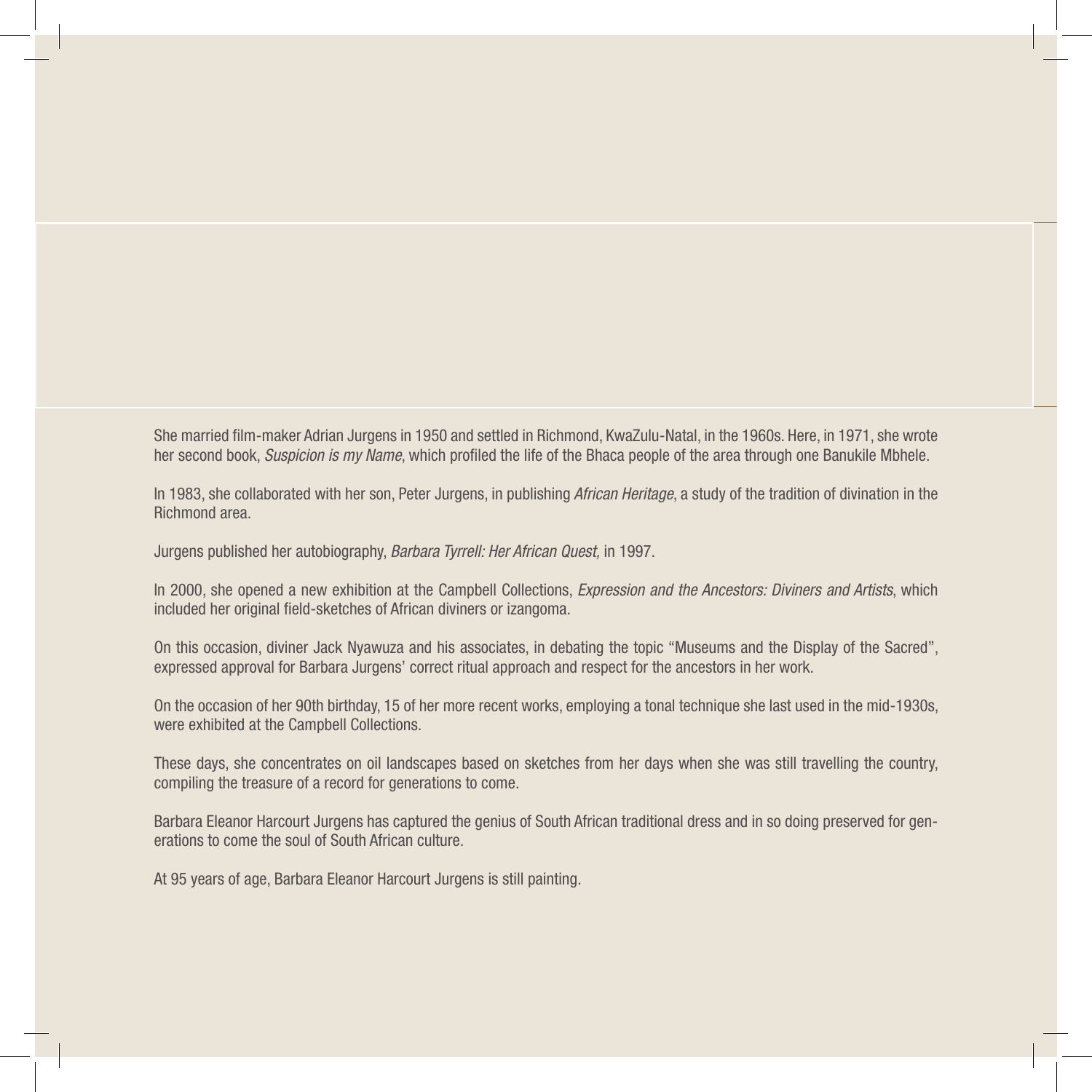# Kgositsile (1938 – Keorapetse William Kgositsile (1938 – )

For his excellent achievements in the field of literature and using these exceptional talents to expose the evils of the system of apartheid to the world.



Keorapetse William Kgositsile, recipient of South Africa's National Poet Laureate in 2006, was born in Johannesburg in 1938.

Author of nine collections of poetry, Kgositsile has been honoured with many awards, including in the United States of America (USA) where he spent long years in exile. An activist poet impacted on by the conditions of apartheid injustice, Kgositsile's themes engage struggle for assertion of self and his verse is said to uniquely combine indigenous South African and black American traditions.

Kgositsile grew up in a small backyard shack in a white suburb and was imbued with a driving urge for self-expression.

He began writing while still at school, including Matibane High School in Johannesburg and others around the country, but only seriously considered writing as a profession when a former teacher affirmed him as having the talent for it. At the time, Kgositsile was jumping from one odd job to the next.

Kgositsile landed a job with the anti-apartheid publication, *New Age*, contributing poetry and journalistic reports to it.

In 1961, at a time of blanket repression that included efforts to close *New Age*, Kgositsile went into exile under the auspices of the African National Congress (ANC), of which he was by now a prominent member. He went first to Tanzania where he wrote for *Spearhead* magazine.

Kgositsile left for the USA the following year to study at a series of institutions, including Lincoln University, the University of New Hampshire and the New School for Social Research, reading as much black literature as he possibly could.

He undertook a Master of Fine Arts degree in creative writing at Columbia University where he published his first collection of poems, *Spirits Unchained*. The collection earned Kgositsile the Harlem Cultural Council Poetry Award and the National Endowment for the Arts Poetry Award.

After graduating from Columbia in 1971, Kgositsile remained in New York, teaching and pioneering poetry readings as performance art in downtown clubs as part of the Uptown Black Arts Movement.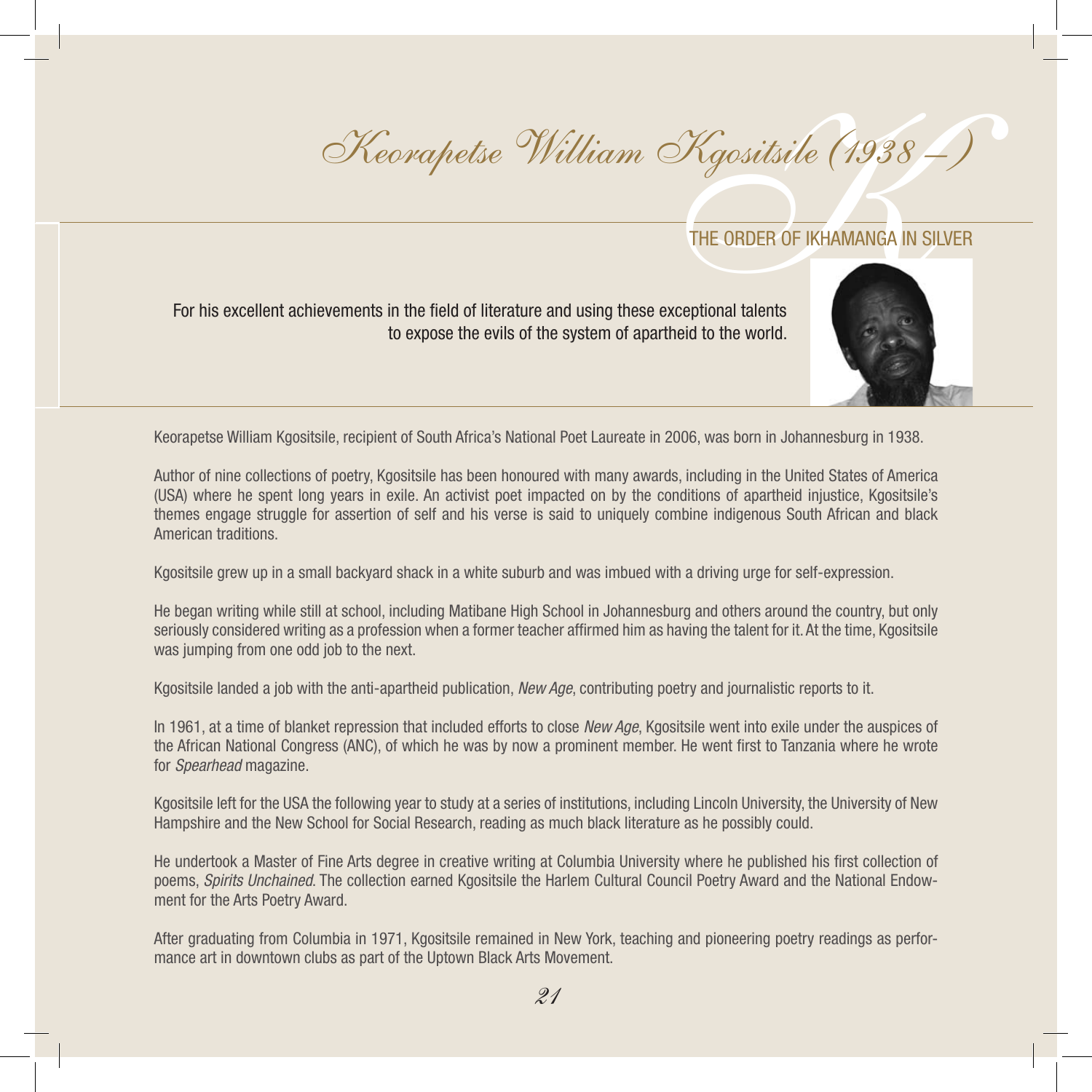In the same year, he published what is regarded as his most important book, *My Name is Africa*. Jazz, central to black American culture, is embedded in the substance and rhythm of Kgositsile's poetry.

Kgositsile also became active in theatre while in New York, founding the Black Arts Theatre in Harlem to give a militant voice to black referential experience and aspirations.

Kgositsile can claim in the 1960s to have introduced the likes of Paula Giddings and Toni Morrison to the works of Martin Carter, the eminent Guyanese poet of protest, resistance and anti-British imperialism.

In 1975, Kgositsile returned to Africa to teach at the University of Dar es Salaam in Tanzania. He was married to Baleka Mbete.

Resuming his ANC activism, he founded its Department of Education in 1977 and its Department of Arts and Culture in 1983. Kgositsile also taught widely in Africa, including in Kenya, Botswana and Zambia.

Though banned in South Africa, the South African-based Congress of South African Writers managed to publish, in the period between apartheid and democracy, a collection of his poems for the first time in his home country, *When the Clouds Clear.*

Kgositsile has also written a book that teaches the art and craft of poetry. In July 1990, after 29 years in exile, Kgositsile returned to South Africa, a hero to young black writers. He received the National Poet Laureate Award in 2006 for the contribution of his poetry to society which, as Kgositsile believes, contributes to the intellectual, emotional and spiritual dimensions of life.

Keorapetse William Kgositsile defied apartheid odds to become one of the most accomplished poets not only in South Africa but across the African continent.

Kgositsile is currently the special adviser to the Minister of Arts and Culture, Dr Pallo Jordan, and continues to speak artistic truth as poet-philosopher.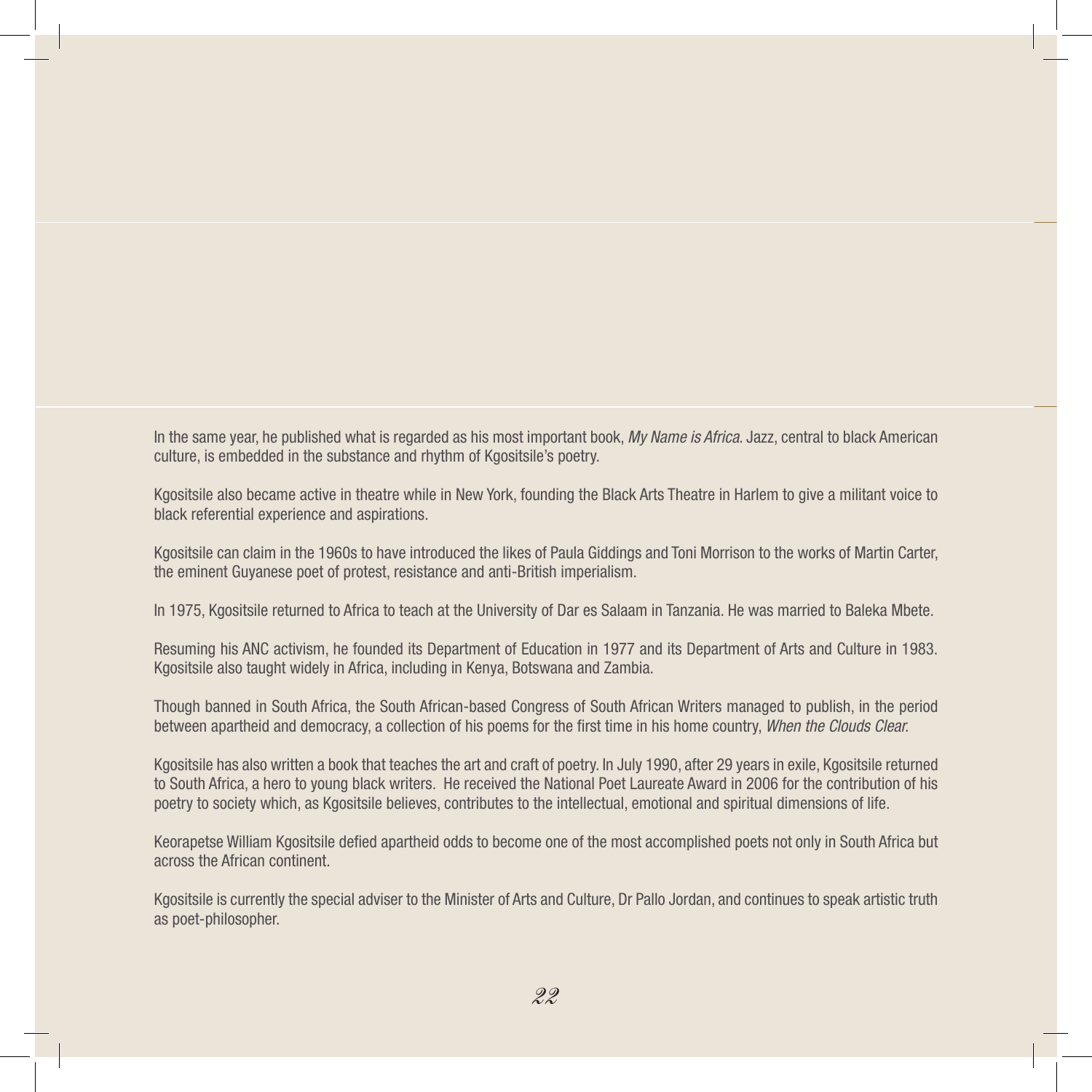$\chi$ <br>THE ORDER OF IKHAMANGA IN SILV<br>nd culture in the<br>figzz and opera Sibongile Khumalo (1957 – )

For her excellent contribution to the development of South African art and culture in the musical fields of jazz and opera.



World-celebrated singer Sibongile Khumalo was born in Soweto in 1957.

At home with traditional South African music, jazz or opera, Khumalo has thrilled audiences from Roodepoort to the Royal Albert Hall in London.

Among her many accolades are the Standard Bank Young Artist Award for Music in 1993, four South African Music Awards for her light music and jazz recordings, and three FNB Vita Awards for her opera and concert work.

She has performed with many celebrated groups and artists and has graced many an honoured occasion, including former President Nelson Mandela's 75th birthday and 1994 inauguration. She also led the South African and New Zealand national anthems at the World Cup rugby final in 1995.

Khumalo was born to Grace and Khabi Mngoma in a household filled with music. Her father was a professor of music and her mother a nurse with a lush alto voice.

Among the rich variety of sounds Khumalo heard as a child were Letta Mbulo, Miriam Makeba, Credence Clearwater Revival, Joan Sutherland, Maria Callas, Roberta Flack, Jimmy Hendricks, Carly Simon, Janis Joplin and the marching bands and drumbeats of local traditional healers and the Zion Christian Church. Guided by her father, Khumalo began her musical journey at the age of eight under Emily Motsieloa, studying violin, singing, drama and dance.

At the age of 14, Khumalo knew she wanted to be an opera singer. Her father discouraged her for it would have meant studying overseas since there were no opportunities for black people in South Africa, especially for opera singers.

Khumalo decided to teach music instead, going on to complete a BA in music at the University of Zululand, and obtaining a BA Hons from the University of the Witwatersrand. Khumalo also holds a Higher Diploma in Personnel Management.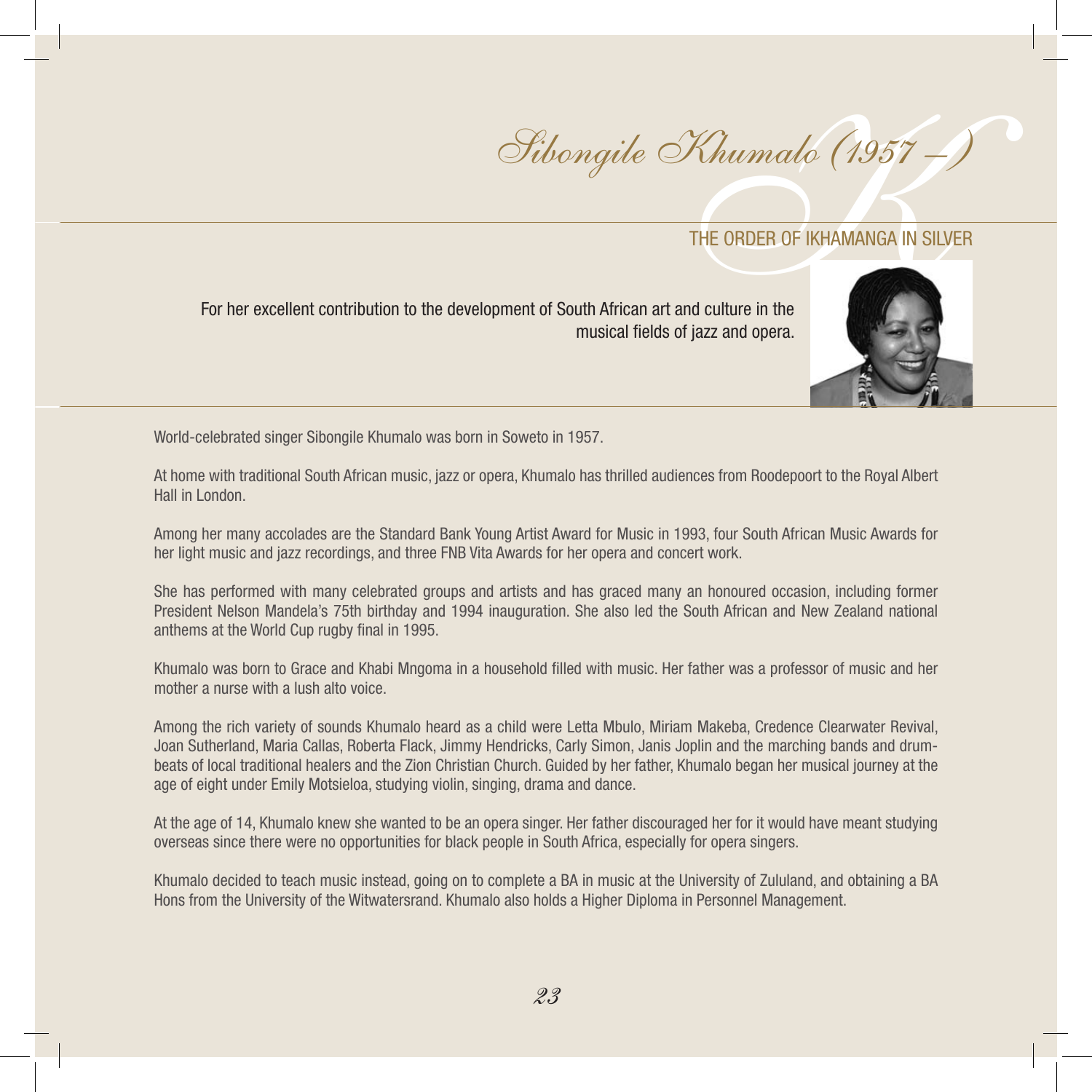With limited music teaching opportunities in schools in the black community, Khumalo took to working in independent institutions as a music teacher, administrator and researcher, including at Fuba Academy and the Madimba Institute of African Music based at the Funda Centre in Soweto.

Khumalo concentrated on the musical heritage of the Zulu, Sotho and Tsonga peoples.

Around 1991, Khumalo was driven to begin singing professionally.

Soon her renditions of her passions – opera, oratorio and classical art song – infused with her traditional sensibilities, established her as a sensation in South Africa and abroad.

After her operatic debut as Carmen in Durban and Roodepoort, Khumalo presented numerous critically acclaimed performances, including Handel's *Messiah* with Lord Yehudi Menuhin in Cape Town and Johannesburg in 1995.

Among her FNB Vita Awards, is one for Best Performance in a Leading Role in an Opera for her role as Ma Bantjies in Roelof Temmingh's *Buchuland*. She received another FNB Vita Award for *Divine Divas*, a collaborative work with Aviva Pelham and Virginia Davids.

Other career highlights include her debut album, *Ancient Evenings*, in 1996; a CD and television recordings of Mzilikazi Khumalo's *uSkaka ka Senzangakhona*; performing as the mezzo-soprano soloist for Sir David Willcocks in the Verdi *Requiem* that the London Bach Choir took to South Africa; performing at the Two Nations Celebrate Concert honouring Nelson Mandela at the Royal Albert Hall; and the SAA/Sibongile Khumalo national tour.

Gifted with a velvety voice and plenitude of musical talent, Sibongile Khumalo has risen from the dusty streets of Soweto to make her mark not only on the South African musical scene but on the world of music at large.

Khumalo is in the prime of her music career and continues to nourish the souls of music lovers with her lilting voice.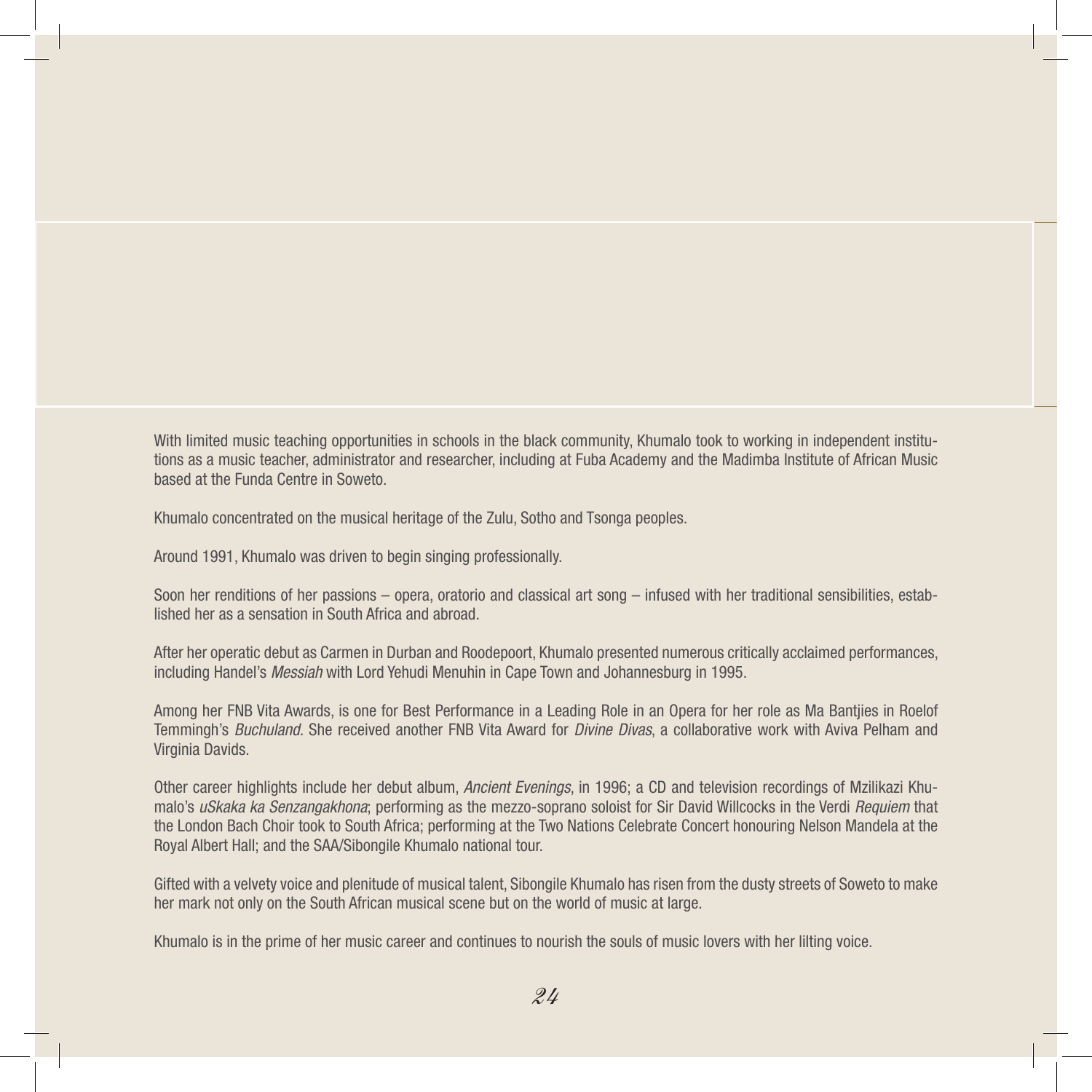$\frac{m}{\pi}$ <br>THE ORDER OF IKHAMANGA IN SILVER Ladysmith Black Mambazo

For putting South African cultural life on the world map through contributing to the field of South African indigenous music.



In the late 1950s, Joseph Shabalala sought work in a factory. Leaving the family farm was not easy, but it was during this time that he first showed a talent for singing. After singing with several groups in Durban, he returned to his home town of Ladysmith and began putting together groups of his own.

In the early years, he recruited family and friends – brothers Headman, Ben and Jockey, cousins Albert and Abednego Mazibuko, and others. He taught the group the harmonies from his dreams. With time and patience, his work began to gel into a special sound.

A radio broadcast in 1970 brought about their first record contract. Since then, the group has recorded over 40 albums, selling over seven million records at home and abroad, establishing themselves as the number one selling group from Africa. Their work with Paul Simon on the *Graceland* album attracted a world of fans that never knew that the sounds of Zulu harmony could be so captivating.

Their first album release for the United States of America (USA), *Shaka Zulu*, was produced by Simon and won the Grammy Award in 1987 for Best Traditional Folk Recording. Since then, they have been nominated for a Grammy Award 11 additional times. In 2005, they were awarded their second Grammy Award, for Best Traditional World Music Recording, for the release *Raise your Spirit Higher*. Their most recent release, *Long Walk to Freedom*, was nominated for two Grammy Awards in 2007.

*On Tip Toe: Gentle Steps to Freedom*, a documentary film which tells the story of Joseph Shabalala and Ladysmith Black Mambazo, was nominated for an Academy Award as Best Short Documentary Film in 2001. It was also nominated for an Emmy Award for Best Cultural Documentary on American television.

The group has recorded with numerous artists from around the world besides Paul Simon.

Mambazo has also worked in theatre. In 1992, the Steppenwolf Theatre Company of Chicago used the group's singing and acting abilities in a play written about the apartheid era. After first premiering in Chicago, *The Song of Jacob Zulu* opened on Broadway in New York City in the spring of 1993 and was nominated for six Tony Awards, including Best Music for a Play. Shabalala and the group were also honoured with the prestigious Drama Desk Award for Best Original Score.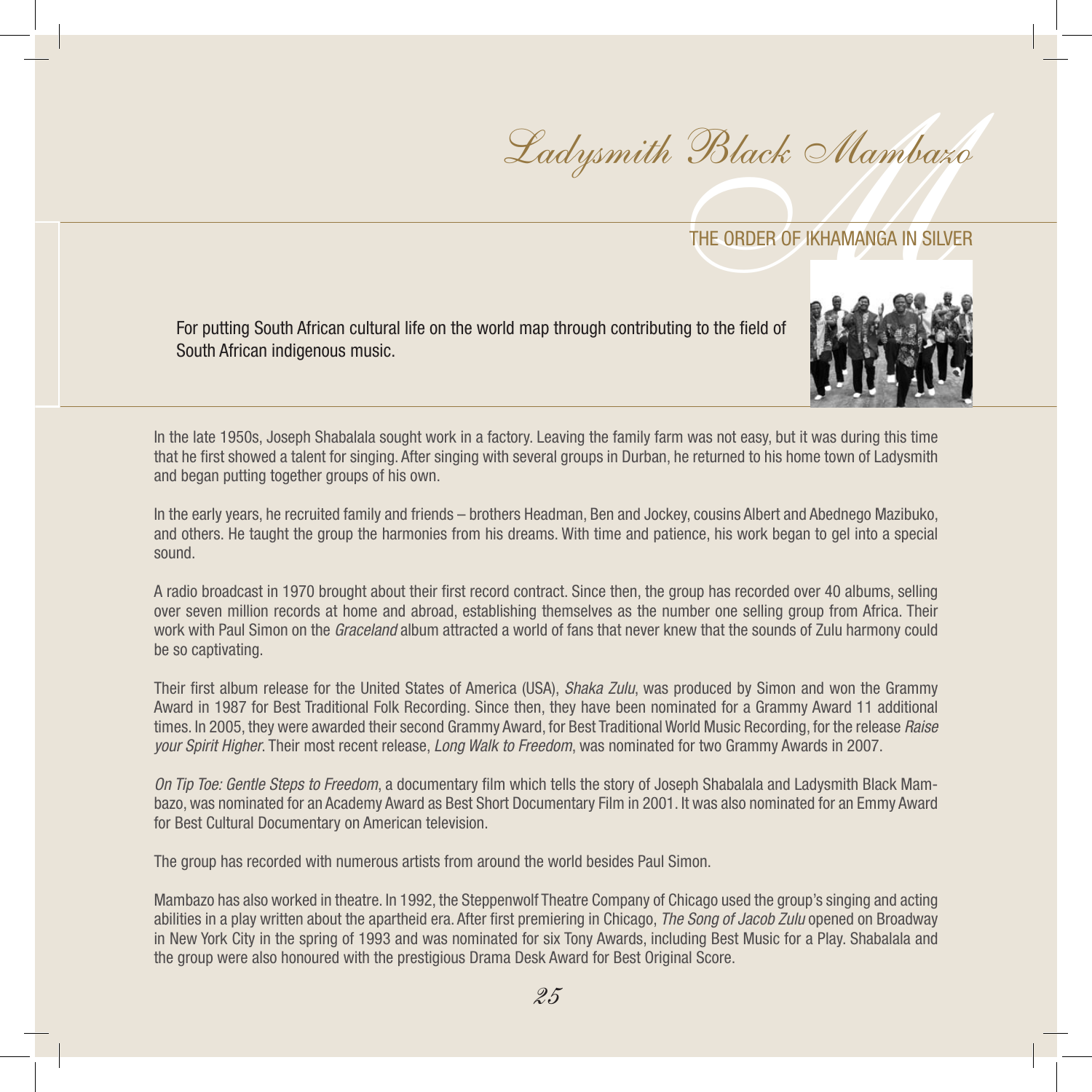In 1995, Ladysmith Black Mambazo collaborated in the staging of *Nomathemba*, a musical based on the first song ever written by Shabalala. Nomathemba was performed in Chicago, where it was awarded Best Original Musical Score. It went on to perform runs at Washington DC's Kennedy Centre and Boston's Shubert Theatre.

The group also performed at two Nobel Peace Prize ceremonies, for Pope John Paul II, at the South African presidential inaugurations, the 1996 Summer Olympics, and at many musical award shows around the world.

In the summer of 2002, Black Mambazo was again asked to represent their nation in London for a celebration for Queen Elizabeth II's 50th anniversary as monarch. Dubbed The Party at the Palace, Ladysmith Black Mambazo joined Eric Clapton, Rod Stewart, Phil Collins and Sir Paul McCartney on The Beatles' songs *Hey Jude* and *All You Need Is Love*.

The group has devoted itself to raising the consciousness of South African culture, as well as Shabalala's intention to fund the Music Academy during their US tours.

Shabalala's appointment as an associate professor of ethno-musicology at the University of Natal has given him a taste of life of a scholar.

Ladysmith Black Mambazo has strutted the globe like a colossus, raising world consciousness about the beauty of indigenous music, thus putting South Africa as a country on the world pedestal.

Ladysmith Black Mambazo continues to captivate audiences around the world with their remarkable music.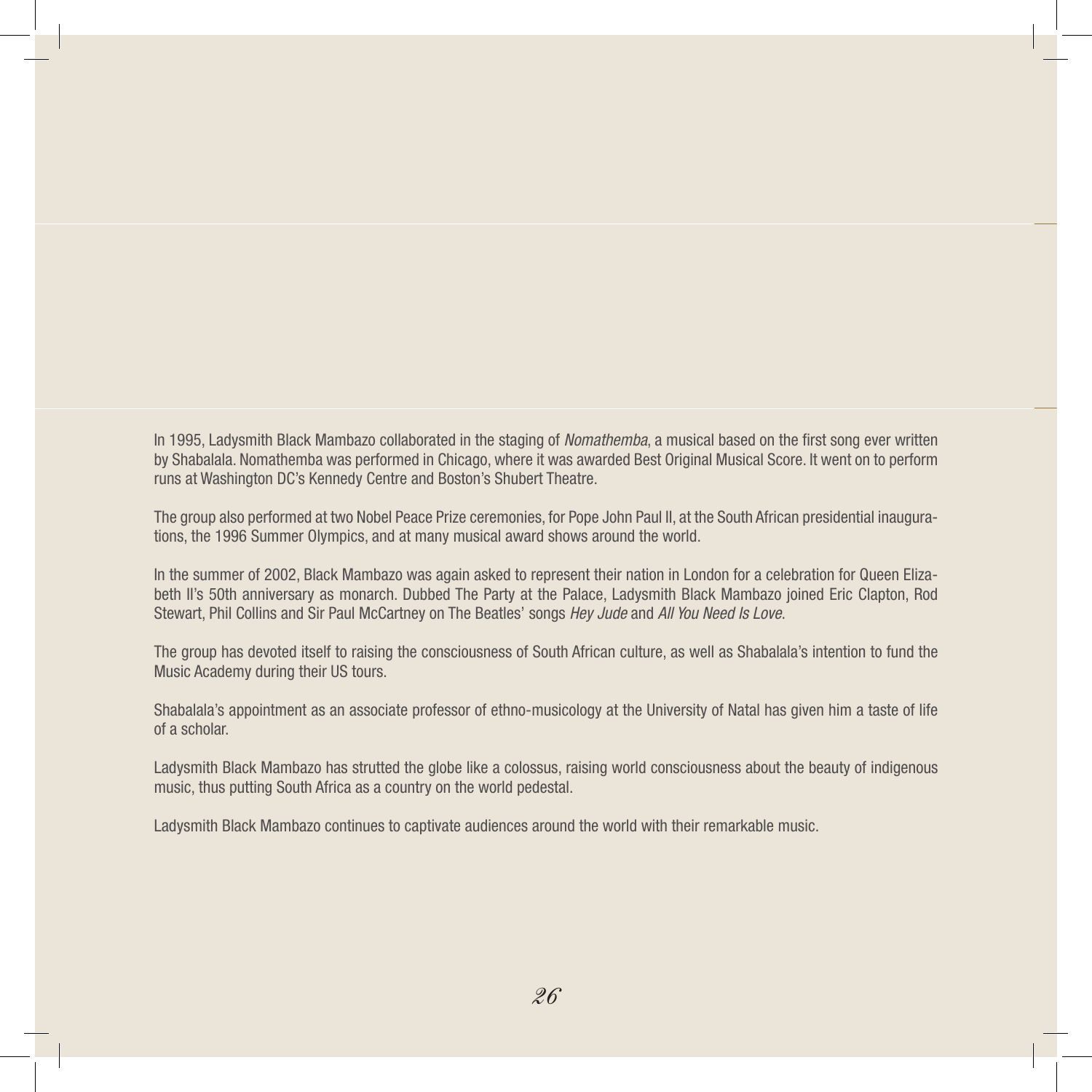$\cdot$  *Mokae (1935 - )*<br>THE ORDER OF IKHAMANGA IN SILVER<br>The field of acting. Zakes Mokae (1935 – )

For contributing to South African theatre and exceptional achievement in the field of acting.



Zakes Mokae, a Tony Award winner and one of South Africa's most gifted and famous actors abroad, was born in Sophiatown in 1935.

Founder of theatre groups with Athol Fugard in the 1950s, Mokae has won acclaim for his stage performances, including in The *Blood Knot, Boesman and Lena*, and *Master Harold ... and the Boys*, for which he won the prestigious Tony Award for Featured Actor in a Play in 1982.

Among his numerous film performances are the celebrated *A Dry White Season* and *Cry Freedom*. On television, he has been a guest actor in many popular series, including *The West Wing, Starsky and Hutch*, *The X-Files* and *Knight Rider.*

Mokae attended St Peter's Anglican School in Rosettenville where he got to know the superintendent, Father Trevor Huddleston.

He joined the Huddleston Jazz Band as a saxophonist alongside the likes of Hugh Masekela.

The acting bug bit when he went along with a friend to an audition for a play. Mokae took up acting after meeting Athol Fugard, then an unknown playwright.

He and Fugard worked together, creating new plays that reflected the situation in South Africa of the time. In Mokae, Fugard had an actor with the emotional intelligence required for his work.

*Blood Knot*, performed by Mokae and Fugard, attracted world attention.

Frustrated in his career by apartheid, Mokae went to London in 1961 to study acting at the Royal Academy of Dramatic Art and appeared on the West End and Broadway.

He landed his first major film role in 1967 in *The Comedians* with Richard Burton and Elizabeth Taylor. He moved to the United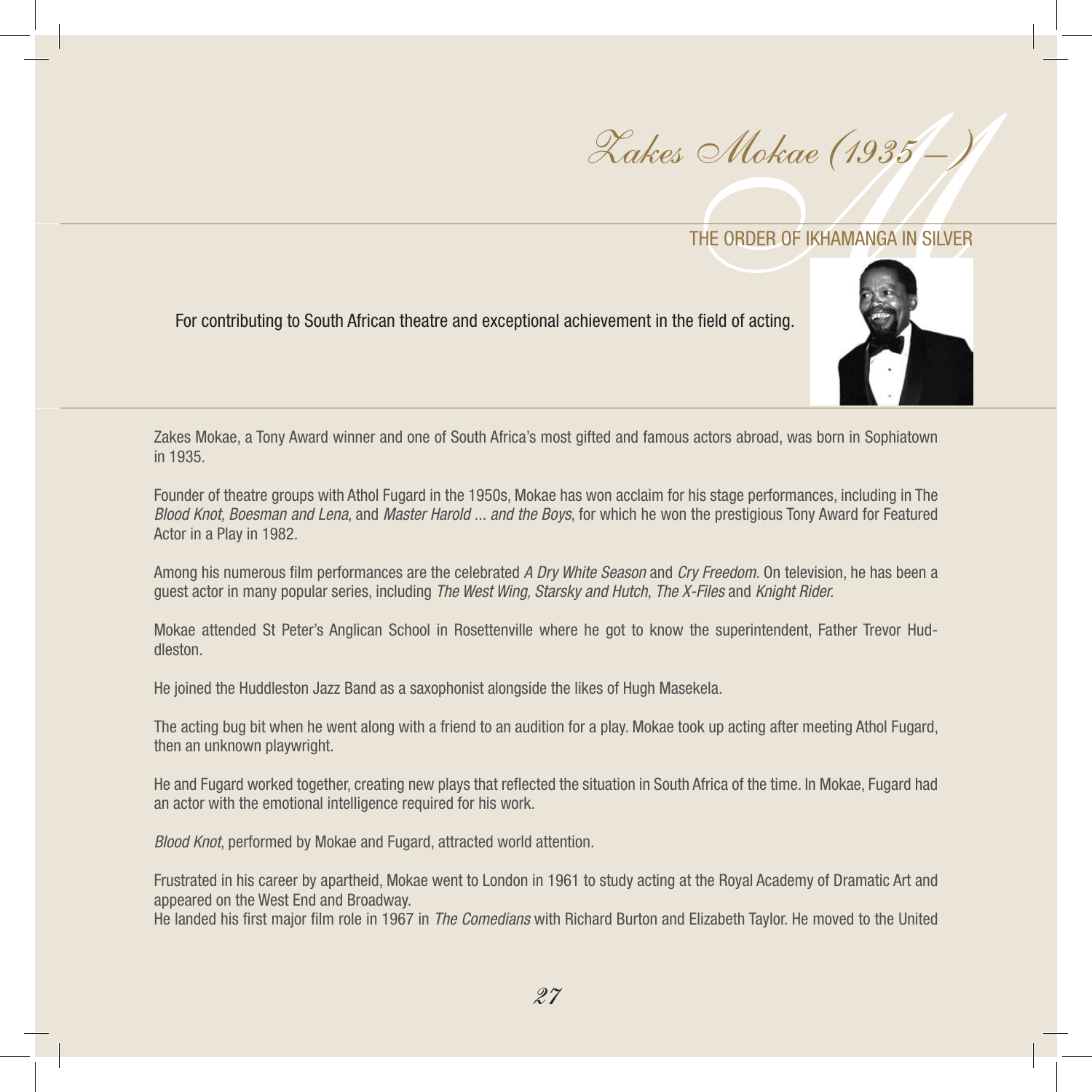States of America in 1969 to pursue his film and television career, acting in many big studio-backed productions, including the cult successes *The Serpent and the Rainbow, A Rage in Harlem, Body Parts* and *Outbreak* and, for television, *Roots: The Next Generation.*

This was a long way from Mokae's first-ever film performance in Dilemma, an adaptation of Nadine Gordimer's *A World of Strangers,* which was clandestinely filmed in South Africa in 1962.

In 1980, Mokae founded The Black Actors Theatre with Danny Glover in San Francisco.

In 1982, on the night of his Tony Award success with *Master Harold ... and the Boys*, Mokae's joy was shattered when he got news for the first time from a journalist in South Africa that his younger brother was on death row and a few days away from being hanged. Obviating his Broadway contract on *Master Harold ... and the Boys* as soon as he was able to, he devoted himself to saving his brother's life but could not in the end.

Mokae continued acting for the stage, achieving a Tony Award nomination in 1993 for T*he Song of Jacob Zulu,* a story of an African National Congress bomber who is hanged for his acts.

Mokae also began directing for the stage, most notably the August Wilson Pulitzer Prize-winning play *Fences* in 1999, and *The Road to Mecca* in 2003.

In 2005, Mokae was presented with a Naledi Theatre Awards Lifetime Achievement Award.

In recent years, Mokae has been working as a theatre director for American companies, including the Nevada Shakespeare Company in California where he is based.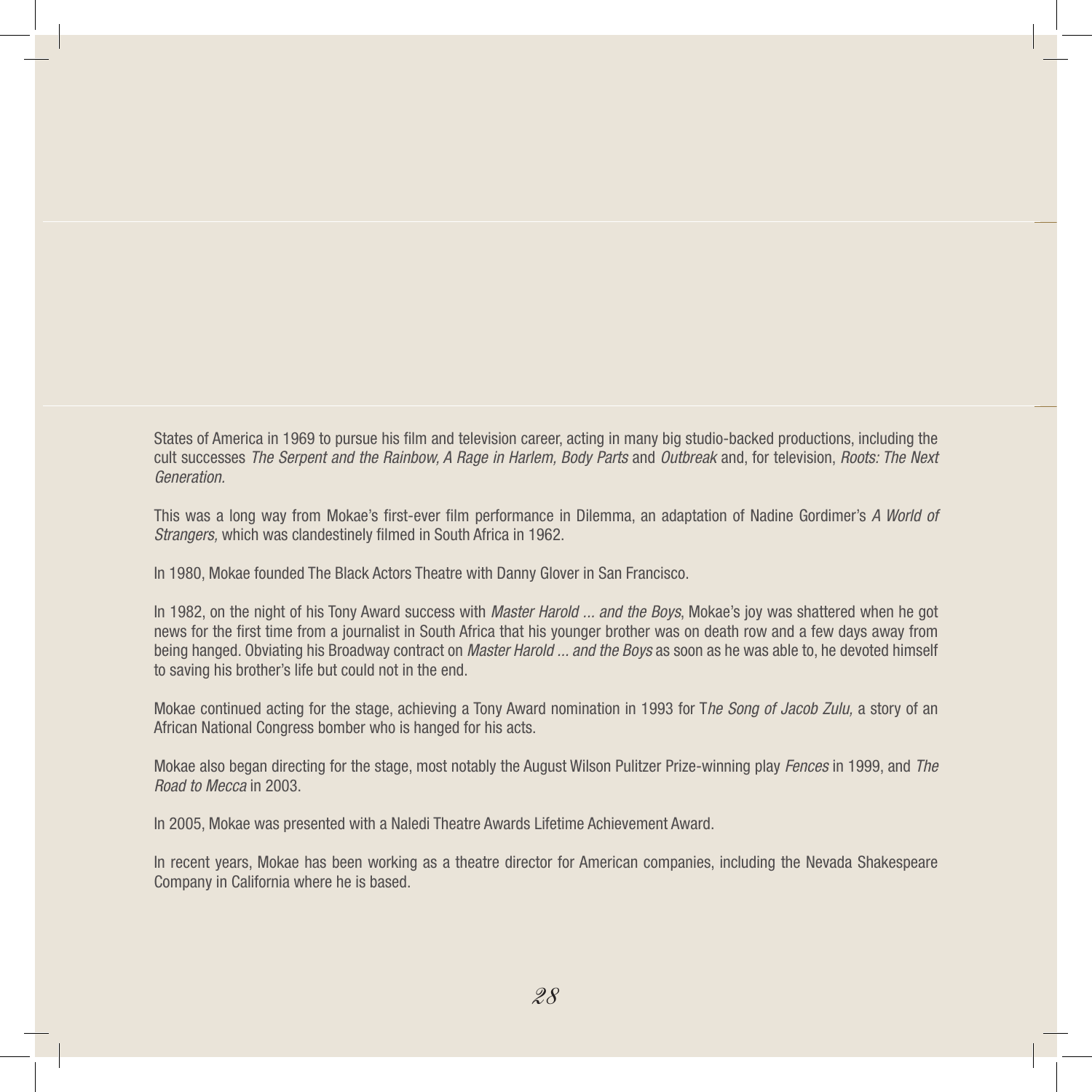# $\frac{1}{\sqrt{1974}}$ <br>THE ORDER OF IKHAMANGA IN SILVER Percival Colin Montgomery (1974-)

# The Order of Ikhamanga in Silver

## For his excellent achievements in the game of rugby.



Percival Colin Montgomery, holder of the all-time records for both caps and points for South Africa's national rugby team, was born in 1974 in Walvis Bay, Namibia.

Regarded as one of the finest goal-kickers in the game, Montgomery was the top scorer at Rugby World Cup 2007 and the only player to score over 100 points in the tournament.

Montgomery attended South African College Schools in Cape Town and completed his tertiary education at the Cape Technikon. From an early age, he dreamed of becoming a Springbok.

In 1992 and 1993, he played for South African Schools before joining the likes of Bob Skinstad, Robbie Fleck and Selborne Boome in the highly successful Western Province under-21 team.

In the early part of his domestic career, Montgomery also played for the Stormers in Super 12 rugby, debuting in 1996.

Montgomery burst onto the international scene in 1997 after being plucked from relative obscurity by coach Carel du Plessis. He earned his first Springbok cap against the British Lions in July 1997 as an outside centre, scoring a try.

He came into his own as a star player when, following an injury to Justin Swart on the 1997 tour, he was moved by then coach Nick Mallet to the fullback position.

Montgomery played in the 1999 Rugby World Cup finals. By the end of 2001, he had already amassed 50 caps.

In 2002, Montgomery moved to Wales, first to play for Newport RFC and then for Newport Gwent Dragons, earning a reputation for creating scoring chances and for his consistency as a goal-kicker. A policy directive to select only domestically based players for the national team impacted on Montgomery's career, but with a change of policy he was recalled in 2004 by 2007 World Cup-winning coach Jake White.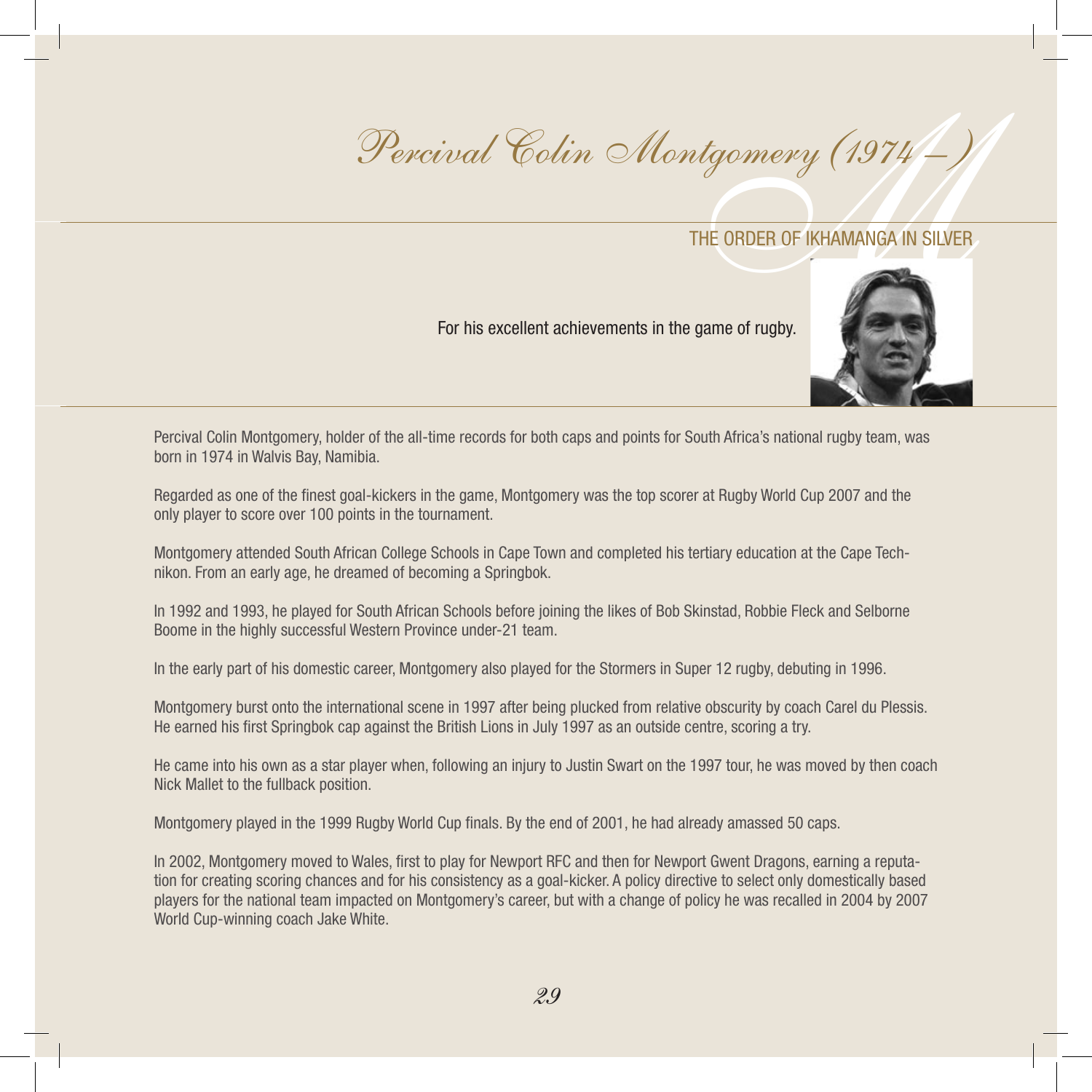Montgomery was the leading points scorer in the Tri-Nations in 2004 and 2005 and on the 2005 end-of-year tour, broke his own Springbok record for points scored in a test season, finishing with 158 points from 12 matches.

Montgomery left Wales to play for the Natal Sharks in the Currie Cup and the Sharks in Super 14 rugby in 2006. In 2006, he became the first Springbok player to reach 600 points in his test career, and in 2007 he passed the 700-point mark.

Montgomery reached two major milestones in the Springboks' second 2007 Rugby World Cup pool match against England. He became the first Springbok to score 800 test points and equalled the record as the most-capped Springbok with his 89th appearance.

Montgomery became the most capped Springbok ever in the game against Tonga. His 878 test points gave him well over twice as many points as the player in second place on the all-time Springboks points list, Naas Botha, who in the years of sports sanctions against apartheid played in only 28 tests compared to Montgomery's 102.

Montgomery also excelled as a sportsman in the final of that tournament, choosing to shrug off a dangerous illegal tackle on him behind the dead-ball line and getting on with the game. Montgomery moved to France after the World Cup, signing up for the French Top 14 club USA Perpignan for the 2007-2008 season.

Montgomery was signed up to return to Western Province in 2008 and is contracted to play for Western Province in the Currie Cup and the Stormers in the Super 14 until 2009. In August 2008, South African rugby's first centurion and most-capped Test player, Percy Montgomery, announced his retirement from international rugby after the Springboks' 53-8 Tri-Nations win over Australia in Johannesburg.

Two weeks earlier, Montgomery had achieved the 100-match milestone on his home ground Newlands against the All Blacks.

Forever inscribed in the annals of South African rugby, Percival Colin Montgomery is an unassuming legend.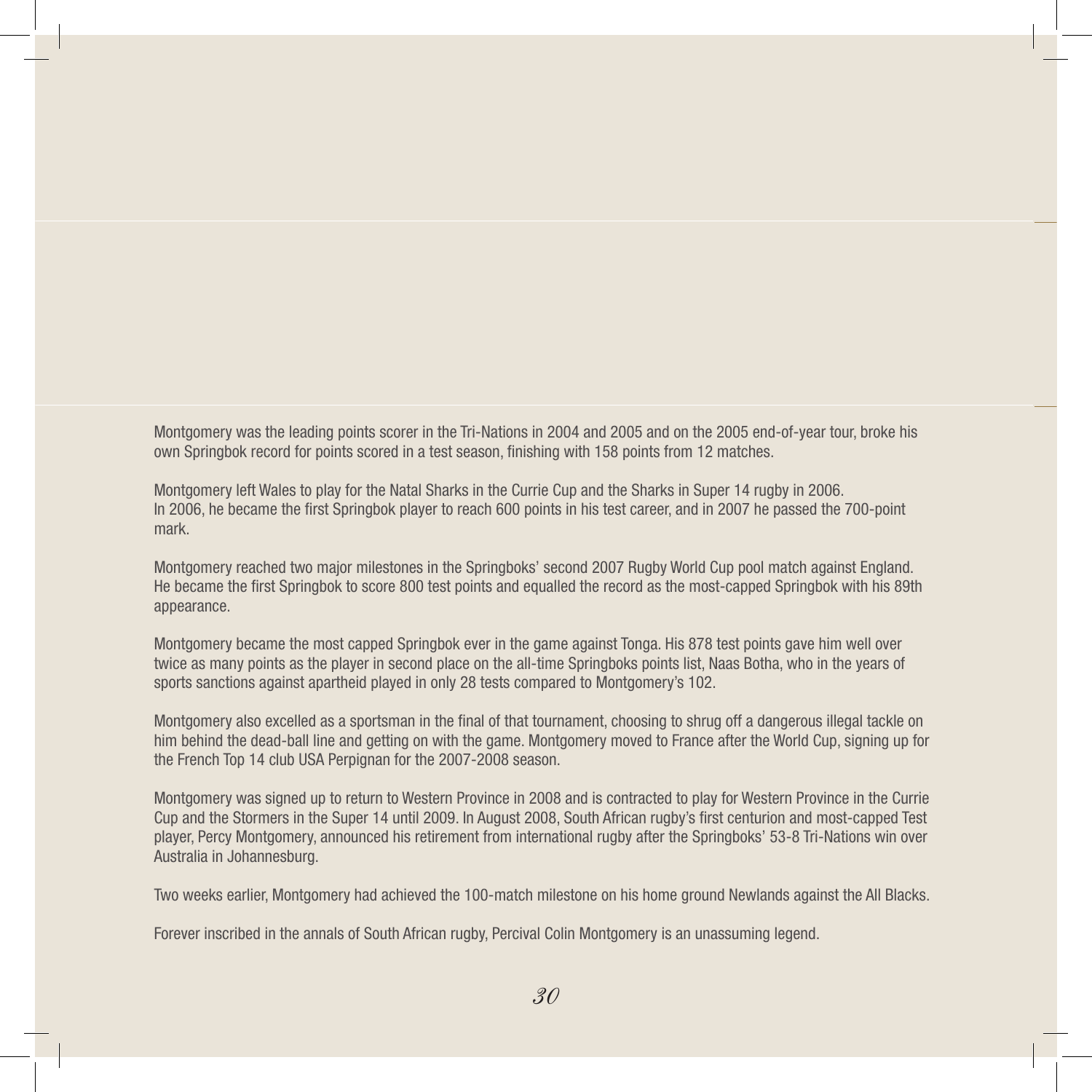$M_{OFVison}$  (1935 –<br>THE ORDER OF IKHAMANGA IN SILVERS OF IKHAMANGA IN SILVERS OF  $\frac{1}{2}$ Lionel Morrison (1935 -)

For his excellent achievements in journalism and contributing to the ideals of a just and democratic South Africa.



A world-respected journalist and human-rights proponent, Sir Lionel Morrison was born in 1935.

A campaigning journalist, media trainer and social housing activist for some 50 years, Morrison was awarded an Order of the British Empire for his services to social housing.

Morrison was a lifelong opponent of apartheid. He was an executive member of the Coloured People's Organisation and was active in the broader congress and labour movement. He was an organiser of domestic and brush and broom workers.

Morrison was imprisoned several times for his activism, including as the youngest detainee in the infamous 1956 Treason Trial that included Nelson Mandela and 155 others.

Morrison worked as a tabloid reporter on South Africa's first black weekly, the *Golden City Post*, in 1955 and went on to found the country's first non-racial media union, the South African Union of Journalists, which he also chaired.

In 1960, after the Sharpeville massacre, Morrison left for exile in Britain.

Abroad, he worked as a reporter and helped set up the non-aligned Afro-Asian Journalists Association in Djakarta and the Pan African Journalists Union in Accra. For a time, he was the representative of the Pan Africanist Congress in Indonesia and China.

Morrison has lived and worked in Britain since 1969. He has written for, sub-edited and edited a wide variety of publications in his time, more often than not with a distinct social commitment profile.

He has contributed, among other things, to *the Indonesian Herald, Warta Bhakti* in Djakarta, the *Afro-Asian Journalist*, *Ghanaian Evening News* and the *Zambia Mail.* In Britain, he edited the *West Indian World* and the *Asian Herald* and wrote for *The Sunday People*, *Evening Standard, Sunday Mirror* and *Sunday Telegraph.*

As an editor and journalism lecturer, Morrison helped establish a number of ethnic minority newspapers and publications. He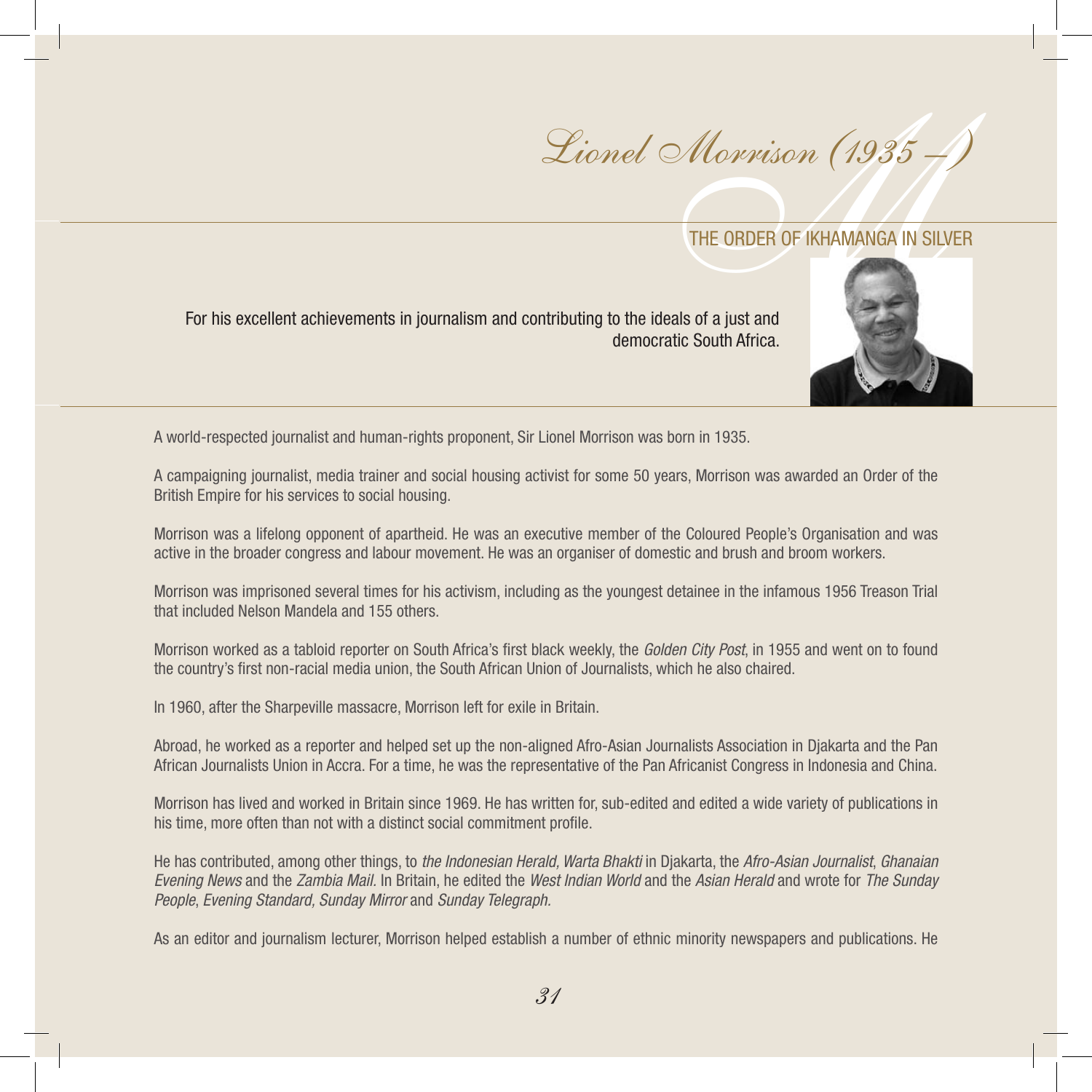has also devised journalism training schemes in Africa and journalism and diversity programmes for ethnic minority students at college and university level across Europe. Presently, he is a trustee of the George Viner Trust (which he founded), a trust that provides grants to aspiring journalists.

In 1988, Morrison was elected the first black President of the National Union of Journalists of Britain and Ireland (NUJ) and is now a member of honour. He remains active in the NUJ's Ethics Committee and Black Members Council, which he helped found.

As a dedicated social activist, Morrison has been active in global issues of justice with Amnesty International. In Britain, he has participated in and chaired various community and race-relations organisations. He was the Principal Information and Public Relations Officer of the Commission for Racial Equality from 1977 to 1990.

Among numerous senior voluntary positions at local community level, Morrison has been involved with the Brixton Neighbourhood Community Association and the Tiverton Community and Youth Centre.

Morrison has been particularly active in social housing, including as chair of one of Britain's biggest housing associations. He describes homelessness as an evil that "eats at one's centre". He is currently Vice President of the Notting Hill Housing Trust, of which he was the chair for a number of years.

Morrison has authored two books, *A Century of Black Journalism in Britain* and *As They See It*, a study of race relations. He has authored many articles and essays on racism and the media and has been the overview editor of a number of books.

Morrison presently co-edits a website on issues of diversity and ethical standards for media professionals.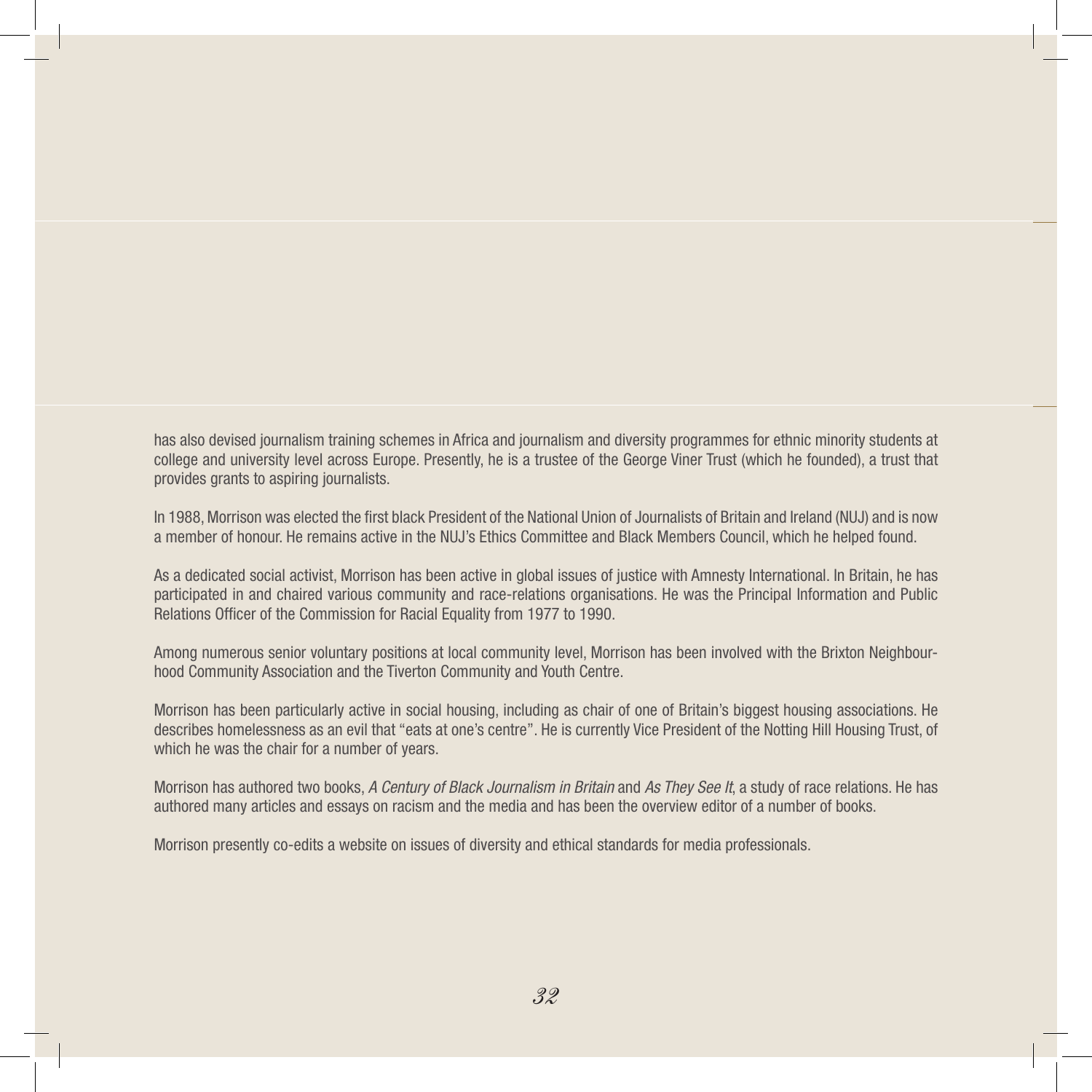# $\frac{Mxadana(1948-)}{n}$ <br>THE ORDER OF IKHAMANGA IN SILVER Gobingca George Mxadana (1948 – )

## THE ORDER OF IKHAMANGA IN SILVER.

For his excellent achievements in the field of music and contributing to the development of choral music in South Africa.



Ground-breaking music director, conductor, composer, arranger and trainer, Thangana Krila Gobingca George Kamxadana, was born in Soweto, Johannesburg, in 1948.

The founder of the Imilonji KaNtu Choral Society with which he is synonymous, Mxadana has earned enormous respect from the choral fraternity for his achievements with the group. It swept the boards at various competitions and won all regional and four national eisteddfods, once by a record-breaking margin, before Mxadana retired from it to pursue other musical challenges. Most significantly, the choir led the indigenisation of choir competition performance, in both song and dress.

Mxadana was also the first black chairperson of the International Eisteddfod of South Africa. He is the chair of the Old Mutual/ Telkom National Choir Festival, the deputy chair of the Arts and Culture Trust and a member of several music and cultural boards in South Africa.

Mxadana grew up in a township community where music was a way of life. An altar boy during his youth, he was exposed to his love, church music, from an early age. His musical interests encompassed mbaqanga, kwela and marabi and he excelled in school choirs. He studied with the London-based Royal School of Music and obtained a Grade Eight. During his studies, he learnt to play the flute, presenting the *Concerto*, composed by Carl Stamitz, with a then all white SABC Orchestra conducted by Edgar Cree.

He achieved a significant milestone in 1982 with the formation of the Imilonji KaNtu Choral Society.

The choir, rooted in the South African struggle for democracy, provided comfort during the dark days of apartheid and joy in the transition to democracy. The choir actively supported democratic-movement organisations like unions, churches and civic groups, earning it the accolade "People's Choir". The choir, which boasts two South African Music Awards, has travelled to Austria, the United Kingdom, Germany, France, Norway, Malaysia, the Reunion Islands, Zimbabwe, Botswana, Swaziland, Canada and the United States of America.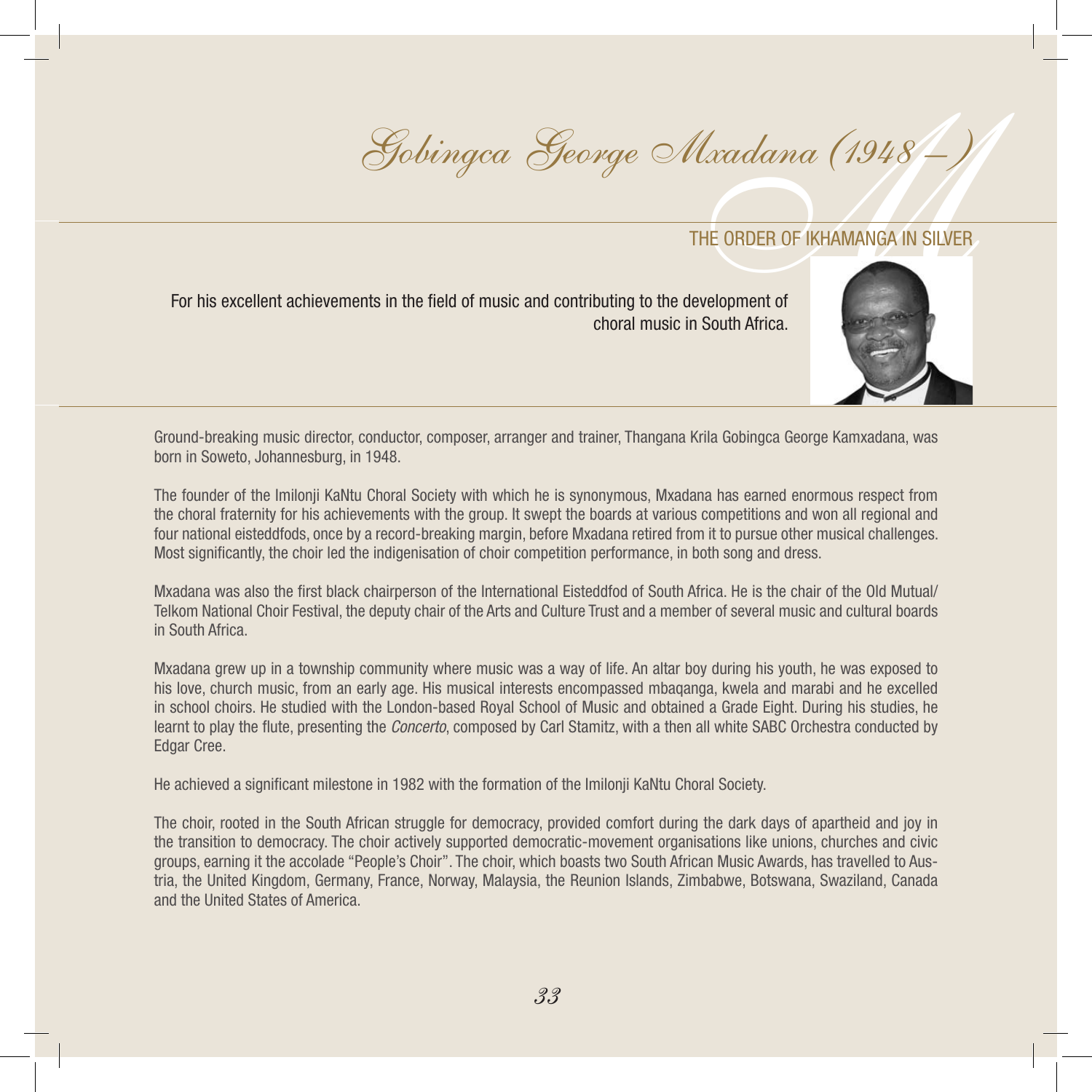Nationally, the choir has been part of a great history that includes the launch of the Congress of South African Trade Unions, the ordination of Archbishop Desmond Tutu as the first black archbishop of Cape Town, the inauguration ceremonies of both President Nelson Mandela and President Thabo Mbeki, the 1995 RugbyWorld Cup finals in 1995 and the Africa Cup of Nations in 1996.Mxadana, known for his passion for national anthems, has interpreted the anthems of different countries to heart-warming receptions from the nationals of those countries. Other notable performances of the Imilonji KaNtu Choral Society have been for visiting dignitaries, including the Queen of England and the Queen of The Netherlands, and the funeral services of liberation-struggle luminaries, including Sam Mabe, Zeph Mothupeng, Helen Joseph, Chris Hani, Oliver Tambo, Walter Sisulu and Ellen Khuzwayo.

In 1987,Mxadana won the Conductor of the Year Award at the Ford National Choir Eisteddfod.Accompanied by his late alto soloist wife, Mary Mxadana attended the internationally acclaimed Llangollen International Music Festival in NorthWales as the prize.Unsurprisingly, he led the Imilonji KaNtu Choral Society to a rapturous reception at the festival 10 years later.

In 1998,Mxadana led his choir in a special mass at the Basilica in St Denis, France, during the SoccerWorld Cup.Watched by thousands inside the Basilica and many hundreds of thousands live on television, Mxadana ably guided Imilonji KaNtu in the Catholic liturgy in beautiful French.

Mxadana's love for church music is also the result of his role in the liturgical music of the World Council of Churches (WCC).

In 2003,Mxadana established the Mzantsi Traditional Orchestra, South Africa's first traditional orchestra aimed at conserving traditional instruments, song and dance. Its first performance was at the opening of the Mandela Bridge in Johannesburg in July 2003 on the occasion of Mandela's birthday.

In 2008, Mxadana continued to break new ground, participating with Mzantsi Traditional Orchestra in a performance programme that fuses ancient and contemporary music. The result was a cutting-edge fusion of trance sounds, uhadi bows, kudu horns, reed pipes, marimbas and mbiras with cello, drums and guitar. An almost natural adept in the field of choral music, Thangana Krila Gobingca George Kamxadana has done wonders for both the development and advancement of choral music in South Africa.

Currently, Kamxadana is a music director for Imilonji Kantu Choir based in Soweto. He also continues to serve on a number of bodies in the community, nationally and internationally.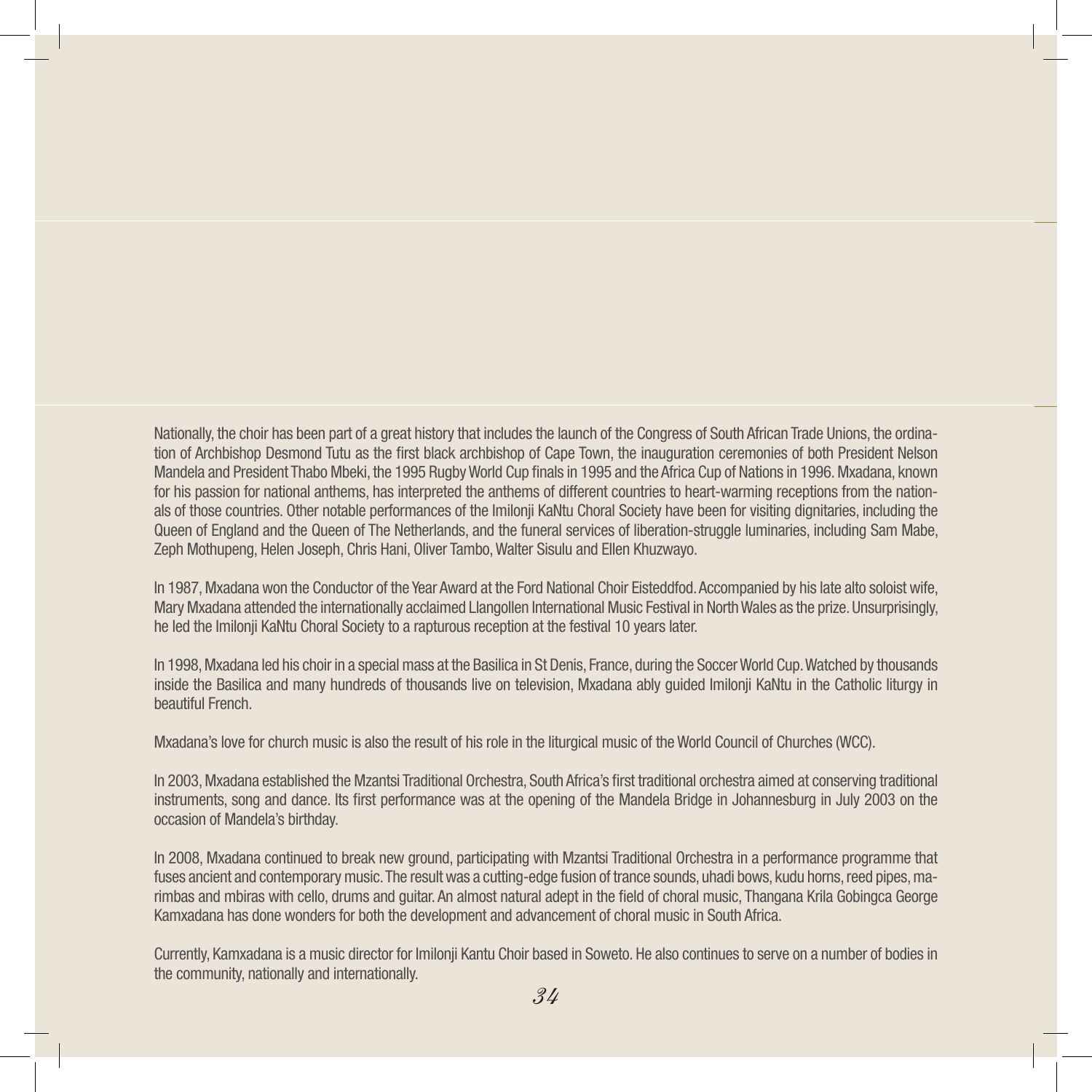# Ngcobo (1931 –<br>THE ORDER OF IKHAMANGA IN SIL<br>er literary work<br>in South Africa. Lauretta Ngcobo (1931 – )

For her excellent achievements in the field of literature and through her literary work championing the cause of gender equality in South Africa.



Celebrated author and essayist Lauretta Ngcobo, *née* Gwina, was born in KwaZulu-Natal in 1931.

Ngcobo, who wrote one of the rare novels in English by a black African woman in the 1970s, was a recipient of the South African Literary Awards' Lifetime Achievement Award in 2006.

The author of books, many academic papers and prose pieces, Ngcobo grew up in rural Ixopo. In her acclaimed novel *And they Didn't Die*, published in 1990, she praises the rural women as unsung heroines who bore the burdens of a hard life made more difficult by apartheid.

The *Voice Literary Supplement* described it as a "brilliant chronicle" that explores what happens when women ask questions "about cattle and the land, about female power, about tradition, about violence, about sex".

Ngcobo attended Inanda Seminary and gained a BA degree with teaching qualifications from the University of Fort Hare.

After teaching at various schools, she married AB Ngcobo, a founder executive member of the Pan Africanist Congress, who was detained following the Sharpeville massacre of 1960.

Ngcobo fled South Africa with her husband and children in 1963, fearing imminent arrest, and went first to Swaziland and Zambia before settling in England.

She worked in England as a teacher for 25 years. She began to write soon after leaving South Africa, but did not publish her first book, *Cross of Gold*, until 1981.

Written in the 1970s, the book is a reflection of how Ngcobo came to live in exile. She recalls how it lay in a drawer for many years before it was published. The book was promptly banned in South Africa.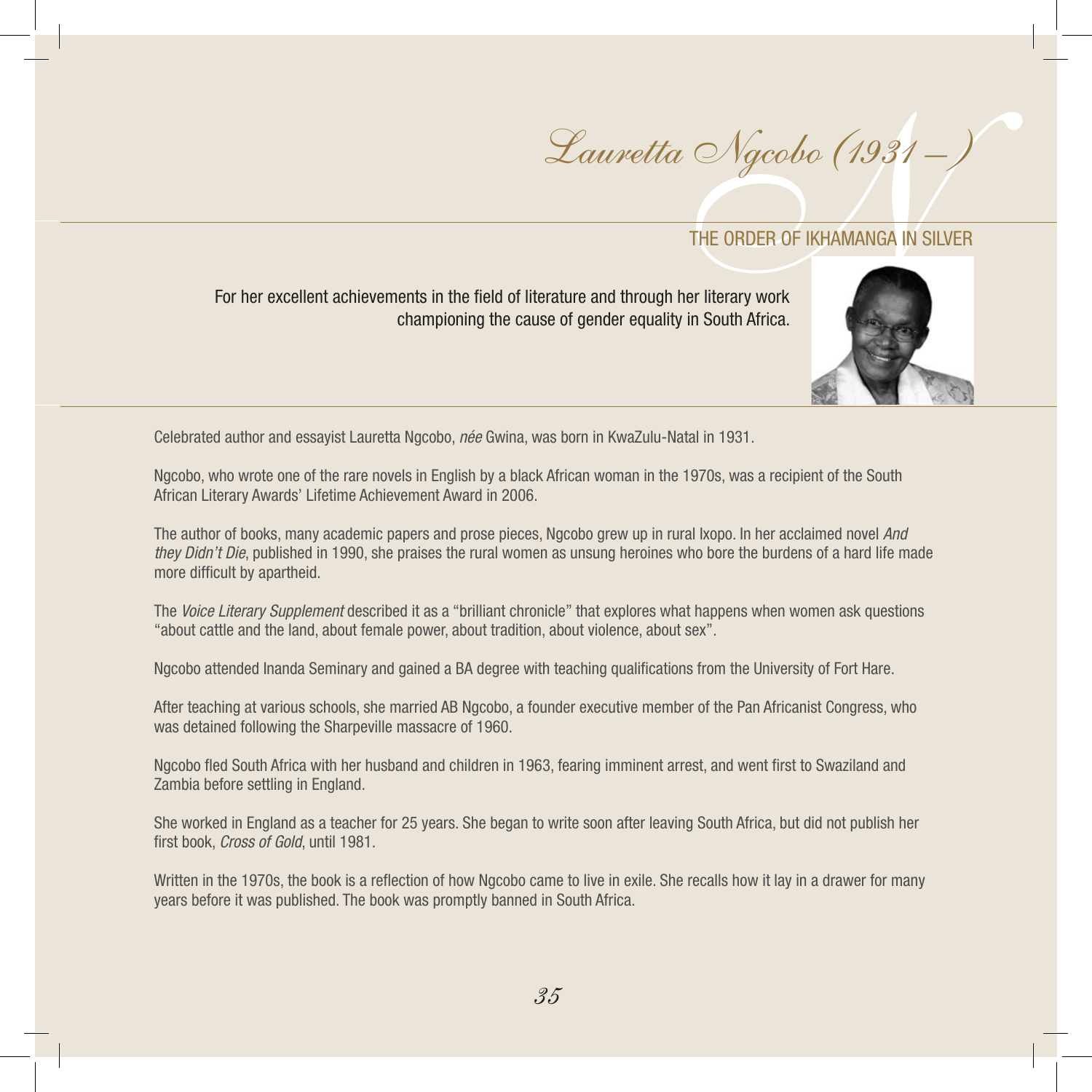In 1987, Ngcobo published *Let It Be Told*. It recounts the turbulent thoughts of black female writers in Britain in the 1980s. Ngcobo has been published in various anthologies as a prose writer and has been invited to introduce the works of other southern African female writers. Ngcobo says writing for children, as in her 1994 *Fikile Learns to Like other People*, presents her with the greatest challenges as a writer.

In 1994, Ngcobo returned to South Africa with the advent of democracy.

After a short spell teaching, she was elected to the KwaZulu-Natal Provincial Legislature, which she served for some 11 years before retiring in 2008.

By the sweat of her brow, Lauretta Ngcobo broke free of the chains that bound her being, both as a black woman in apartheid South Africa and as a black African, becoming one of the most prolific intellectuals and writers in South Africa.

Ngcobo stays in Durban.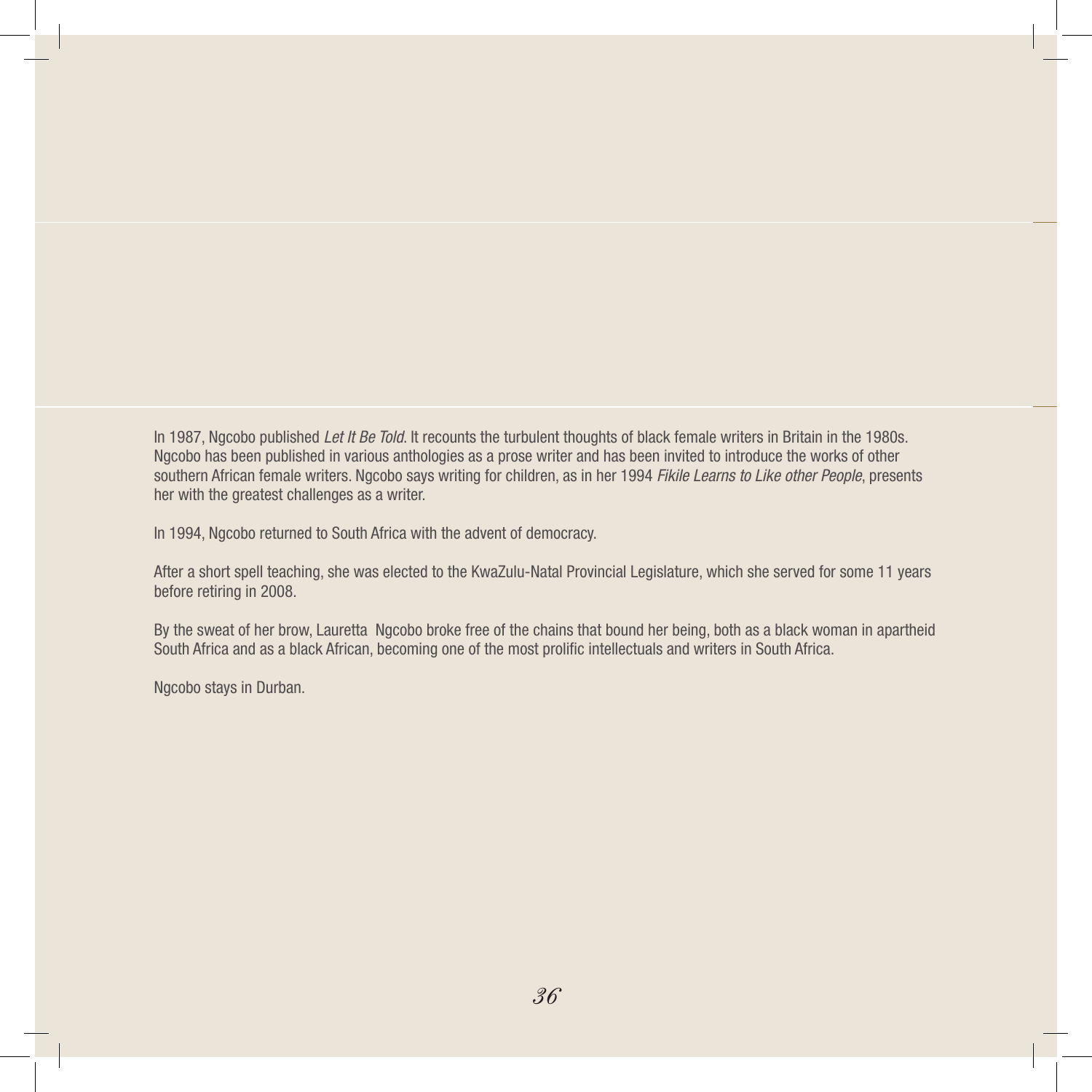



For his excellent personal achievements and versatility in literature and contributing to indigenous literary works.

One of South Africa's most originally creative writers, Lewis Nkosi was born in 1936 in KwaZulu-Natal.

Award-winning novelist, essayist, playwright and critic, Nkosi is known for surprising readers with his often sexual, metaphorical and satirical representations of the deep issues of apartheid and race.

Educated at missionary schools, Nkosi's generation was the last to receive a more decent education before the onset of Bantu education.

In 1954, Nkosi enrolled at the ML Sultan Technical College in Durban.

His first job as a journalist was with *Ilanga Iase Natal.* In 1956, he joined the famous *Drum* magazine that enterprisingly investigated the working and living conditions of black South Africans.

Nkosi suffered severe restrictions on his writing under the publishing regulations of the Suppression of Communism Act and the Publications and Entertainment Act, passed in the 1950s and 1960s.

By 1959, his work was sufficiently well known for him to be invited to apply for a Neiman Fellowship at Harvard University. He was accepted, but the South African Government refused to give him a passport. A lawyer friend somehow found an obscure law that allowed him out of the country, but Nkosi was unable to return.

After completing his studies at Harvard, Nkosi went to London where he worked for the British Broadcasting Corporation. He produced the radio series *Africa Abroad* from 1962 to 1965, and interviewed major African writers for the television programme *African Writers of Today*.

In 1963, Nkosi's stage play, *The Rhythm of Violence*, was produced in London to critical acclaim. A contributor to *Contemporary Dramatists* described it as an outstanding and important first play, causing critics to place Nkosi among the "vanguard of the new black South African theatre".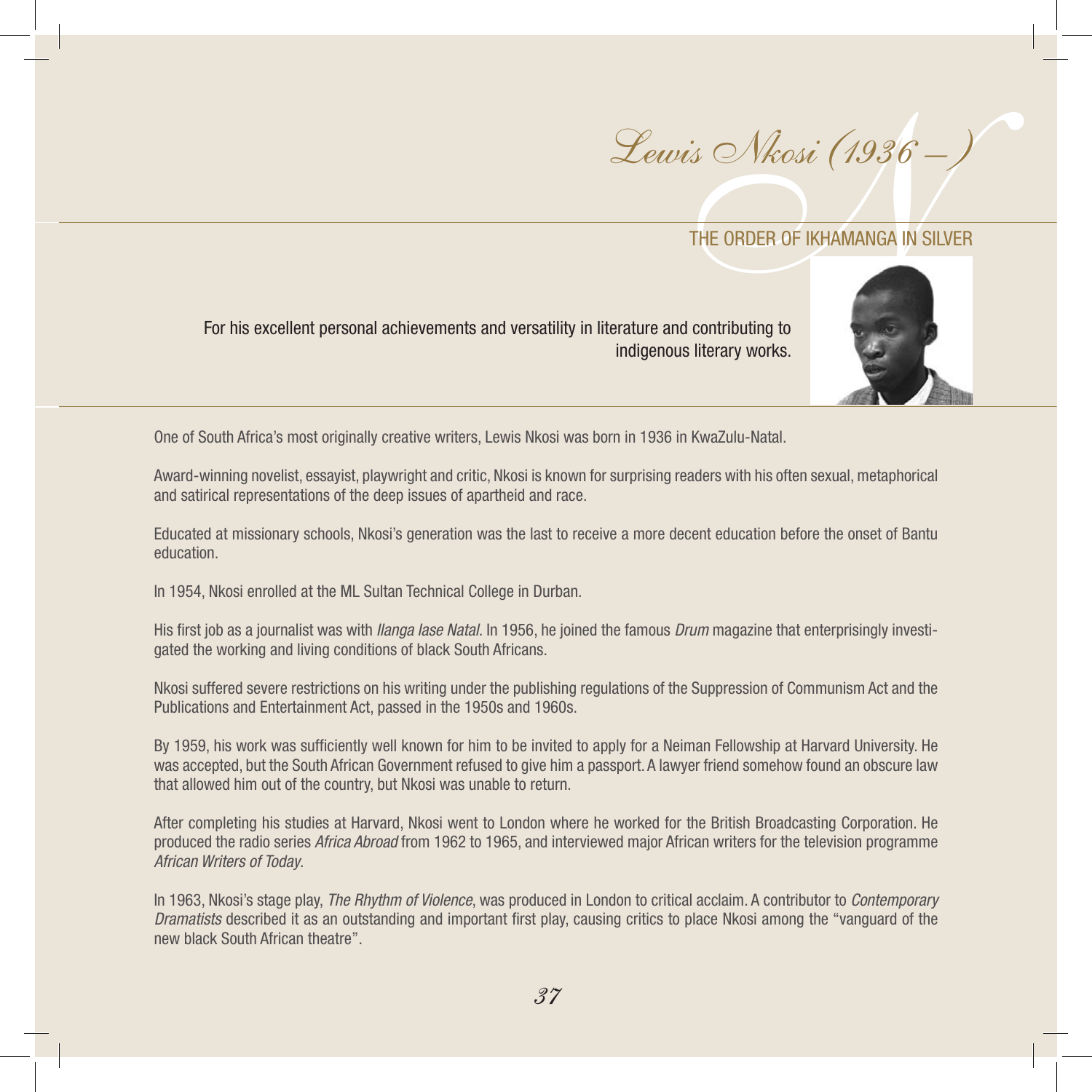Nkosi also wrote radio plays during this period, including *The Trial* and *We Can't All Be Martin Luther King*. His television play, *Malcolm*, aired in Sweden and Britain.

Nkoksi's most famous work for the stage is *The Black Psychiatrist*.A one-act play with a disturbing twist, it toured several African countries and was also produced at the Centre Pompidou in Paris, France.

Between1965 and 1968, Nkosi served as editor of *New African* magazine.

He continued his studies at the University of London and the University of Sussex, obtaining a BA in English literature and an MA. Nkosi became a professor of literature and has held positions around the world – at the University of Wyoming and the University of California-Irvine and universities in Zambia and Poland.

He is the author of several collections of essays, including *Home and Exile* (1965), *The Transplanted Heart: Essays on South Africa*  (1975) and *Tasks and Masks: Themes and Styles of African Literature* (1981).

His 1986 novel *Mating Birds* won the Macmillan Silver Pen Award in 1987 and has been translated into several languages. *Underground People*, originally published in Dutch in 1994, deals with resistance during South Africa's 1985 declared State of Emergency. Despite the gravity of this narrative setting, Nkosi focuses on the comic, with a wayward dabbler in politics mistakenly sought for rescue by a naïve human rights worker from London.

His latest book, *Mandela's Ego,* published in 2006, tells the story of a young man coming of age in a time of great torment and upheaval – and becoming impotent just as Mandela is arrested for a struggle misdemeanour.

Retired from the University of Wyoming,where he was a tenured professor, Lewis Nkosi incisively continues to take South African literature to new places.

Nkosi is a resident of Switzerland. He frequently attends literary seminars and conferences as an invited guest.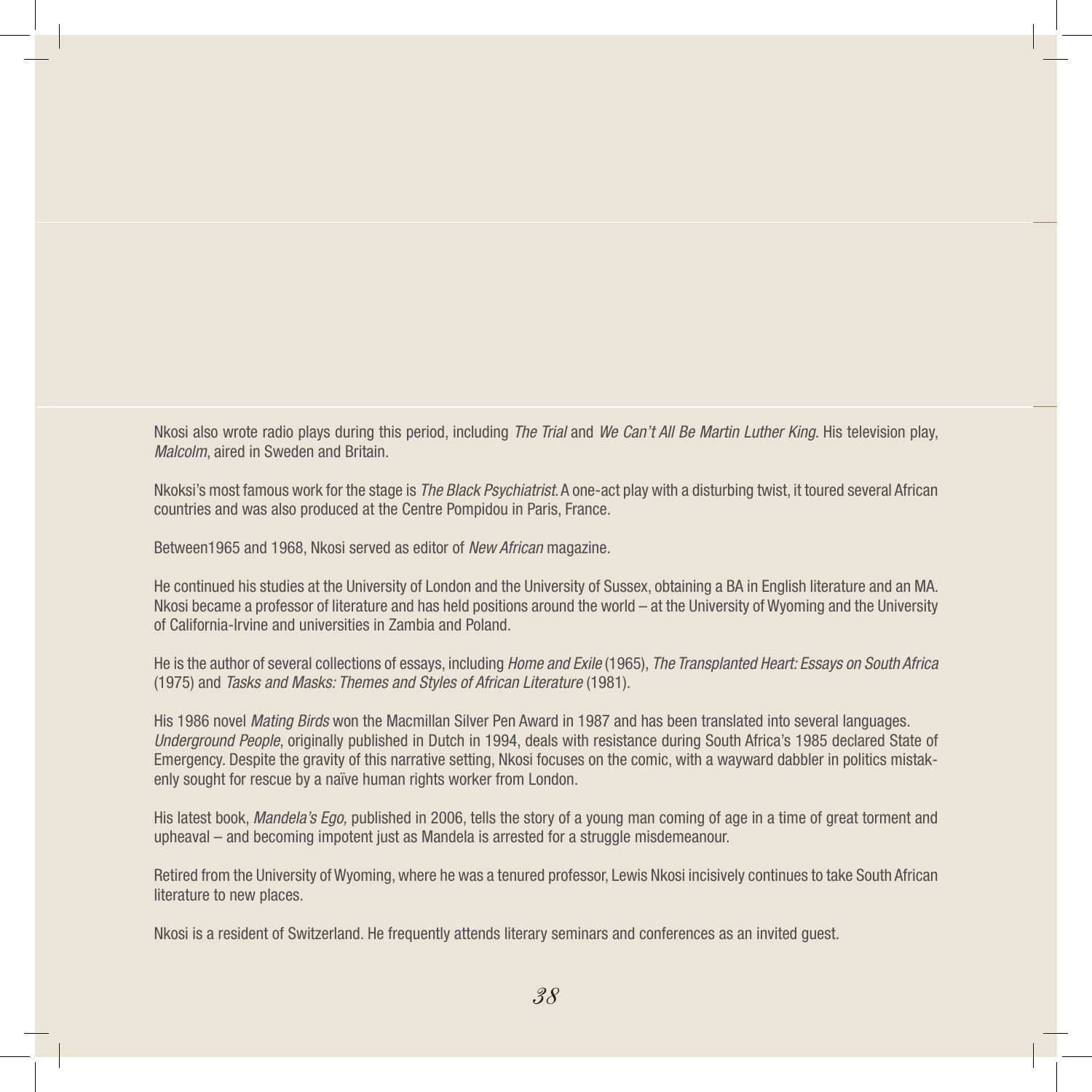$a \sim N$ *timi (1977 –*<br>THE ORDER OF IKHAMANGA IN SILVER ORDER OF IKHAMANGA IN SILVER ORDER OF THE ORDER OF THE SECTION AND SILVER OPTION OF THE SECTION AND THE ORDER OF THE SECTION AND STRUCTURE OF THE SECTION AND THE ORDER Makhaya Ntini (1977 – )

## THE ORDER OF IKHAMANGA IN SILVER

For his excellent personal achievements in cricket and serving as an inspiration to up-and-coming black South African cricketers.



South Africa's first black national cricketer and premier fast bowler, Makhaya Ntini, was born in Mdingi, near King William's Town in the Eastern Cape, in 1977.

The holder of records for the best bowling performance by a South African in a test match and in a one-day international (ODI), Ntini comes from a humble rural village where he was a cattle herder.

He was discovered by Border cricket development officer, Raymond Booi, who randomly asked Ntini to bowl a ball as he passed by on his way to fetch cattle. Booi was stunned by Ntini's wild but fast throw of the ball, believing him to possess enough raw talent for development.

Booi arranged for Ntini to attend Dale College in King William's Town to develop his game.

Ntini's action was intentionally modelled on the West Indian great Malcolm Marshall.

Ntini represented Border Schools at the Nuffield Week (U-19 interprovincial) in 1994 and 1995, and in 1995 was also selected for the national age-group team.

He made his first-class debut against the touring England team in November 1995, claiming Alec Stewart as his first first-class victim.

In 1997, Ntini was included in the South African squad to tour Australia.

He made his South African ODI debut in Perth in 1998 against New Zealand where he took two wickets for 30 runs off his quota of 10 overs.

Ntini made his international test debut against Sri Lanka in Cape Town in 1998, becoming South Africa's first black test cricketer in a match in which he claimed two wickets.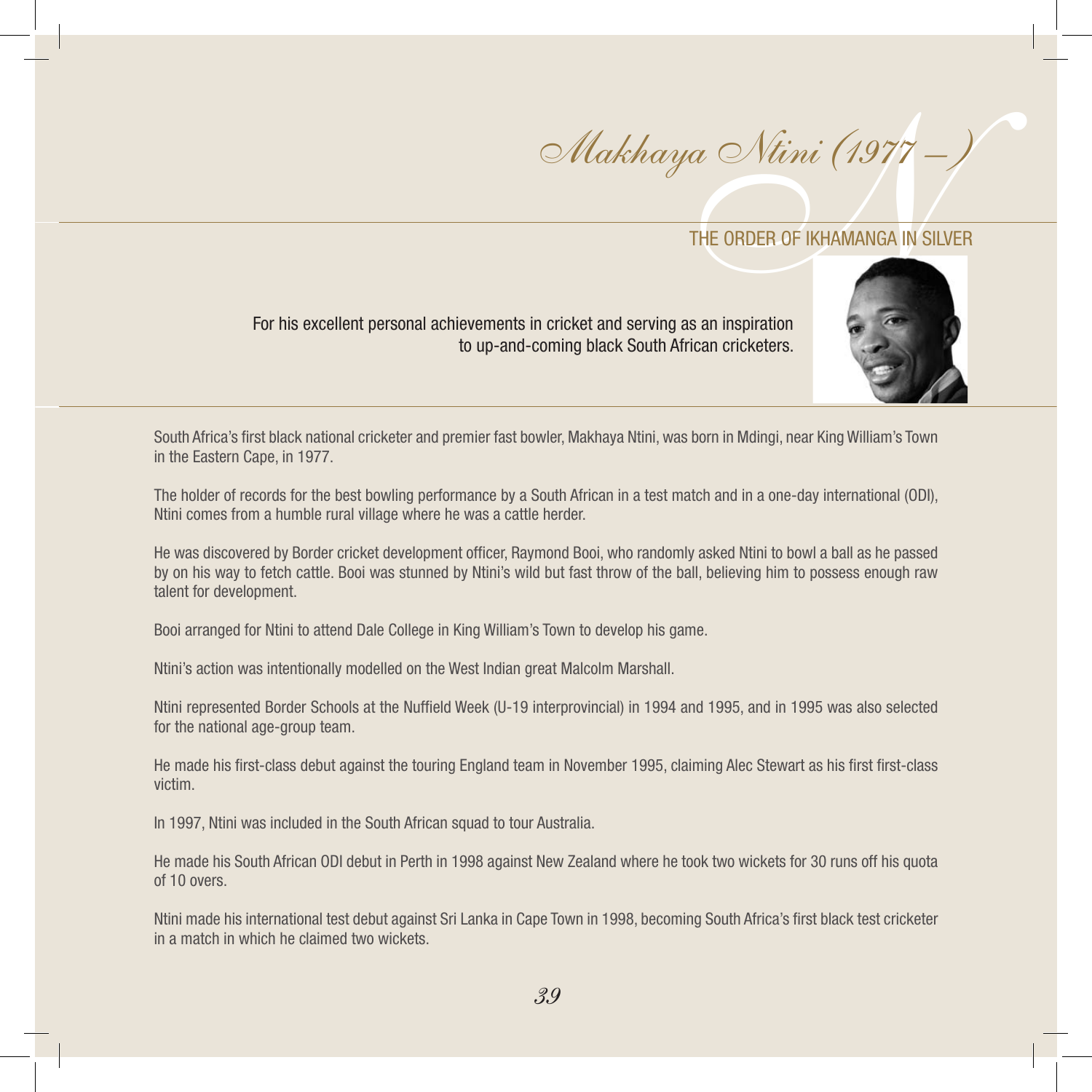In 2003, Ntini became the first South African to take 10 wickets at Lord's Cricket Ground. He went on to better this recordbreaking performance in 2005 when he took 13 wickets for 132 runs against the West Indies at Port of Spain, establishing the best bowling performance by a South African in a test match.

In 2006, Ntini went on to achieve the best bowling figures by a South African in an ODI, demolishing Australia with figures of six wickets for 22 runs.

In early 2007, Ntini took his 300th test wicket, in his 74th test, and by the end of the year was ranked by the International Cricket Council (ICC) as the world's third-best test bowler and the ninth-best ODI bowler.

That same year, after 10 years of playing cricket for his country, Ntini was honoured with a benefit year in which he led an Invitation XI in aid of a benefit granted by the Border Cricket Board.

Ntini set another record when he was named South Africa's most popular sportsperson, the first time the honour had been bestowed on a cricketer.

In 2007, Ntini put his popularity behind the ICC, UNAIDS and United Nations Children's Fund campaign Unite for Children, Unite against AIDS.

Ntini claimed his 350th test wicket in his 90th test in 2008 and he may be credited for helping make cricket South Africa's second-most popular sport with his inspiring life story and winning ways and personality.

Despite his rural upbringing with no facilities, coaching and inspiring role models, Makhaya Ntini has used the fortuitous encounter with a cricket scout to consolidate his talent into a formidable force internationally. He continues to inspire young aspiring cricketers.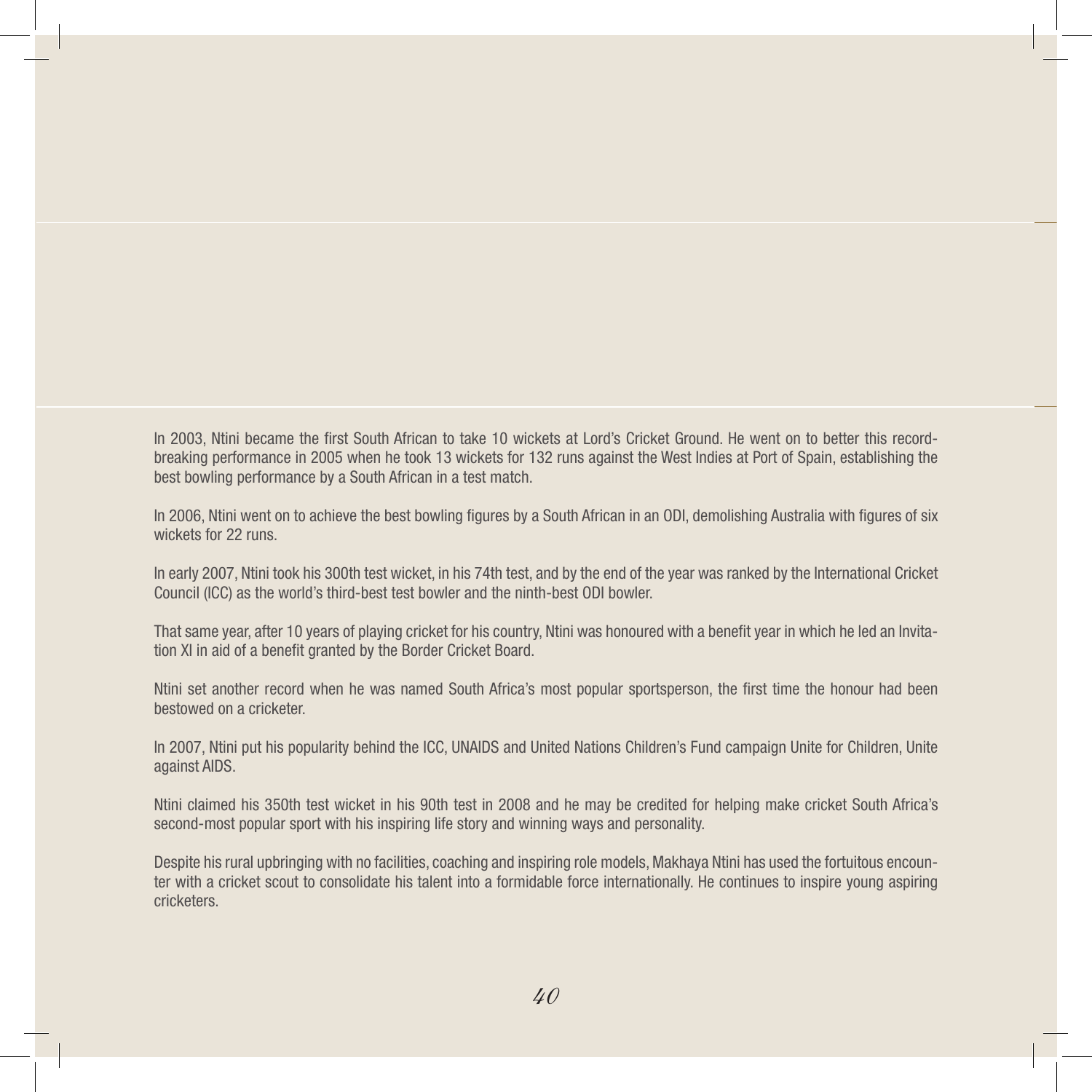# $-$  2006) (Posthum<br>THE ORDER OF IKHAMANGA IN SILVER<br>and abroad and Patrick "Ace" Ntsoelengoe (1956 – 2006) (Posthumous)

For his excellent achievements in the game of football locally and abroad and contributing to the development of the game in South Africa.



Patrick Pule "Ace" Ntsoelengoe was born on 26 February 1956 in Randfontein. He was one of the most talented soccer players ever from South Africa, and played 11 seasons in the North American Soccer League (NASL), beginning in 1973 with the Miami Toros. Ntsoelengoe made his mark both in South Africa, for glamour club Kaizer Chiefs, and in the United States of America (USA), where he was elected to the US Soccer Hall of Fame in 2003.

The star midfielder of many fine Kaizer Chiefs teams of the mid-1970s to mid-1980s was accorded that honour along with seven other players, including Carlos Alberto, the captain of possibly the greatest team in history, Brazil's 1970 World Cup winners.

His genius as a midfield general helped his club win not only consistently, but with style. However, Ntsoelengoe spent most of his prime football-playing days in North America, although he did return during the offseason to play for Chiefs.

The midfield maestro played 11 seasons in North America, representing the Miami Torros, Denver Dynamos, Minnesota Kicks and Toronto Blizzards in the NASL.

By the time Ace was done with the NASL, he ranked among the league's all-time leaders in both appearances and goals scored. He was also voted onto the NASL's first-team all star line-up in 1979 and 1982, and earned honourable mentions in 1977, 1978 and 1980.

In the NASL, players were awarded points both for goals scored and for "assists" (setting up goals). Ace ranks seventh on the alltime list, a lasting testament to his all-round performances, showing off not only his individual ability but also his team work. The NASL season was structured so that, after the regular league season, the top teams would qualify for the play-offs. Ntsoelengoe made the play-offs in nine consecutive seasons, although he never managed to land the NASL title. He reached the final three times, but was on the losing side on all three occasions.

Ntsoelengoe was an awesome presence in the midfield.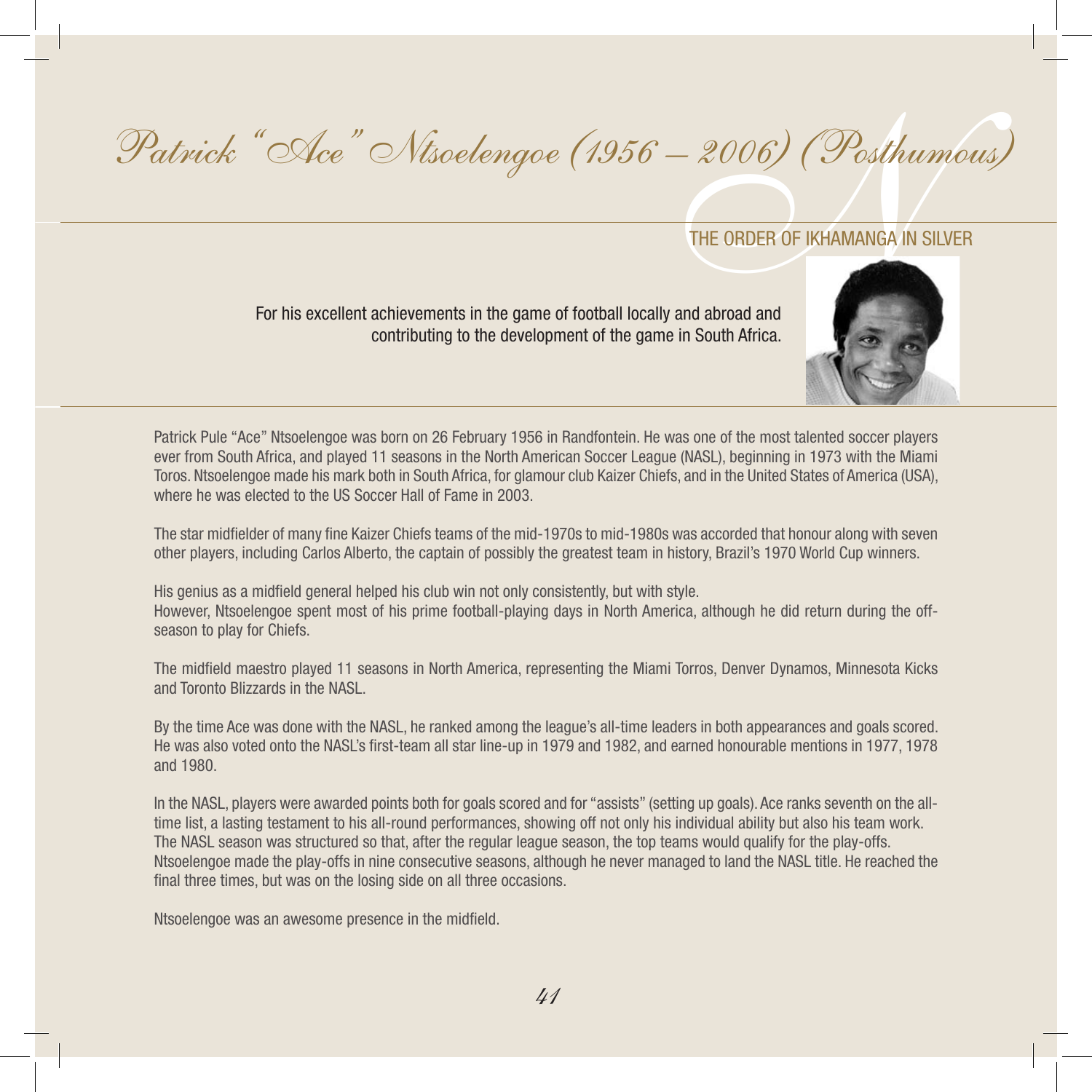Ntsoelengoe, says Clive Barker, former coach of the South African soccer team, was arguably the best player ever produced by South Africa. Internationally, Barker puts him on the same level as French superstar Zinedine Zidane, the man who helped France win the 1998 World Cup with a string of sensational performances.

In 1976, Ntsoelengoe played for a South African team selected on merit against an Argentinean select side. The South Africans crushed their South American opposition 5-0. After the game, Argentinean manager, Oscar Martinez, was asked whom he rated as South Africa's top players.

He rated Ntsoelengoe as the best. "That boy is a mint", Martinez said. "He is almost a perfect footballer. He can dribble, he can shoot, he can attack, and he can defend.

"I can tell you why Ace stands head and shoulders above all your players", the Argentine manager continued. "He is intelligent; he has great ability and he is strong and courageous. He plays like he has got a machine inside his body. He knows when to dribble and when to shoot.

"What I like about Ace is that he is good in the air, good on the ground and good everywhere you can think of. I cannot remember seeing the ball taken away from him", Martinez added.

After his playing career was over, Ntsoelengoe was involved with Kaizer Chiefs, making valuable contributions to the club's youth programme. He also assisted the national under-23 team.

Patrick Pule Ace Ntsoelengoe, the maestro, was a prodigious talent and arguably the most fascinating player to have come out of South Africa. Humble and reserved, he made an invaluable contribution to South African football. Ace died of a heart attack on 8 May 2006 in Lenasia, south of Johannesburg.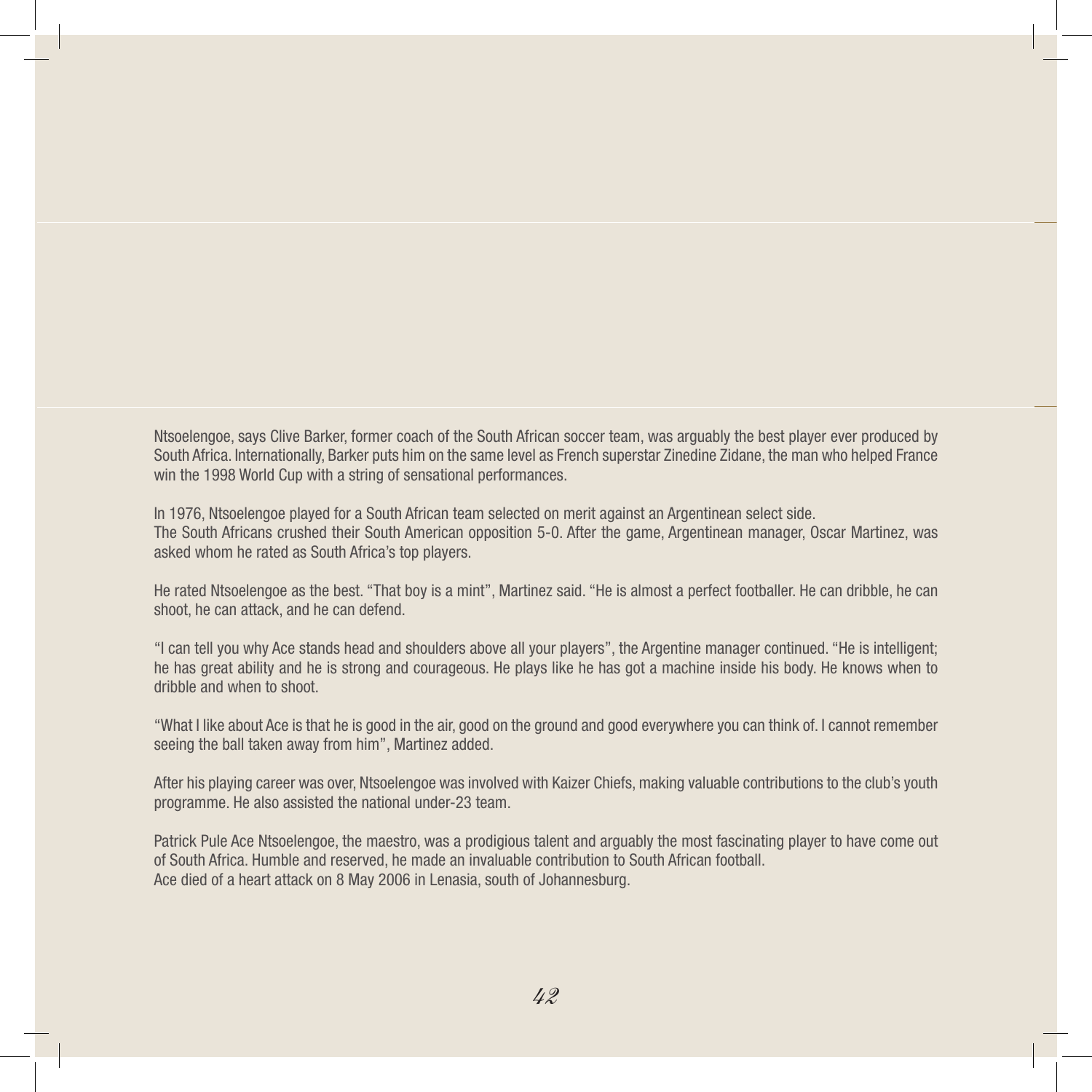# *m Pollock (1973 –*<br>THE ORDER OF IKHAMANGA IN SILVER Shaun Maclean Pollock (1973 -)

For his excellent contribution to cricket in South Africa and being an inspiration for the South African Cricket Team.



Shaun Maclean Pollock was born on 16 July 1973 in Port Elizabeth. Pollock first came to the fore in 1995 after a superb series of performances in domestic cricket for Natal. During this time, he not only took many wickets, but also gained something of a reputation for being a hard-hitting batsman.

He earned his first test cap in November 1995 against England and immediately impressed with his aggressive approach. After a steady series with both bat and ball, he truly made his mark in the fifth test in Cape Town, capturing seven for 58 as South Africa won by 10 wickets to secure a one-nil series triumph.

His first one-day international (ODI) proved to be a triumph as he claimed the Man of the Match Award. The standard was set, and Pollock has never failed to deliver since.

He and Allan Donald formed a fast bowling attack that was undoubtedly one of the best in the world and the envy of many countries. In 2004, he became the highest wicket-taker in South African history, passing Donald's 330 victims.

Pollock had to wait a long time to score his first test century, but when it came he completed it in style, hammering 111 off 106 deliveries as South Africa thrashed Sri Lanka by an innings and seven runs at Supersport Park, Centurion, in January 2001. The very next series that South Africa played, away to the West Indies, Pollock topped the batting averages at 75,50, including an unbeaten 106 in the third test.

As captain, he led the team to a drawn test series in Sri Lanka, victory in the Singapore Challenge, and a win over world champions Australia in the limited overs Super Challenge 2000.

The South African side was slightly below par early on in his captaincy, but Pollock managed to inspire the team to attain the standards that they had been setting previously. Their limited-overs whitewash of 2000 International Cricket Council Knockout champions, New Zealand, later in that same year, was evidence of this. Besides beating the Kiwis in six successive ODIs, Pollock also led the Proteas to a 2-0 test-series triumph.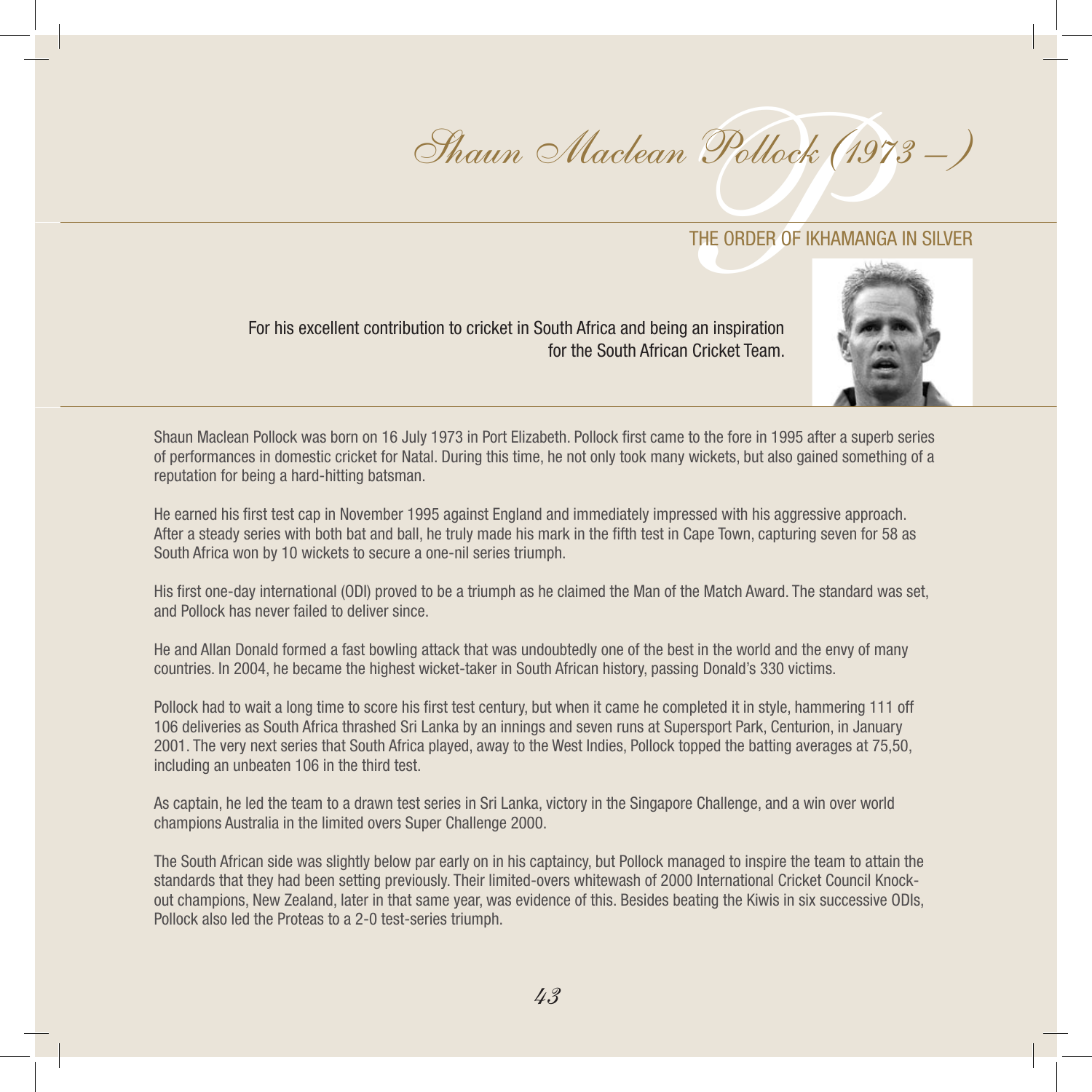The second test at Centurion was a much tighter affair, but Pollock played a pivotal role in South Africa's three-wicket victory to secure a series triumph. After claiming two for 51 in 29 overs, Pollock became only the fourth man in test history to be stranded undefeated on 99 as South Africa took a lead of 125 runs.

After picking up a single wicket in the Sri Lankan second innings, Pollock then guided South Africa to victory after a top-order collapse in the home team's second innings.

Pollock was also in excellent form in the five ODIs. His bowling was particularly good: he picked up 11 wickets in the five matches at the astonishingly miserly average of 13,72, while conceding only 3,49 runs per over. His fine showing included four for 18 in Johannesburg and two for 23 off his 10 overs in Bloemfontein.

Shaun Pollock was one of the key players in the South African team, and undoubtedly one of the top all-rounders in recent international cricket.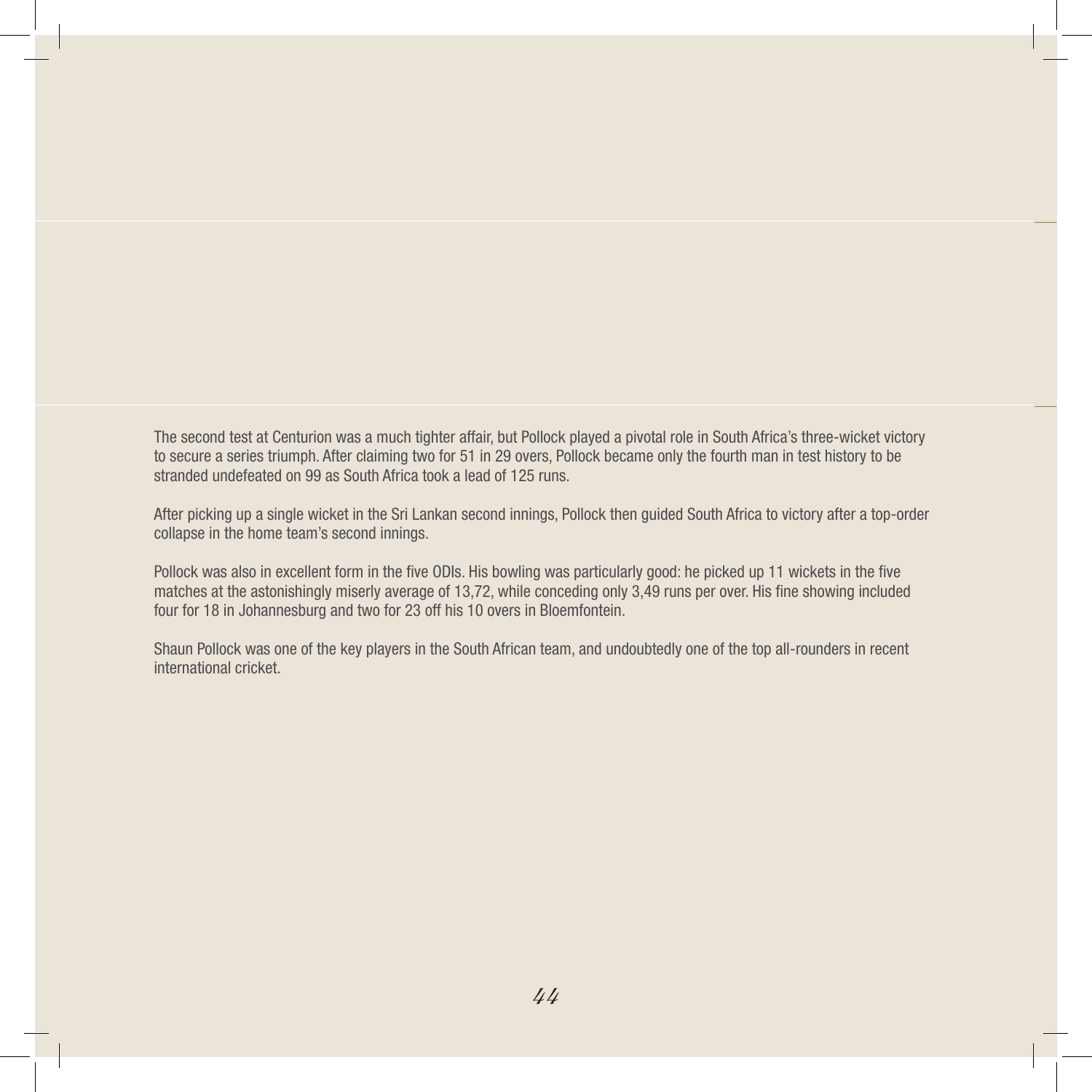*ni 'Sono (1936'*<br>THE ORDER OF IKHAMANGA IN SIL<br>ributing to the Stanley Hlekani Sono (1936 – )

## THE ORDER OF IKHAMANGA IN SILVER

For his excellent achievements in football and boxing and contributing to the development of boxing administration and refereeing in South Africa.



Stanley Hlekani Sono, one of South Africa's most prolific sports all-rounders as a player and administrator, was born in Western Native Township, near Sophiatown, in 1936.

Spanning a lifetime of service to sport, Sono was the first black administrator and coach to be awarded the State President's Sports Merit Award in 1980 and, in 2006, the Lifetime Boxing Award for meritorious service.

Sono was born to Gideon and Shalati Sono into a sporting family. His eldest brother, the late Edward "Dr Zanoph" Sono excelled at athletics and soccer. Sono's nephew, the son of his cousin, the late Eric "Scarra-Bamuza" Sono, is the well-known Ephraim "Jomo" Sono.

Sono received his early education at Amalgated Primary School and Madibane High School. As a boy scout, he attended the World Jamboree in 1947.

In addition to his record-setting talents as a sprinter, cricketer and rugby player, Sono was nicknamed "Stan Matthews" after the ace British right-winger for his soccer prowess.

Sono played for Imperial Air Force Football Club and was selected to represent the Marema-Tlou team in the Johannesburg Bantu Football Association in 1956. He toured the then Rhodesia with this team and captained it in 1957.

In 1957, Sono matriculated from Pimville High School and worked as a sports reporter for *Bantu World* from 1958 to 1960.

After joining the Western Young Tigers Football Club of Orlando Shanty Town, Sono went on to star for Moroka Swallows where he played alongside legends such as Difference Mbanya and Elkim "Pro" Khumalo in the heydays of the South African Soccer League. He later became secretary of Moroka Swallows.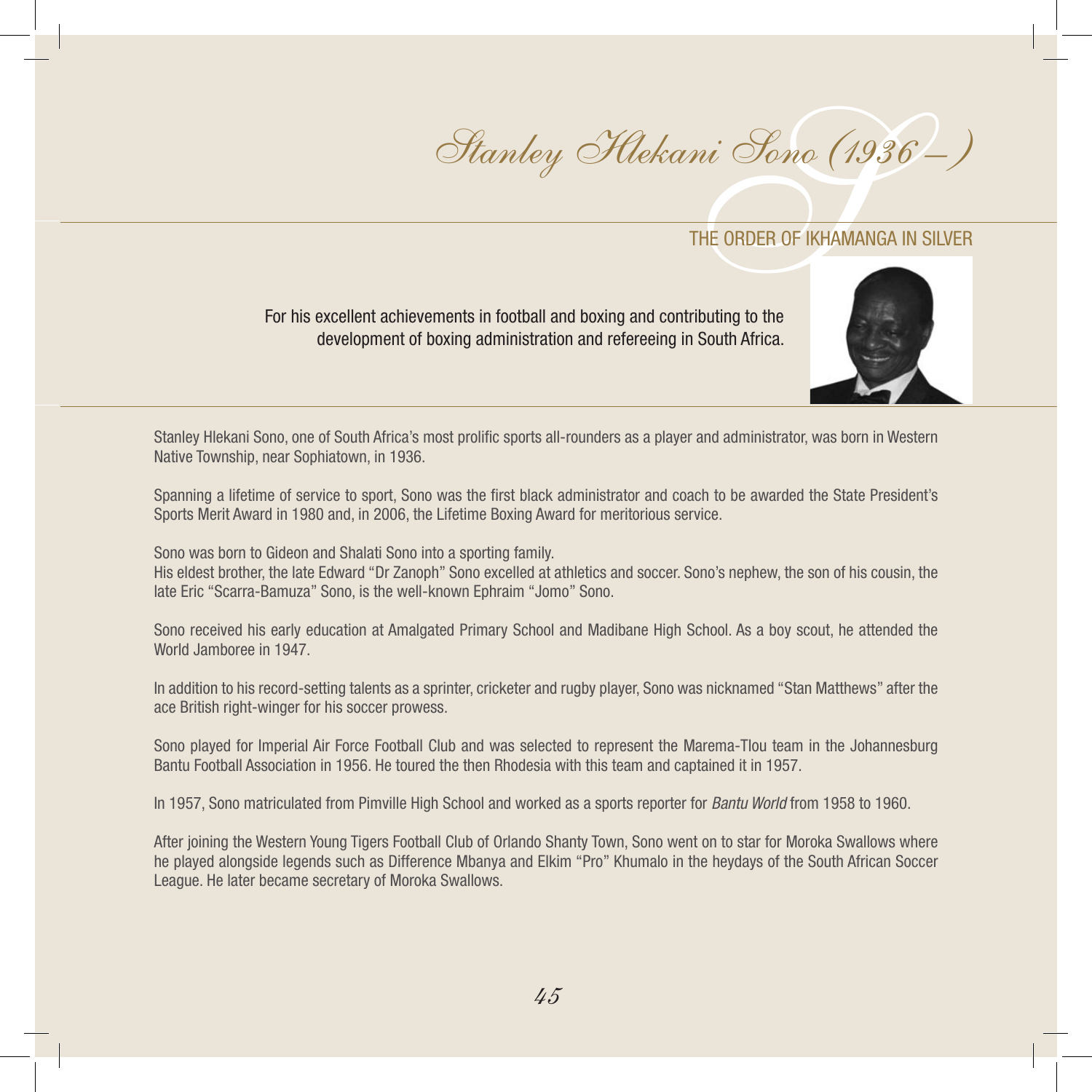Sono also became assistant secretary of the Johannesburg Bantu Football Association and helped found professional refereeing in South Africa in his position as first secretary of the Referee Association of Southern Africa.

Sono took up boxing administration while being a sports organiser with the Johannesburg City Council and came to be known as "Mr Boxing", pioneering the organisation of black boxing in South Africa.

He was a senior coach of the first black team to take part in a multiracial championship as part of the South African Games in 1971.

In 1978, Sono received Springbok colours as trainer of the team that fought the United States Golden Gloves.

He became a referee and judge in 1982, overseeing top local and international bouts.

Sono held innumerable positions in boxing administration, right up to the founding of the South African National Amateur Boxing Organisation in 1992 and the National Boxing Control Commission in 1993. He was elected chair of the commission from 2000 to 2003.

A qualified sports practitioner and administrator, Sono has a diploma in Sports Organisation and Management, a Recreation Management qualification from Potchefstroom University (now North-West University) and a national certificate for sports coaches from the South African Sports Foundation.

A qualified athletics coach, Sono also holds an athletics starters diploma and may be credited for unearthing such talents as "Loop en Val" Motshwarateu.

Still active in boxing administration, Stanley Hlekani Sono holds clinics for judges, referees and coaches, continuing his lifetime commitment to sports development in South Africa.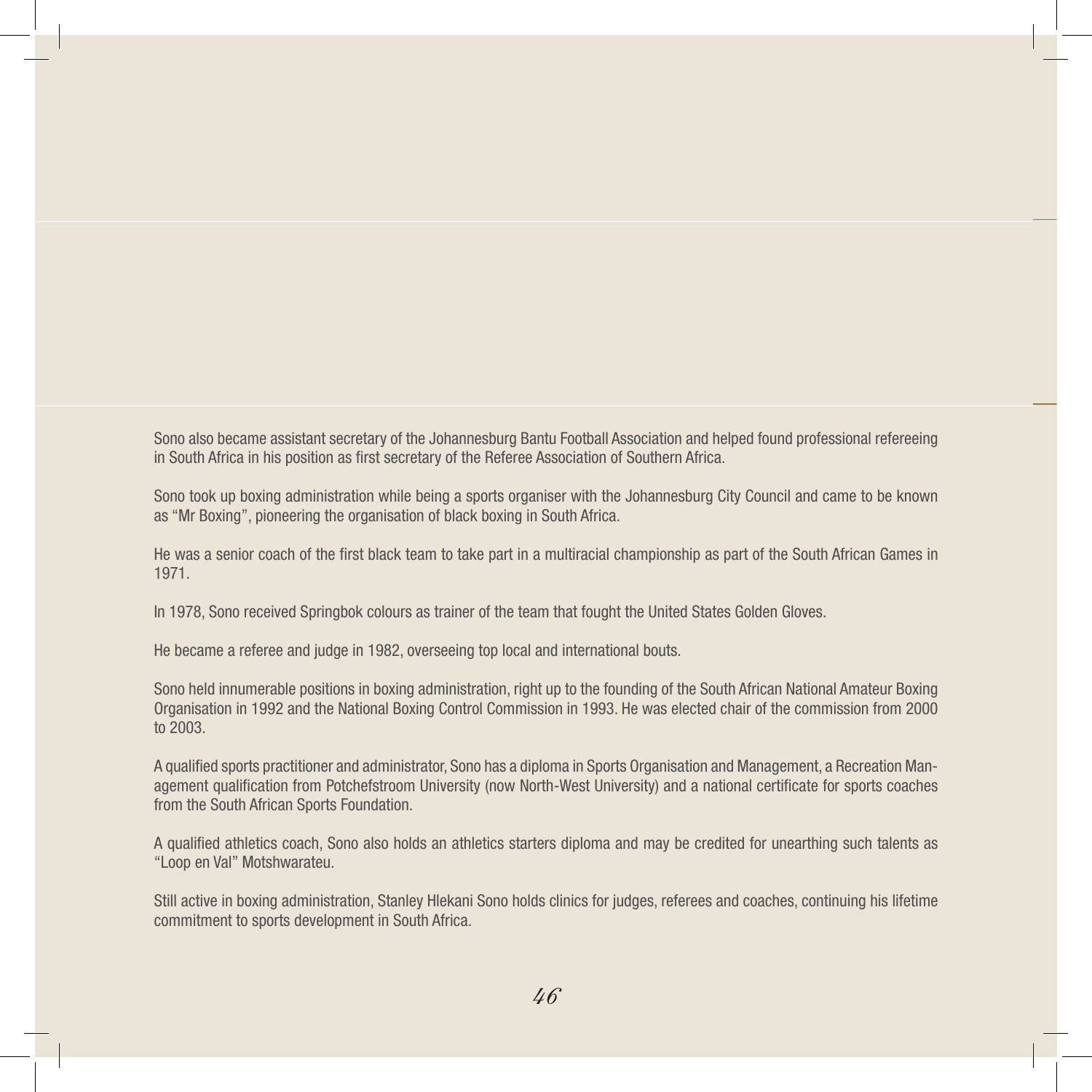m *Flali (1933 –*<br>THE ORDER OF IKHAMANGA IN SILVER<br>A Miriam Tlali (1933 – )

For her excellent intellectual achievements and contribution to the development of literature in South Africa.



Miriam Tlali was born in Doornfontein, Johannesburg, in 1933 and grew up in Sophiatown. Tlali enrolled at the University of Witwatersrand, but was not admitted owing to the reservation of positions for white students. She later went to the University of Lesotho (then called Pius the XII University), at Roma, but could not complete her studies owing to financial difficulties.

It was her employment as a bookkeeper at a Johannesburg furniture store that prompted her to write her first novel, *Muriel at Metropolitan*. Completed in 1969, the book was only published in 1975, and subsequently banned in 1979. An international version, published by Longman African Classics, was based on her original manuscript titled *Between Two Worlds*. Tlali was co-founder and a contributor of *Staffrider* magazine, which was aimed at providing an outlet for anti-apartheid creative writing by black peoplple, and penned a regular column "Soweto Speaking".

In 1978, Tlali was invited to an international writing programme at Iowa State University and gave lectures in San Francisco, Atlanta, Washington DC and New York. *Amandla*, a novel based on the 1976 Soweto riots, was published in 1980. It was well received and sold a remarkably successful 5 000 copies in a few weeks, but was banned immediately thereafter. Both novels were translated into several languages, including Dutch, Japanese, Polish and German. They were unbanned in 1986.

Tlali wrote a play, *Crimen Injuria*, while on scholarship in the Netherlands, and it was presented both in Holland and the United States of America. *Mihloti* is acollection of shortstories, interviews and non-fiction and was published in 1984 by Skotaville Press, a black publishing house of which Tlali was the founding member. *Footprints in the Quag* was published initially as *Soweto Stories* by Pandora Press in 1989.

Tlali was a visiting scholar at the Southern African Research Programme at Yale University between 1989 and 1990. In 2001, she was honoured by the Department of Arts, Culture, Science and Technology as the first African woman to publish a novel in South Africa. In 2005, she was again honoured by the department as a recipient of the Literary Lifetime Achievement Award. As a member of the Women's National Coalition, she assisted in drafting the Preamble to the South African Women's Charter.

Tlali has played a pivotal role in the literary world and has travelled the world over to highlight the difficulties of being an African woman and writer. She is currently working on a multi-generation novel, *Bleeding Shoulders,* which represents the lives of black South African women during apartheid and the transition to democracy.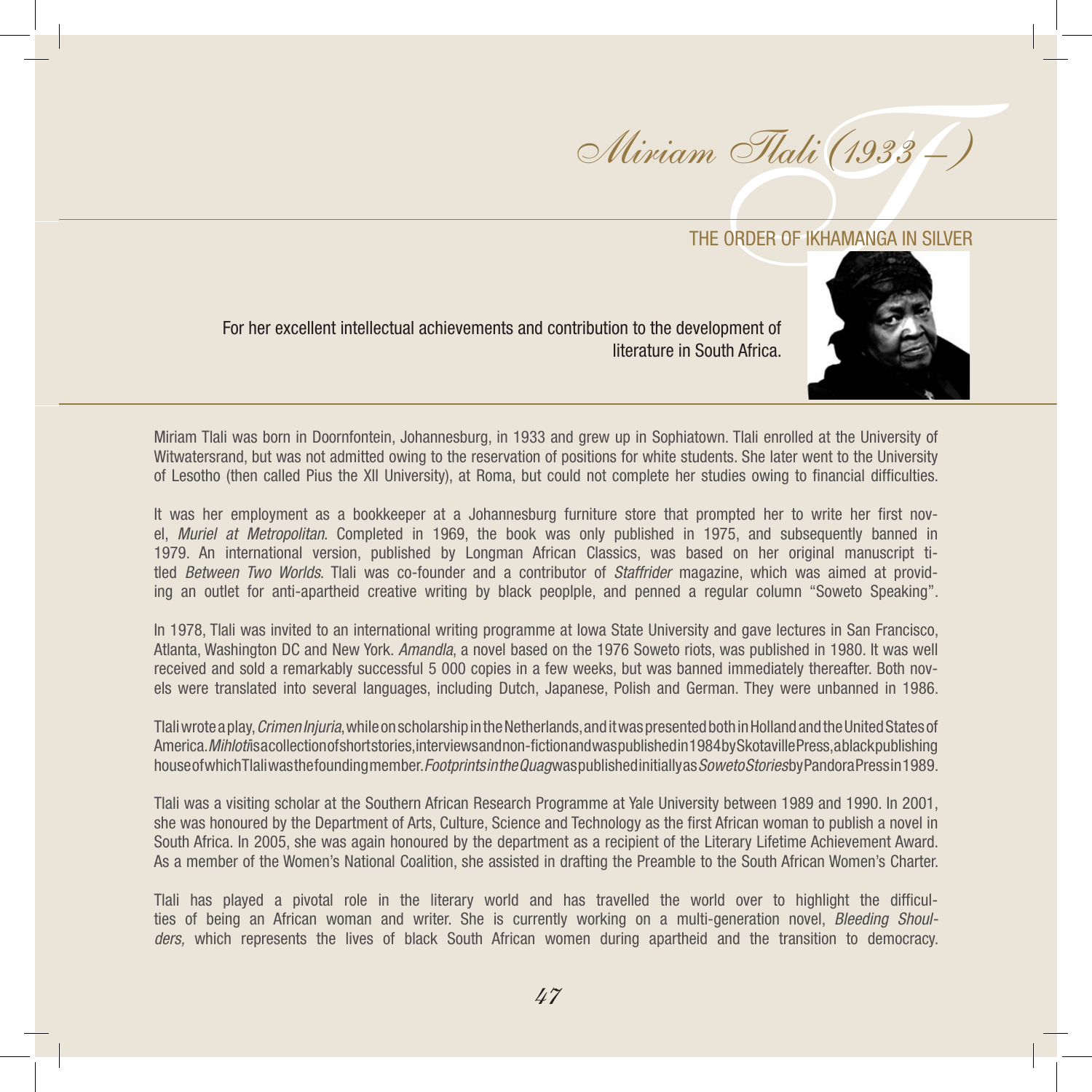# Richard Selope Richard Selope Thema (1886 – 1955) (Posthumous)



For his exceptional contribution to the advancement of African people through the field of journalism and fighting for the attainment of a free, just and democratic South Africa.

The independent-minded intellectual, journalist and liberation-movement pioneer, Richard Victor Selope Thema, was born on a Pietersburg farm in 1886. Like many of his generation, Thema was denied provision of compulsory education and driven to fulfil his potential through sheer will and force of talent. He rose from humble village beginnings to national prominence as a leader of the African people and a journalist and intellectual of repute.

Thema's early education at a mission school was interrupted during the Anglo-Boer South African War and he was compelled to work as a railways labourer. By the time he resumed his studies in 1903, he was able to attend a state school for Africans up to the third standard.

Thema went on to achieve his junior certificate in 1907 through the Lovedale Missionary College in the Eastern Cape before completing his matriculation qualification on a Hutton scholarship. After working as a teacher in his home town and as a clerk at a mine-recruiting corporation, Thema moved to Johannesburg where he found work in the offices of attorney Richard W Msimang in 1915.

Msimang then led a committee tasked with drafting a new constitution for the South African Native National Congress, the precursor to the African National Congress (ANC). Thema served as secretary to the committee. He became very knowledgeable about the workings of the organisation and excelled in his dedication to its cause, becoming secretary of the Transvaal branch of the organisation and then its national Secretary-General from 1915 to 1917.

Thema often deputised for Solomon Plaatje while the latter was in Europe during the First World War.

In 1919, Thema was a member of the deputation to Britain and the League of Nations that sought to advance the rights of Africans. While in England, he undertook a course in journalism, becoming sub-editor of the congress newspaper *Abantu Batho* on his return and a correspondent for *Umteteleli wa Bantu*.

As a correspondent and columnist, Thema led African intellectual thought in defining and advancing modern African identity, believing modernity to be the basis for overcoming European domination. In this, Thema also promoted the role of newspapers in the realisation of African intellectual history.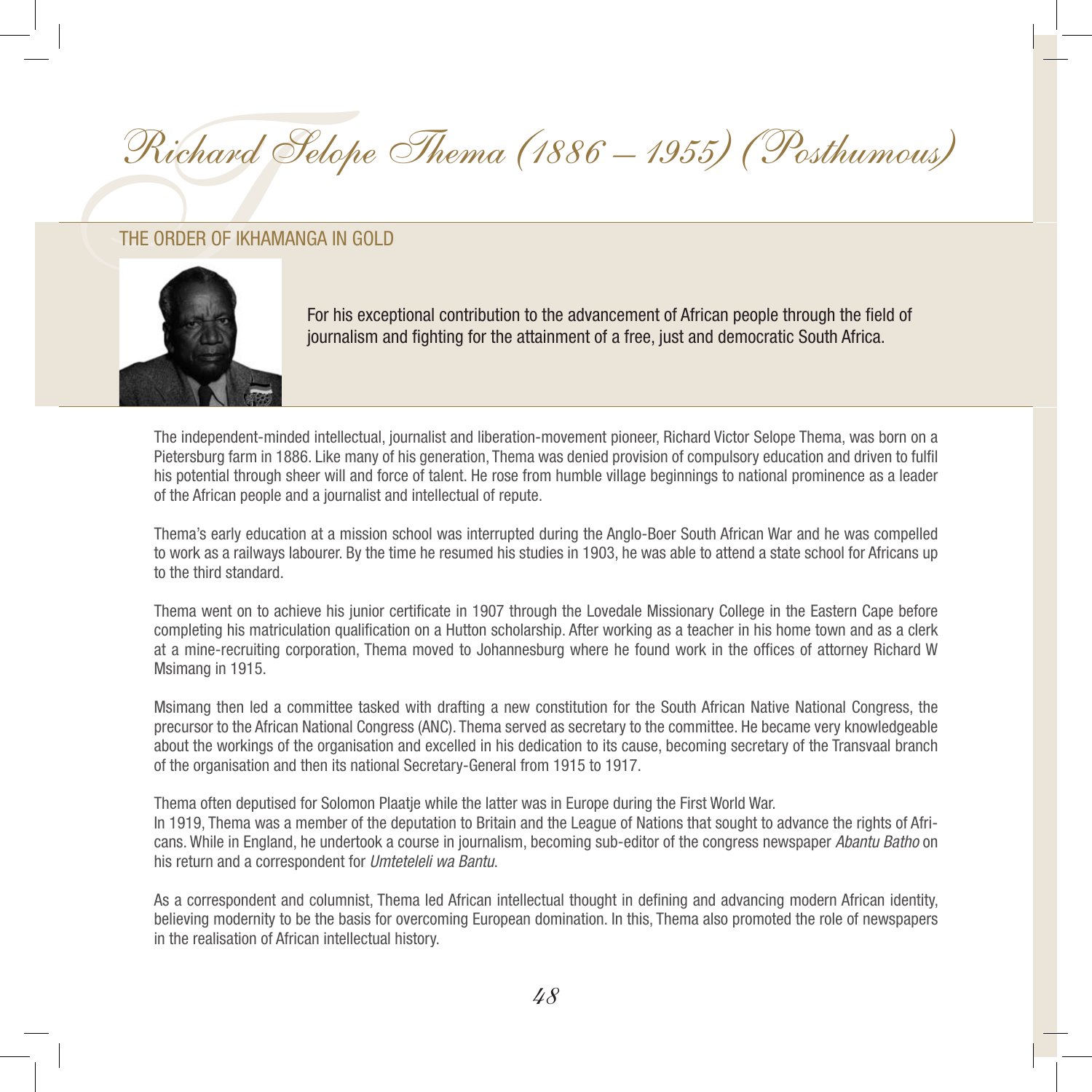Thema was influenced in this as a teenager when he encountered Elijah Makiwane who came to the then Northern Transvaal to preach Christianity and modernity. In 1925, Thema was appointed secretary of the Johannesburg Joint Council, a multiracial organisation established to make representations to the authorities on the living conditions of African people. In 1932, Thema assumed the editorship of *Bantu World* until his retirement in 1952, positioning the newspaper as an historic institution in the social and political life of urban black South Africa up until its banning as *The World* in the mid-1970s.

Before this, Thema was superintendent of the Bantu Men's Social Centre, which added vibrancy to black arts and scholarship. In 1935, Thema was a founding member of the All African Convention (AAC), an umbrella body that included the ANC, the Communist Party of South Africa and the Industrial Commercial Workers Union that resisted the enactment of draconian bills, including the Land Act and the pass laws.

Thema participated in a number of government conferences to discuss the position of African people. In 1937, he was elected to the Native Representatives Council to advise the Minister of Native Affairs – participation that was initially strategically endorsed by the AAC. Thema served on this government body until its dissolution in 1951.

Thema was a member of the National Executive Committee of the ANC until 1949. He was Speaker during AB Xuma's presidency and led the National Anti-Pass Council that petitioned the Prime Minister, in 1945. He suffered arrest during an ensuing protest march against the pass laws. Although Thema was regarded as moderate of opinion, he was an independent-minded leader who played a prominent and pioneering national role in the life of the African people.

Richard Victor Selope Thema rose from humble beginnings to be a force to be reckoned with in the anti-apartheid movement. He made a valuable contribution to the intellectual development of the struggle and never doubted the justness of the cause he was pursuing.

Thema died in Switzerland in 1955. Kwa-Thema, the well-known township near Springs, is named after him.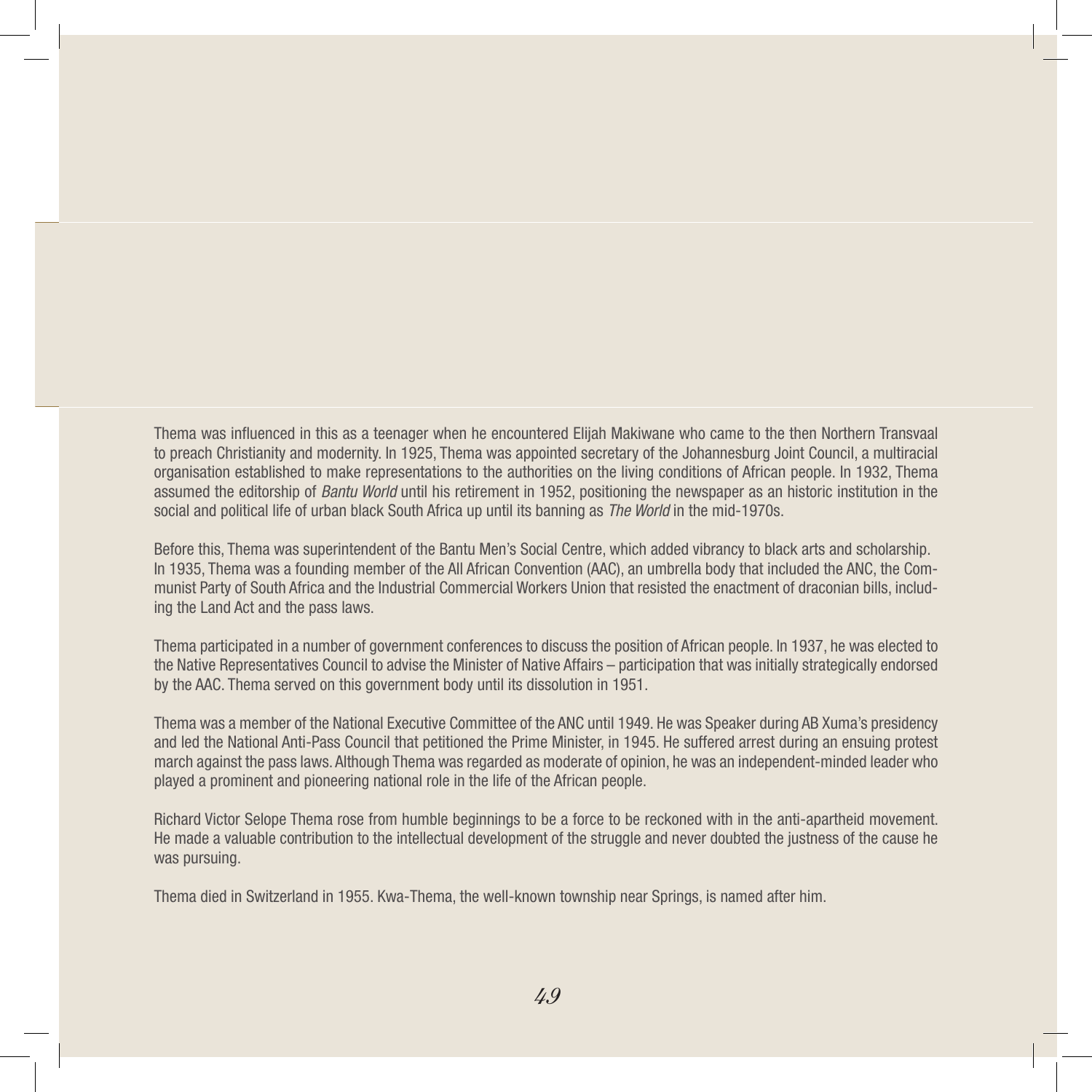BDouglas Stuart Butterworth (1947 – )

## Order of Mapungubwe in SILVER



For his excellent contribution to the betterment of the environment and sustainability of fisheries.

Douglas Stuart Butterworth is a professor of Applied Mathematics at the University of Cape Town (UCT). He holds an MSc from the same university. He read Fundamental Particle Physics at University College, University of London, where he received his PhD.

Butterworth is an acknowledged world leader in the field of scientific fishery assessment, modelling and management. His teaching interests are in Biomathematics and Environmental Modelling. The nature of his research is deliberately applied, and is largely motivated by the need to provide sound scientific advice in relation to pressing current issues in the area of fisheries management.

Butterworth's contribution to the management of South African fisheries is unparalleled. He has been the primary driving force in lifting South African fisheries management to standards comparable with the best in the world.

In the international arena, Butterworth is highly influential, and the results of his investigations are treated with the greatest respect, even by those who hold opposing views.

Butterworth's primary contribution has been towards developing the "Management Procedure" approach to regulate fisheries. This provides a structured basis to take proper account of uncertainties in implementing the Precautionary Principle advocated by the 1992 United Nations (UN) Conference on Environment and Development in Rio. He was one of the prime movers in the development of this approach in the International Whaling Commission. Through his and his colleagues' efforts, South Africa is now recognised as the world leader in applying this approach to its fisheries.

Butterworth has an impressive research output. He has published over 180 research articles, and produced some five times this number of technical reports. The students he has trained now make important contributions to fisheries management not only locally, but also in Europe, the United States of America and Australasia. Through the impact of his work, both locally and internationally, Butterworth has brought distinction to South African scientific research.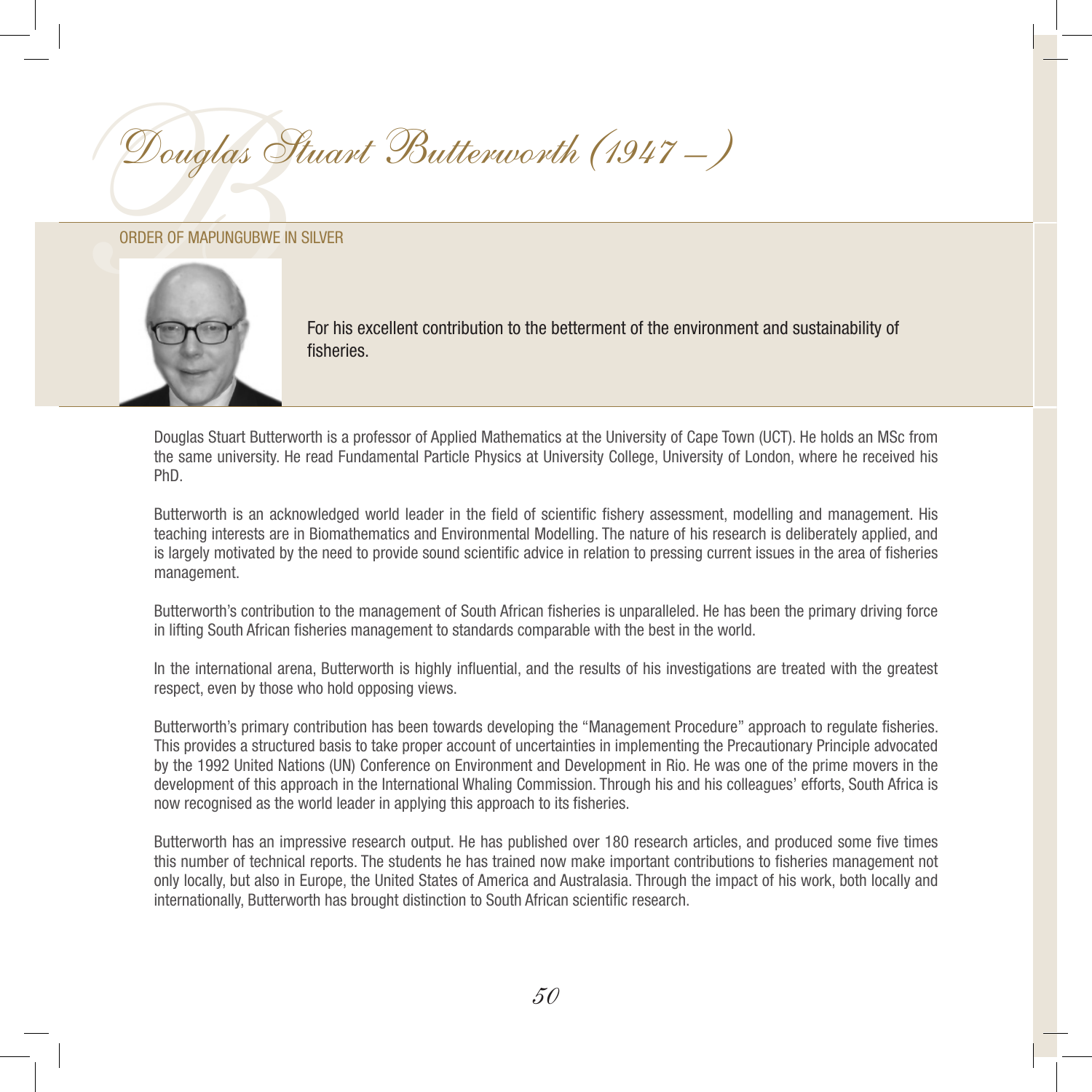Through the development of mathematical and statistical techniques, Butterworth has provided the scientific basis for decisionmaking in the management of all the major South African marine resources. In addition, he has provided advice on fisheries in 12 other countries, and participated in the scientific committees of seven regional fisheries management organisations as well as those of the UN's Food and Agriculture Organisation and the Convention for International Trade in Endangered Species. His work spans almost the complete range of living marine resources, ranging from the largest in whales, seals and tuna to the smallest in anchovy and Antarctic krill.

Prof Butterworth has made a profound contribution in his chosen field of study to help humankind preserve nature's endowments and has in so doing left a durable heritage for coming generations.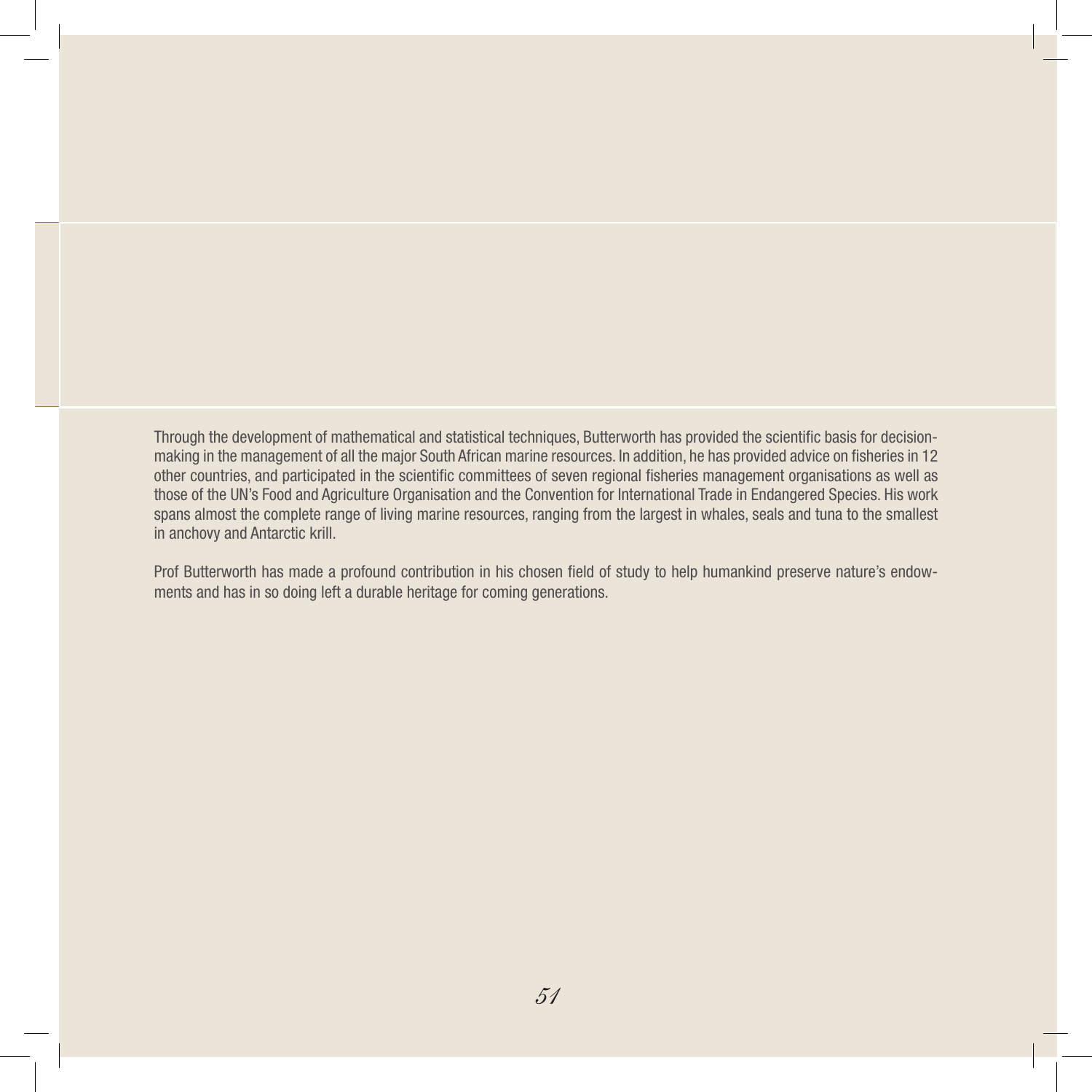Wieland Geve Wieland Gevers (1937 – )



For his excellent contribution to the field of Higher Education (HE) and medicine.

Prof Wieland Gevers was born in Piet Retief in the former Transvaal in 1937.

Gevers completed his education in Nigel, on the East Rand, in 1954, where he was awarded a scholarship as top Transvaal matriculant. Like his father, he went on to further his studies at the University of Cape Town (UCT). He completed a medical degree in 1960, and received the gold medal as the most distinguished medical graduate, with a first-class honours degree.

Gevers then completed an internship and practical training at Groote Schuur Hospital. He also offered his services at the Red Cross Children's Hospital, where he assisted the world-renowned heart surgeon, Prof Chris Barnard.

Gevers' versatile mind saw him changing his career path by applying successfully for a Rhodes scholarship to study biochemistry at Oxford University. After completing four gruelling years in the United Kingdom (UK) until 1966, he received his BA Honours, MA and DPhil degrees in biochemistry, the last under the supervision the Nobel Prize winner, Sir Hans Krebs. From the UK, Gevers went to settle in New York, where he began working as a postdoctoral fellow at Rockefeller University. Once again, luck tapped him on the shoulder: a second Nobel laureate, Dr Fritz Lipmann, pushed Gevers into an intensified world of competitive science research and publishing, which he recalls as the most exciting period of his life. It was during this time that he delivered a major research report during the Annual Symposium at the Cold Spring Harbour Laboratories on the discovery of enzymatic antibiotic synthesis, to an elite audience that included the celebrated molecular biologist, James D Watson.

After a short stint at his alma mater, UCT, in the Department of Chemical Pathology, Gevers was approached by the University of Stellenbosch in 1970 to establish and head a new department of medical biochemistry and a large Medical Research Council (MRC) Unit (now the Department of Science and Technology Centre of Excellence for Biomedical Tuberculosis Research), which he succeeded in doing within the space of a few years. He then set up the South African Biochemical Society (now the South African Society for Biochemistry and Molecular Biology), which he represented for 20 years in the International Union of Biochemistry. He returned to UCT in 1978 to launch another medical biochemistry department and a second MRC Unit, a further large-scale opportunity to attract both science and medical graduates, and to mentor these individuals to their full potential.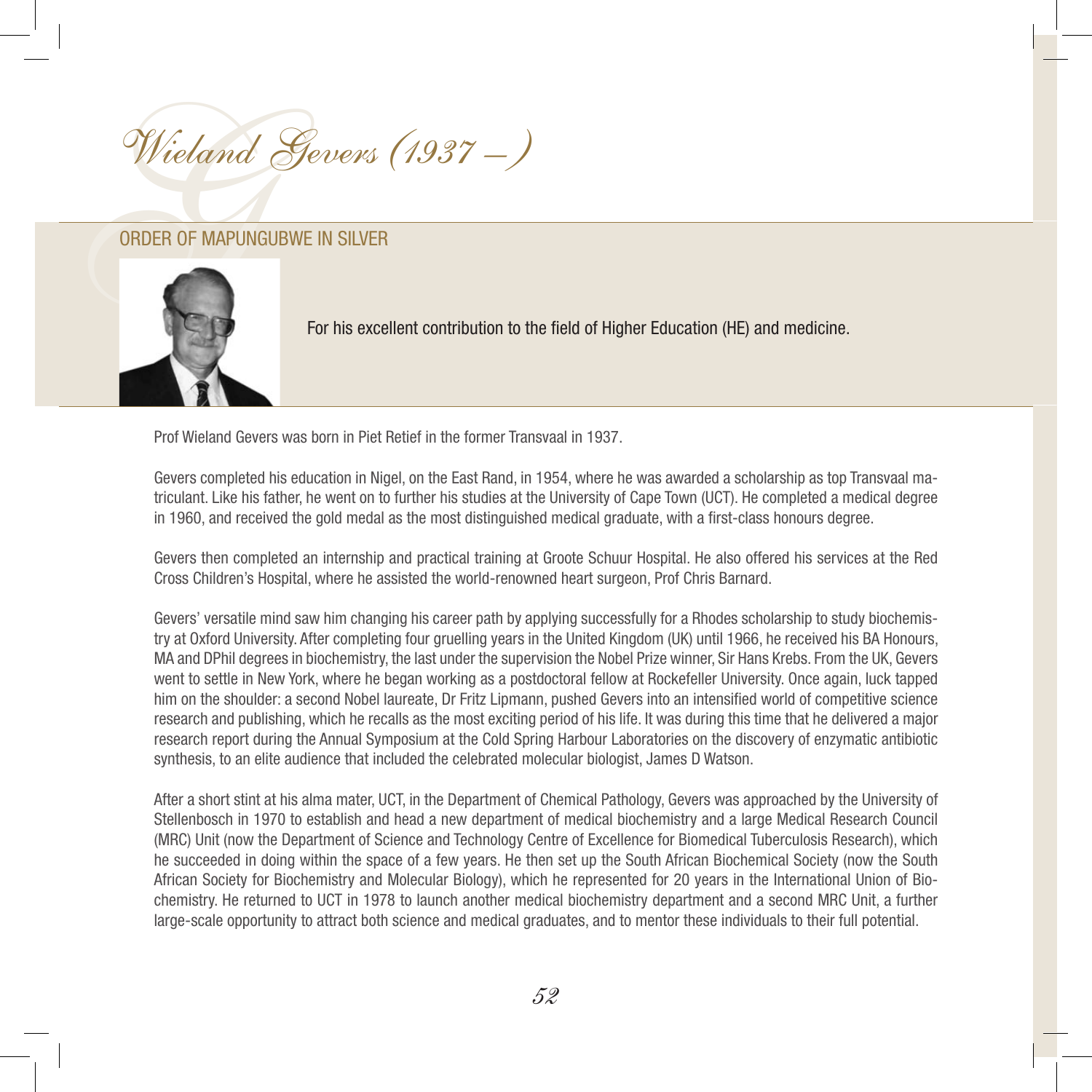In 1992, Gevers was appointed deputy vice-chancellor responsible for academic affairs at UCT, and became senior deputy vicechancellor in 1996. Wearing several caps at the same time, he decided to concentrate on helping to develop the HE system in South Africa. He established and chaired, for nearly a decade, the first regional consortium of HE institutions in South Africa (now the Cape HE Consortium) and the first consortia library system in the country, Calico.

As a representative of all universities on the South African Qualifications Authority, Gevers strove to promote workable qualityassurance systems and qualification frameworks for tertiary-level institutions. He was one of the two main authors of the New Academic Framework' report, which finally led to the implementation by the Department of Education of the country's HE Qualifications Framework in 2007.

After his formal retirement from UCT in 2002, Gevers set up, raised funds for and personally directed the UCT's large-scale new research facility, the Institute of Infectious Disease and Molecular Medicine. The institute is now formally associated with the African "third component" of the International Centre for Biotechnology and Genetic Engineering. He then became president and later executive officer of the Academy of Science of South Africa (ASSAf), another organisation he had helped to establish, where he played a major role in obtaining statutory recognition and securing funding for ASSAf from the United States National Academies as part of the African Science Academy Development Initiative.

He chaired the panel which wrote the significant *2006 ASSAf Report on A Strategic Approach to Research Publishing in South Africa*, and was a senior member of the panel which wrote the *2007 ASSAf Report on HIV/AIDS, TB and Nutrition*.

Professor Wieland Gevers has the creativity, outstanding leadership, individual mentorship and strategic vision that have helped many young scientists and other leaders who are still looking up to him.

Gevers is now retired, but still serves the academy and other organisations on a voluntary basis.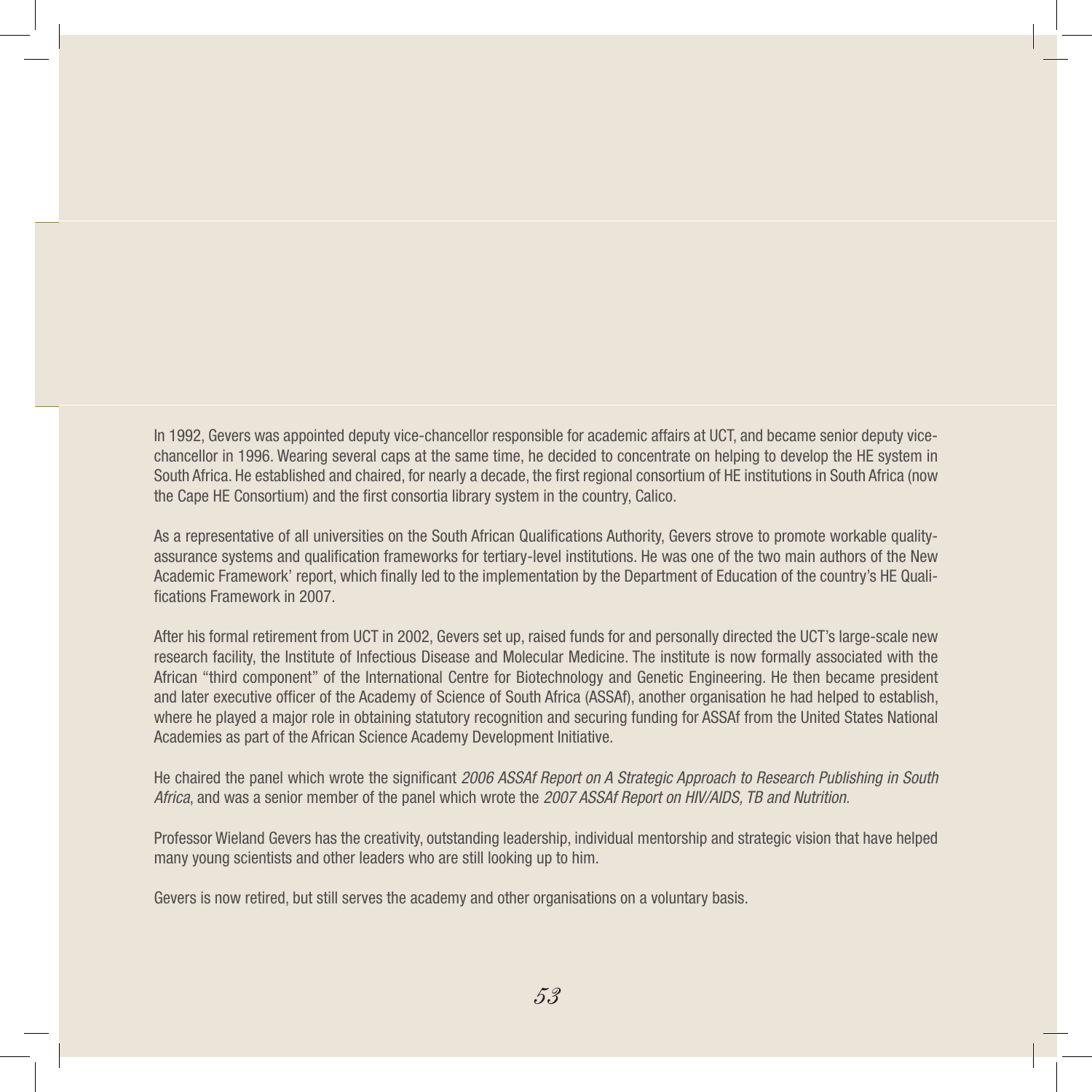Phuthi Ngoep Phuthi Ngoepe (January 1953 -)



For his excellent achievements in the field of natural sciences and contributing to the development of computer modelling studies at the University of Limpopo.

Prof Phuthi Ngoepe matriculated at Setotolwane High School in Limpopo.

He furthered his studies at the University of the North were he obtained a BSc (Mathematics and Physics) and BSc Honours (Physics) an MSc (Physics) cum laude Unisa and a PhD (Physics) University of the Witwatersrand.

Ngoepe went back to his roots to contribute to the development of young university students. He joined the University of the North (now University of Limpopo) as a junior lecturer in 1977. He became associate professor in 1990, professor in 1992 and senior professor in 2006. Between 1994 and 1996, Ngoepe became a dean in the Faculty of Mathematics and Natural Sciences. He became a director in the Materials Modelling Centre in 1996 and a Council for Scientific and Industrial Research Fellow in 1997.

Ngoepe's hard work in physics produced a computational material modelling centre. The University of Limpopo is a historically black disadvantaged university that suffered decades of academic neglect.

Through Ngoepe's efforts, today, it is one of the leading centres within South Africa's Higher Education landscape where computer modelling is conducted on material for a broad range of industrial applications; among other things, on energy-storage devices, minerals, polymers and metal alloys.

Ngoepe uses computer modelling to predict properties of material and to simulate them under extreme conditions where actual experiments would be more costly. Computer simulations have become a useful part of the mathematical modelling of many natural systems in physics, chemistry, biology, economics, psychology, mining, material science and in the process of engineering new technology with a purpose to gain insight into the operation of those systems.

Traditionally, the formal modelling of systems has been via a mathematical model, which attempts to find analytical solutions to problems, which enable the prediction of the behaviour of a system from a set of parameters and initial conditions. Ngoepe's research group has derived some of the first models used for studies into sulphide mineral ores in which platinum group metals reside. He is currently running one of the first flagship projects at the recently established Centre of High Performance Computing in Cape Town, where simulations act like a mathematical microscope, producing images in battery material similar to those observed by electron microscopes.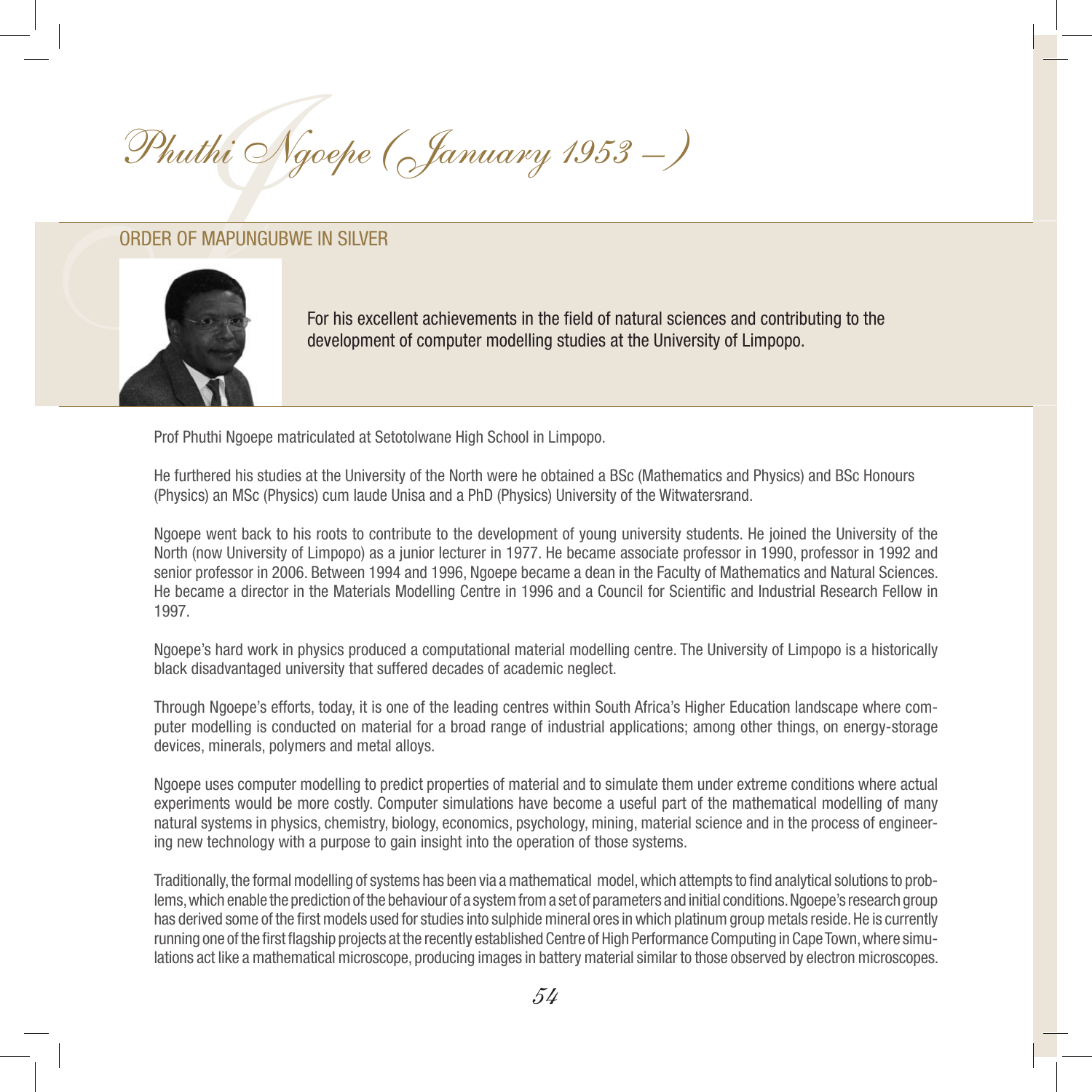In his research work, Ngoepe has collaborated extensively locally and internationally and has promoted a critical mass of black MSc and PhD students.

He has lifted computational modelling technology to the level of industrial applications to examine the structure of material at an atomic level to speed up the process of calculating the strength and other properties of material. This is especially useful to South Africa as it attempts to optimise the industrial applications of its wealth of natural resources; in this way, adding to the market value. For example, an understanding of platinum-based alloys, their beneficiation and processing would increase the value of these mineral resources to South Africa's economy.

Ngoepe has served on numerous science boards and commissions. He was on the 1995 Advisory Panel to the Minister of Arts, Culture, Science and Technology in appointing the Council of the Foundation for Research and Development (FRD). He was also a member of the Council of the FRD (later the National Research Foundation). He served as a member of the South African Institute of Physics Council from 1995 to 1999. He was a member of the Advisory Panel for the National Research and Technology Audit between 1996 and 1997. Ngoepe was also a member of the Research Committee of the South African Universities Vice-Chancellors' Association in 1998. He participated in the South African Nanotechnology Initiative.

He also served on the South African Power Utility Research Advisory Board, the Mintek Board (2000) and is currently chairperson of the Council for Geoscience. He is also a member of the Editorial Board of Molecular Simulations (Journal), Gordon and Breach, United Kingdom.

Prof Phuthi Ngoepe has made a huge scientific contribution to a university bereft of bare necessities under apartheid. Despite his potential access to more prestigious universities elsewhere, Prof Ngoepe stayed the course, believing that his presence at a historically disadvantaged university would help create more Ngoepes.

Prof Ngoepe currently holds a South African Chair on Computational Modelling of Material at the University of Limpopo.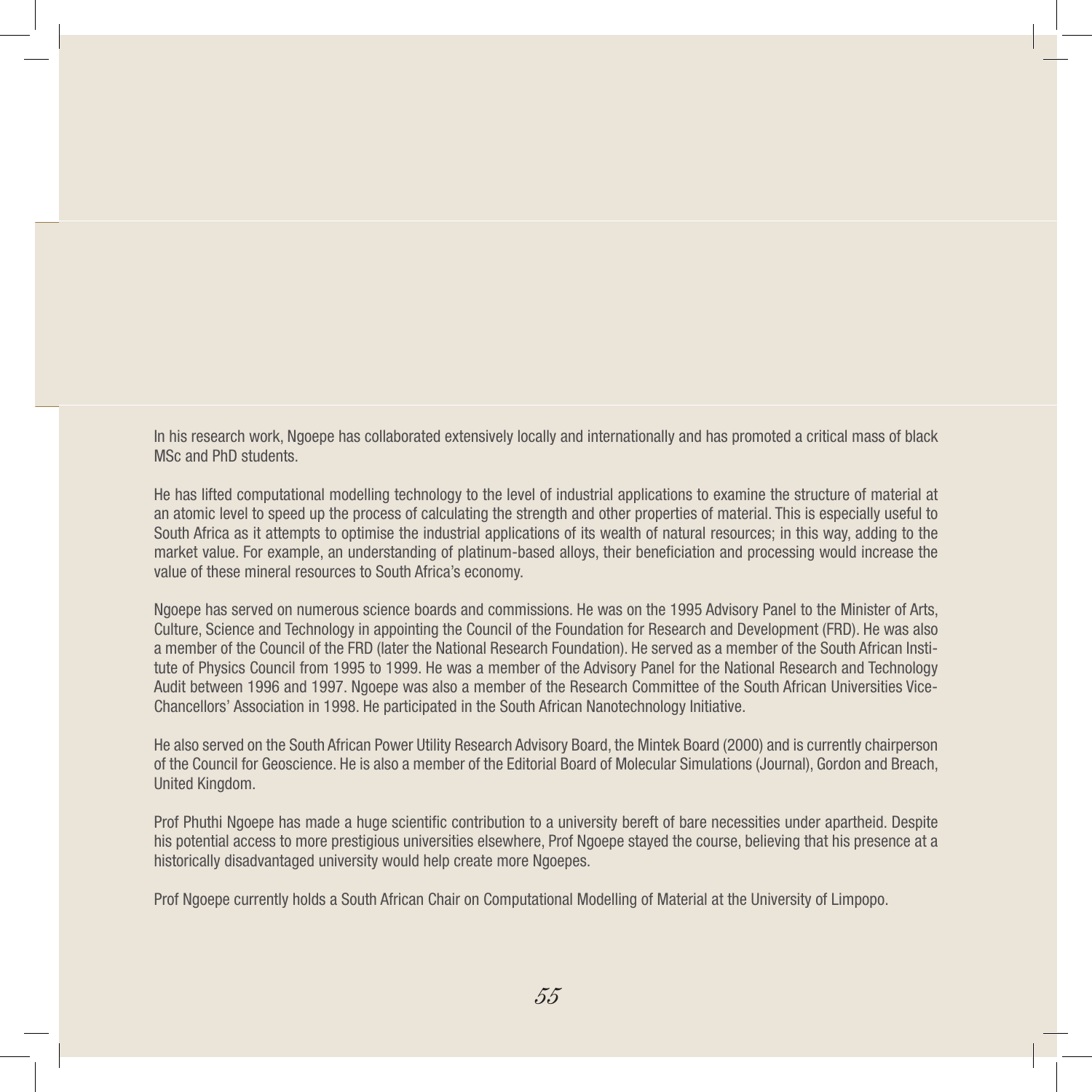Timothy David Timothy David Noakes (1949 – )



For his excellent contribution to the field of sport and the science of physical exercise.

Prof Tim Noakes was born in Harare, Zimbabwe, and he matriculated from Diocesan College in Cape Town in 1966. He was awarded an American Field Service Student Exchange Scholarship to Los Angeles, California, in 1967. He studied at the University of Cape Town (UCT) where he obtained an MBChB degree in 1974, an MD in 1981 and a DSc (Med) in Exercise Science in 2002.

He began his research and teaching in the exercise sciences in a small laboratory in the basement of the Department of Physiology at UCT in 1981. Prof Noakes forged ahead with enthusiasm and initiative with one laboratory assistant and a single bicycle. In 1983, he was selected as one of the Jaycees Four Outstanding Young South Africans. By 1989, the research had grown to such an extent that the Medical Research Council (MRC) and UCT agreed to fund a UCT/MRC Bioenergetics of Exercise Research Unit under his direction. Noakes' skills, knowledge and writings as a sports scientist have contributed immensely to the sports community. With his expertise he has served on numerous boards and commissions.

He is the co-founder with iconic rugby legend, Morné du Plessis, of the Sports Science Institute of South Africa and serves as a director of the institute. The focus of the institute is to use science to enhance the health and sporting performances of all South Africans.

He served on the Ministerial Commission into High Performance Sport in South Africa in 2001 and is a member of the Organising Committee Medical Advisory Board for the 2010 FIFA World Cup TM. Between 2004 and 2007, Noakes served as the medical consultant for the national team that won the 2007 Rugby World Cup. His guidance contributed to the optimum physical and mental preparation of the team.

Noakes is a founding member of the International Olympic Committee's Olympic Science Academy and he served on the selection panel for the International Olympic Committee Science Prize between 1995 and 2002. In 1992, Noakes was elected a Fellow of UCT for sustained excellence in original scientific work. He is a fellow of the American College of Sports Medicine and in 1996, he presented the prestigious JB Wolfe Memorial Lecture at the annual conference of that organisation. He was the first African and one of a few non-Americans to be so honoured.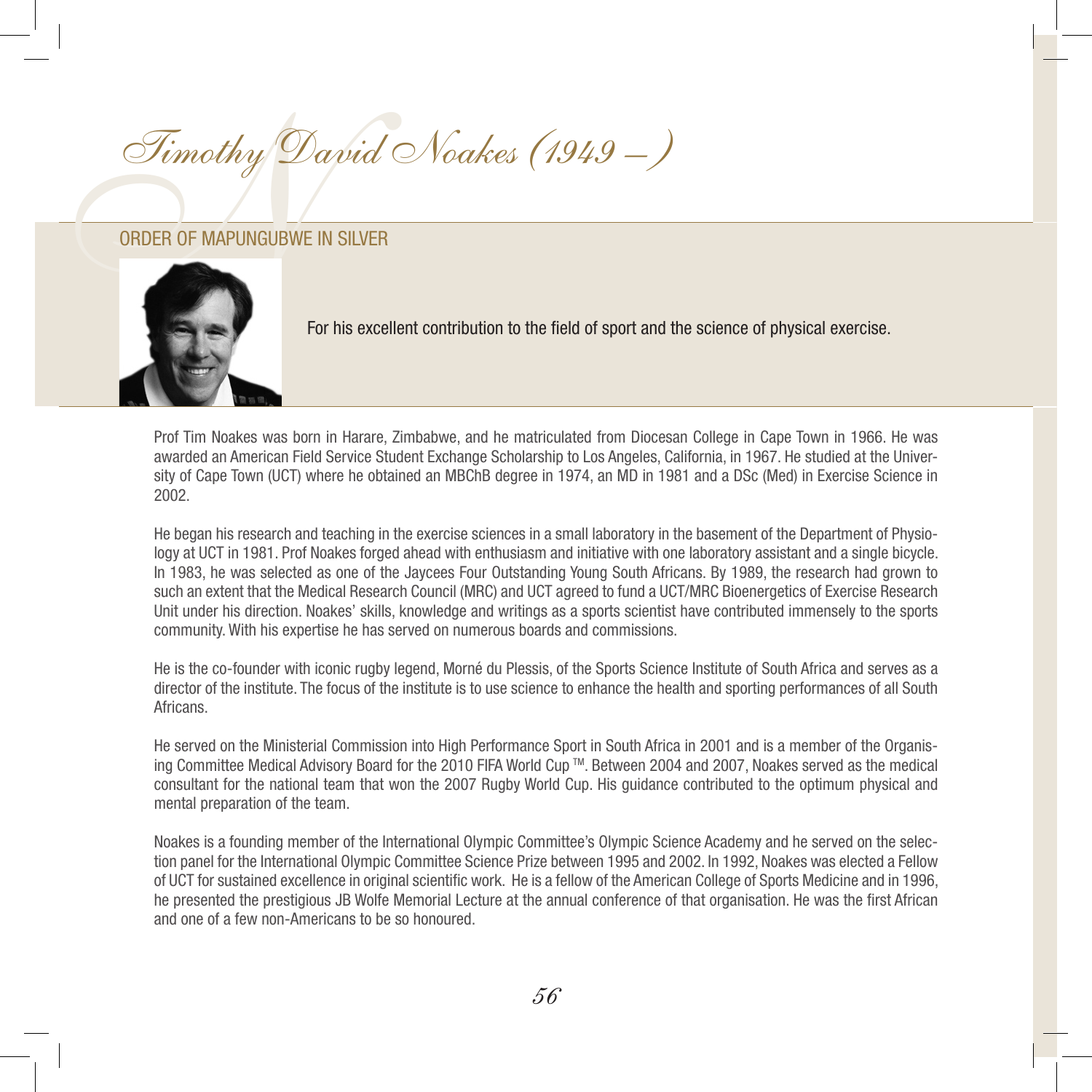Noakes also extends his knowledge to the wider community through an extensive body of writings. In 2003, he was awarded the UCT Book Award for the fourth edition of *Lore of Running*, which is considered the "bible of the sport". Among his other published works are *Running your Best, Running Injuries and How to Prevent Them, Lore of Cycling, Rugby without Risk* and more recently with the late Bob Woolmer, *Bob Woolmer's Art and Science of Cricket*. The latter has already been rated an "instant classic". He has published more than 400 scientific publications in many of the world's leading scientific publications. He serves on the editorial boards of 13 international and local scientific publications.

Noakes has been honoured and awarded many accolades for his work. In 2004, the influential North American publication *Runner's World* included Noakes' as one of the 40 most important "persons or events" in the sport of running in the past 40 years. In 2004, Noakes received an A1 rating from the National Research Foundation of South Africa. In 2006, he was selected as the Best Man in Science and Technology by *Men's Health* magazine. In the same year, he received the National Science and Technology Foundation Award for Individual Contribution over a Lifetime. In 2008, he was elected an honorary fellow of the Faculty of Sports and Exercise Medicine (United Kingdom), the first foreigner to be so recognised.

Prof Tim Noakes continues to make a remarkable contribution to the advancement of our sportsmen and women.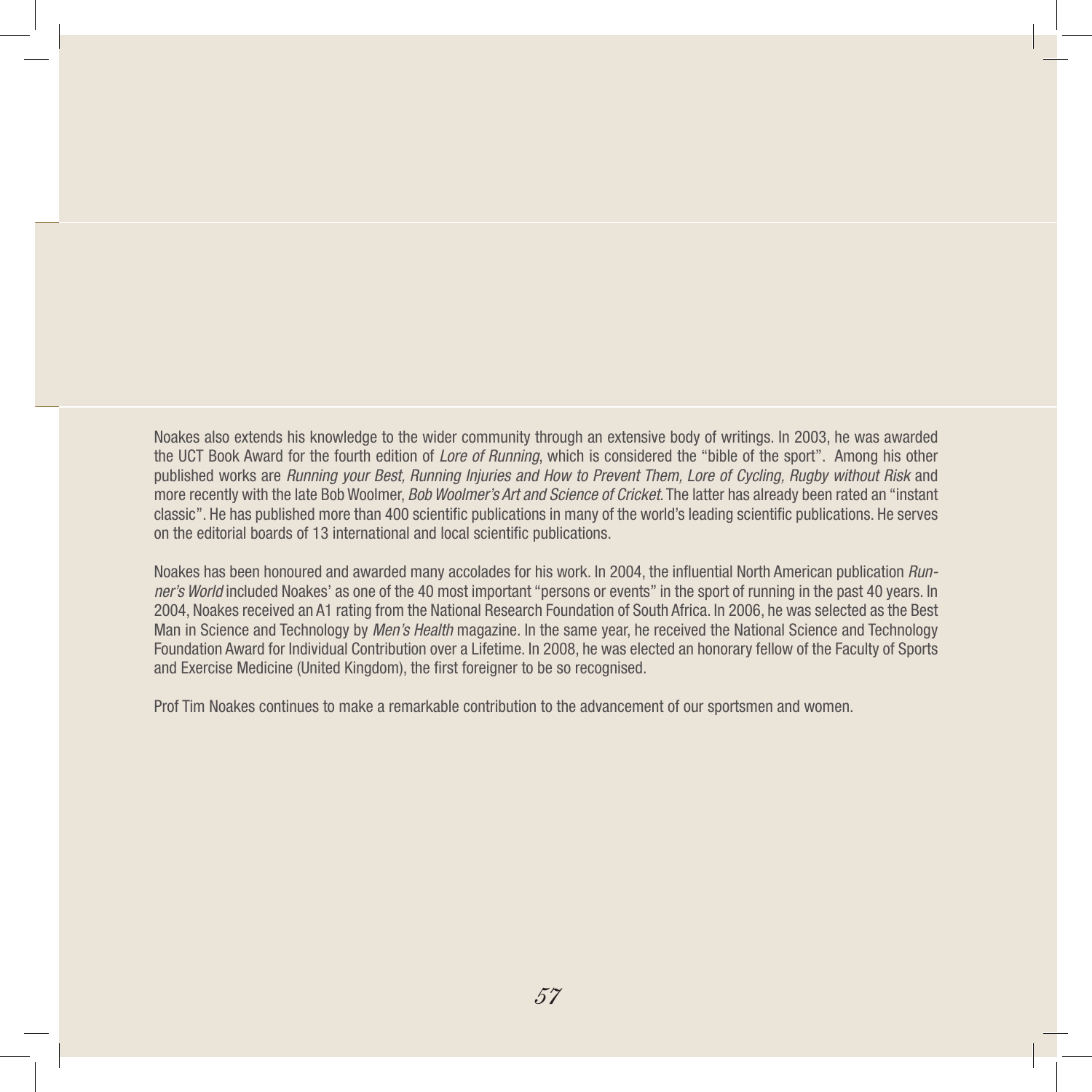Pragasen Pill Pragasen Pillay (1958– )



For his excellent achievement in and contribution to the field of energy conservation.

Prof Pragasen Pillay's love of mathematics and physics began at school. After completing his matric, Pillay chose to pursue a path in electrical engineering. He is an electrical engineer who is among South Africa's leading scientists working on solutions to global warming. He specialises in using science and technology to reduce household waste and is adamant that environmental charity begins at home. Pillay believes that to make a difference in the environment one has to start with household waste.

Aside from his interest in household waste, Pillay has been involved in studying environmentally friendly renewable energy sources, particularly solar and wind energy. His work on environmental issues is closely aligned with government's targets for renewable energy. He is participating in the development of small to medium-sized wind turbines. His rare skills and expertise are crucial, especially in this time of energy shortages.

Worldwide, there is a demand for renewable energy, which is increasing and which will substantially increase over the next few years. Pillay has been using his skills to contribute towards working on solutions that will sustain the planet's energy requirements without damaging its environment. These include wind, mechanical, hydro and solar energy and the generation of electrical power using biomatter.

Pillay is also working on the technology of solar water heating, which will contribute toward effective energy conservation. This particular research is aimed at heating hot-water tanks using solar energy, thereby removing the demand for electrical energy.

He continues to work tirelessly on alternatives to coal-generated electricity, which has been coined "green" electrical power using wind, a technique regarded as an important contributor to the generation of power. He is also working on projects to improve the efficiency of electrical machines, including a project to upgrade the machines laboratory at the University of Cape Town (UCT) to do more extensive testing on electrical machines. He has an unrelenting determination to improve and conserve energy.

Given the problem of climate change associated with the use of fossil fuels, Pillay and his contemporaries are working to move away from fossil fuels towards more renewable energy and higher efficiency. While working on increasing energy efficiency, Pillay is also mindful of the emissions that are harmful to the environment. Therefore, closely linked to his work of sustainable energy, he is also determined to find solutions that are in harmony with the environment.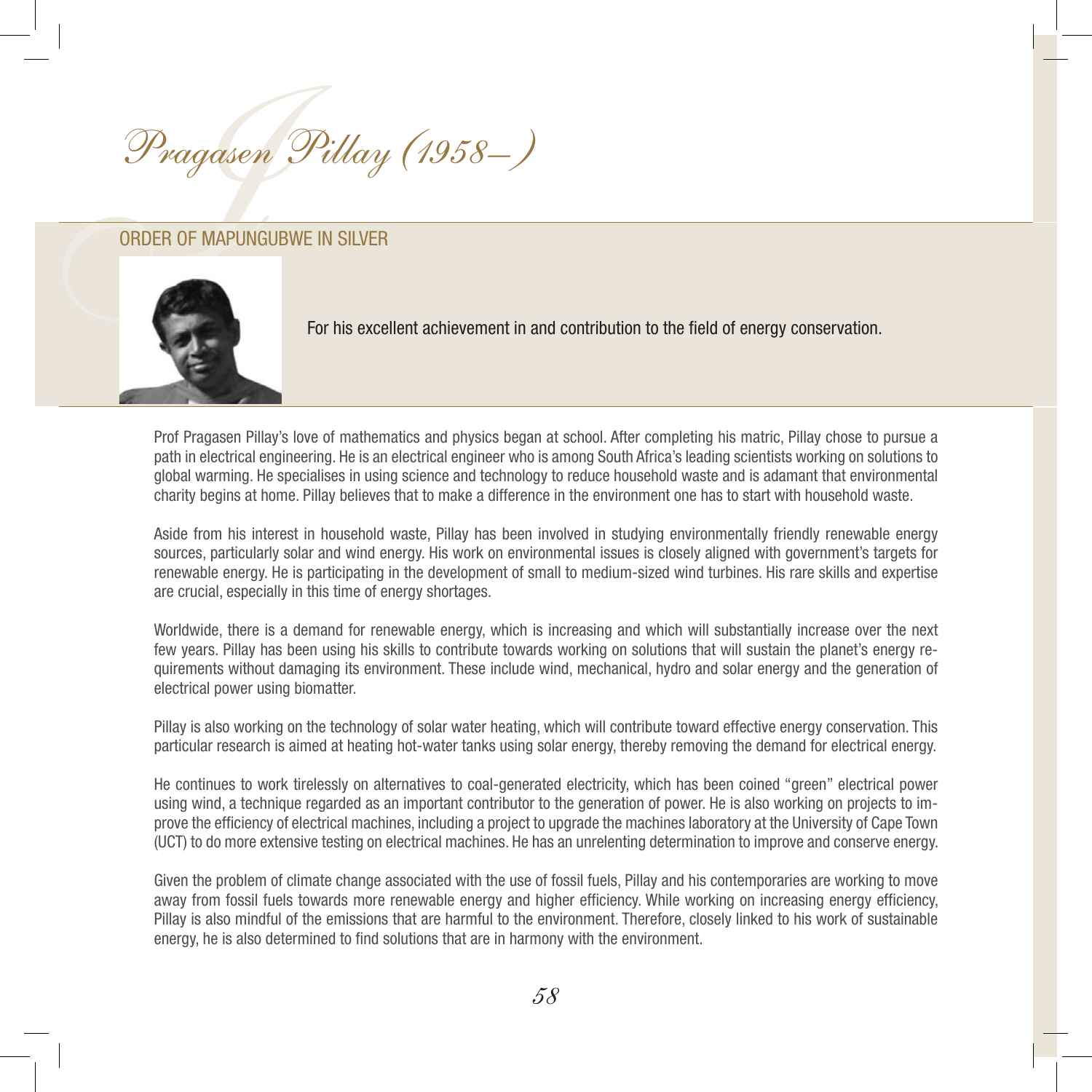His work has seen him walk off with the TW Kambule Award for senior black researchers over the past five to 10 years (Category H). Pillay received the award for his work on renewable-energy technology and for developing much-needed human-resource capacity in this area.

Prof Pragasen Pillay has risen from being an ordinary schoolboy to become one of the foremost engineering scientists in South Africa, not only contributing massively to the Government's policy of renewable energy but also putting South Africa on the world map.

Currently, Pillay teaches at both Clarkson University in New York and at UCT.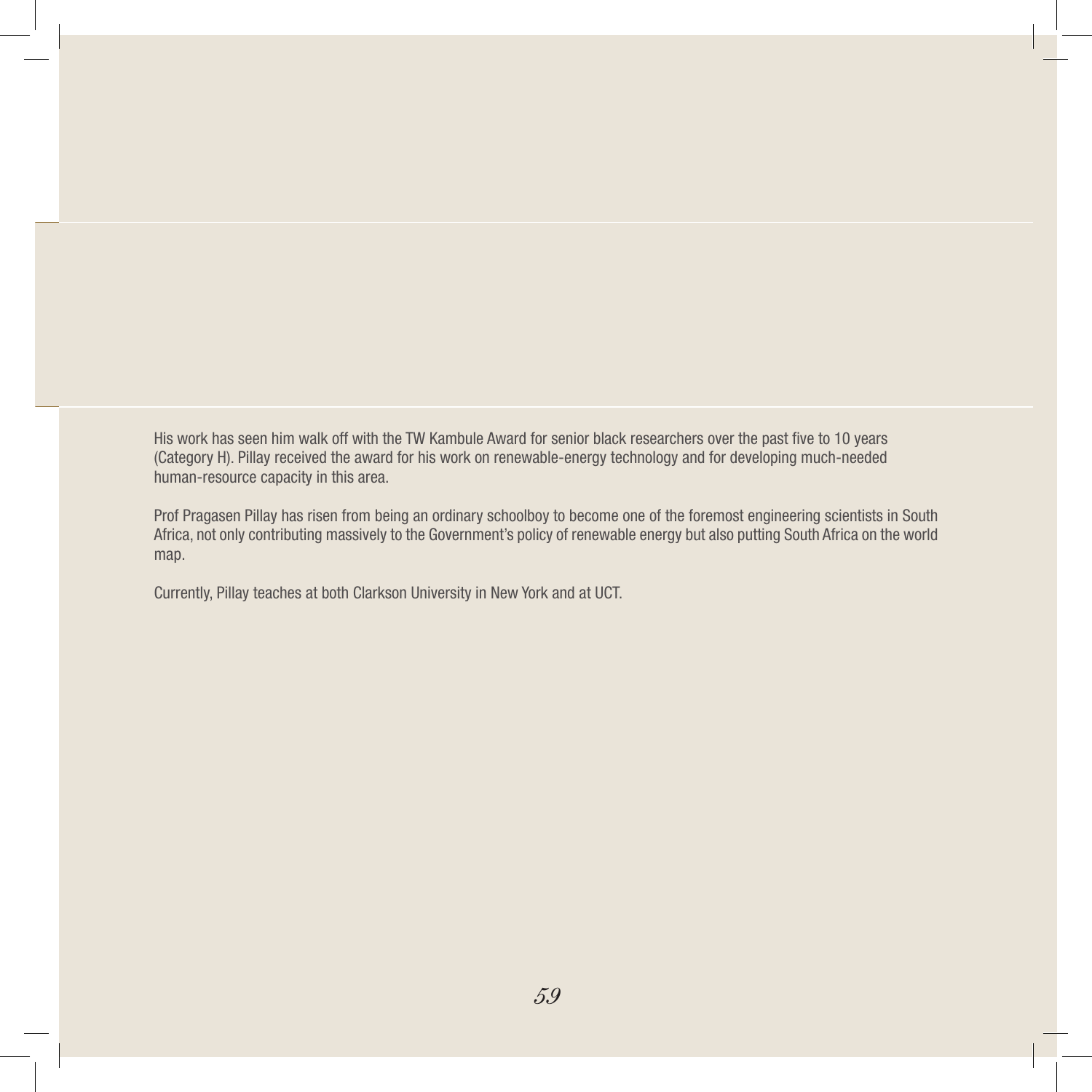



For her exceptional achievements in literature and contributing to the elimination of colonialism and apartheid.

Doris Lessing was born Doris May Tayler in Persia (now Iran) on 22 October 1919. The family moved to the British colony in Southern Rhodesia (now Zimbabwe).

Doris attended a convent school, but was later sent to an all-girls high school in the then capital of Salisbury, from which she soon dropped out at the age of 13. This was the end of her formal education and from then on, Lessing taught herself.

Lessing left home at 15 and took a job as a nursemaid. Her employer gave her books on politics and sociology to read. She also wrote stories, and sold two to magazines in South Africa.

In 1937, she moved to the then Salisbury. By 1949, she had moved to London where she published her first novel, *The Grass is Singing*, and began her career as professional writer.

Lessing's fiction is deeply autobiographical, much of it emerging out of her experiences in Africa. Drawing upon her childhood memories and her serious engagement with politics and social concerns, Lessing has written about the clash of cultures, the gross injustices of racial inequality, the struggle among opposing elements within an individual's own personality and the conflict between the individual conscience and the collective good. Her stories and novellas set in Africa, published during the 1950s and early 1960s, decry the dispossession of black Africans by white colonials, and expose the sterility of the white culture in southern Africa. In 1956, in response to Lessing's courageous outspokenness, she was declared a prohibited alien in both Southern Rhodesia and South Africa.

In the 1970s and 1980s, Lessing began to explore more fully the quasi-mystical insight Anna Wulf seems to reach by the end of *The Golden Notebook.*

Lessing's other novels include *The Good Terrorist* (1985) and *The Fifth Child* (1988). She also published two novels under the pseudonym Jane Somers *[The Diary of a Good Neighbour* (1983) and *If the Old Could ...* (1984)].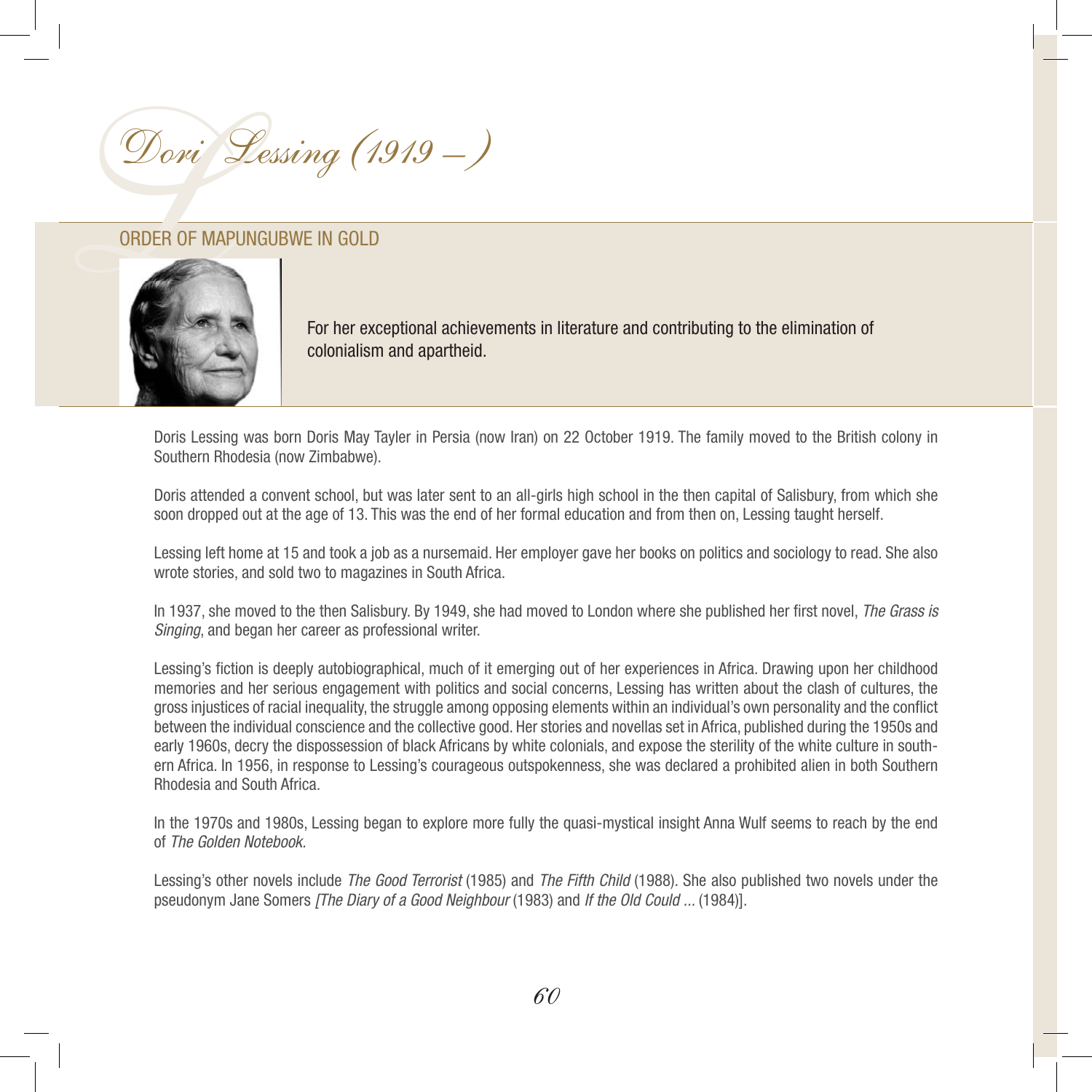In addition, she has written several non-fiction works, including books about cats, a love since childhood. *Under My Skin: Volume One of My Autobiography, to 1949* appeared in 1995 and received the James Tait Black Prize for best biography. She collaborated with illustrator Charlie Adlard to create the unique and unusual graphic novel, *Playing the Game*.

In 1996, her first novel in seven years, *Love Again*, was published by HarperCollins. She did not make any personal appearances to promote the book. Lessing was on the list of nominees for the Nobel Prize for Literature and Britain's Writer's Guild Award for Fiction in 1996.

Late in the year, HarperCollins published *Play with a Tiger and Other Plays,* a compilation of three of her plays: *Play with a Tiger, The Singing Door* and *Each His Own Wilderness*. In 1997, she collaborated with Philip Glass for the second time, providing the libretto for the opera *The Marriages between Zones Three, Four and Five*,which premiered in Heidelberg, Germany, in May. *Walking in the Shade*, the anxiously awaited second volume of her autobiography, was published in October and was nominated for the 1997 National Book Critics Circle Award in the Biography/Autobiography Category.

Her novel, titled *Mara and Dann*, was published in the United States of America (USA) in January 1999 and in the United Kingdom (UK) in April 1999. On 31 December 1999, in the UK's last Honours List before the new millennium, Lessing was appointed a Companion of Honour, an exclusive order for those who have done "conspicuous national service".

*Ben, in the World,* the sequel to *The Fifth Child* was published in the spring of 2000 in the UK and summer of 2000 in the USA. She was on the shortlist for the first Man Booker International Prize in 2005. In 2007, she was awarded the Nobel Prize for Literature.

With a fecund mind and concern for the human condition, Doris Lessing has unleashed her remarkable talent to raise deeper issues about the state of human society. She was able to transcend her colonial heritage to see the world in different terms. Her most recent novel is *Alfred and Emily*. She has announced that it is her final book.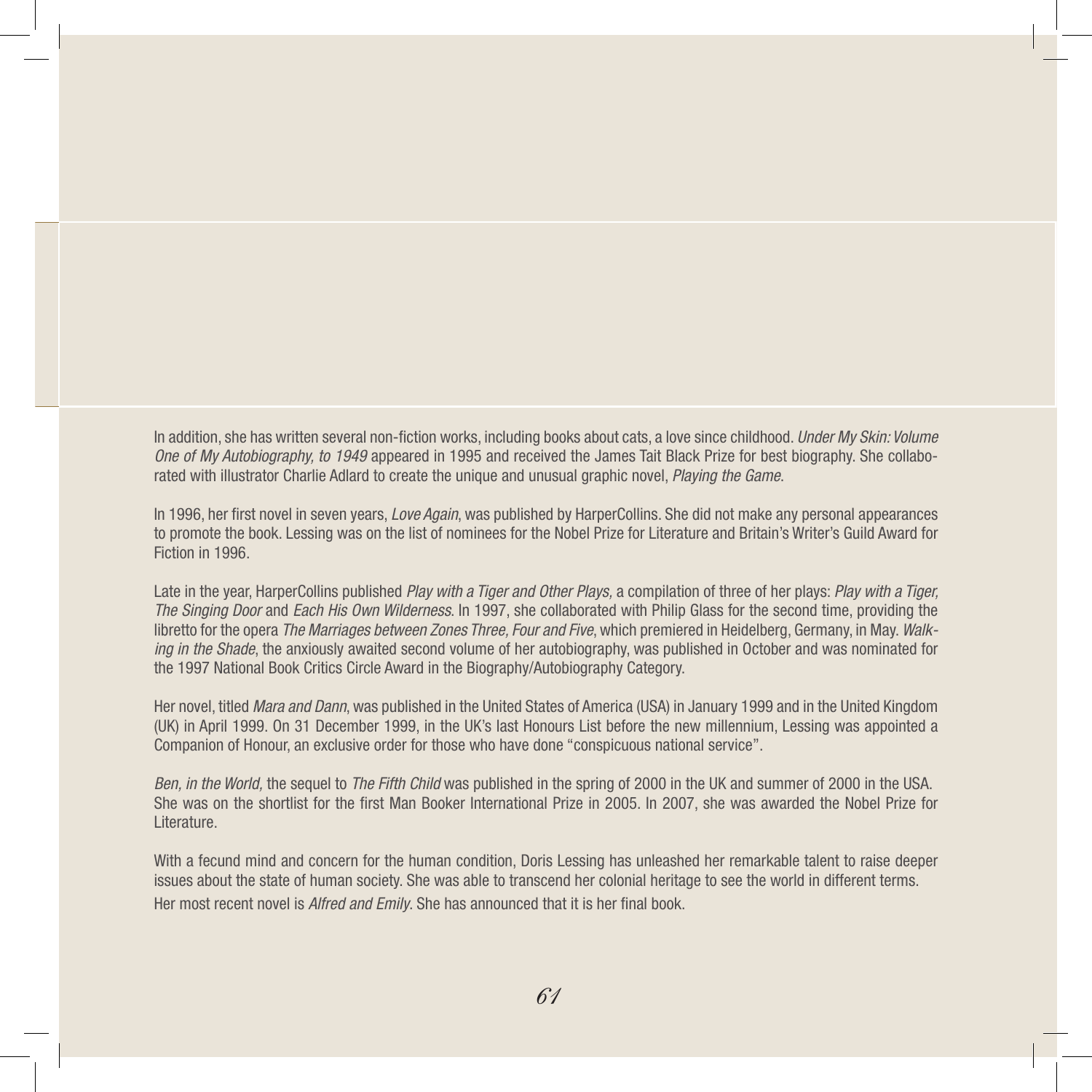Vengalil Krishnan O Vengalil Krishnan Krishna Menon (1897 – 1974)



For his excellent contribution to the fight against colonialism and the apartheid system in South Africa.

Vengalil Krishnan Krishna Menon was an Indian nationalist and politician born in 1897 at Panniyankara in Calicut, Kerala. Menon did his primary education in Tellicherry, after which he completed his BA degree at Presidency College, Chennai.

While in college, he started taking an active interest in the national movement and subsequently became attracted to theosophy.

In England, he worked hard for Indian independence as a journalist and secretary of the India League, and became associated with fellow Indian nationalist leader Jawaharlal Nehru. He was admitted to the English Bar in 1934, and was elected borough councillor of St Pancras, London, shortly after he had joined the Labour Party.

In 1947, after India gained independence, Menon was appointed high commissioner to the United Kingdom. He remained in this post until 1952. Worldly and well vested in international affairs, he led an Indian delegation to the United Nations (UN) between 1952 and 1962.

Menon had a keen understanding of the situation in South Africa, having been in close contact since the 1930s with Dr Yusuf Dadoo and other leaders of the South African Indian community. He encouraged them to build the unity of the Indian community with the African people in the common struggle against racist domination and made a significant contribution to the development of international solidarity with the South African liberation movement.

When the Indian Congress launched the passive resistance campaign in 1946, as head of the India League in London, he established a South Africa committee to publicise the struggles of the Indians as well as the African majority. He visited New York later that year as a member of the Indian delegation to the first session of the UN General Assembly. A joint delegation of the African National Congress and the Indian Passive Resistance Council arrived in New York to seek support. Menon spoke at a public meeting organised for them by the Council on African Affairs led by Mr Paul Robeson.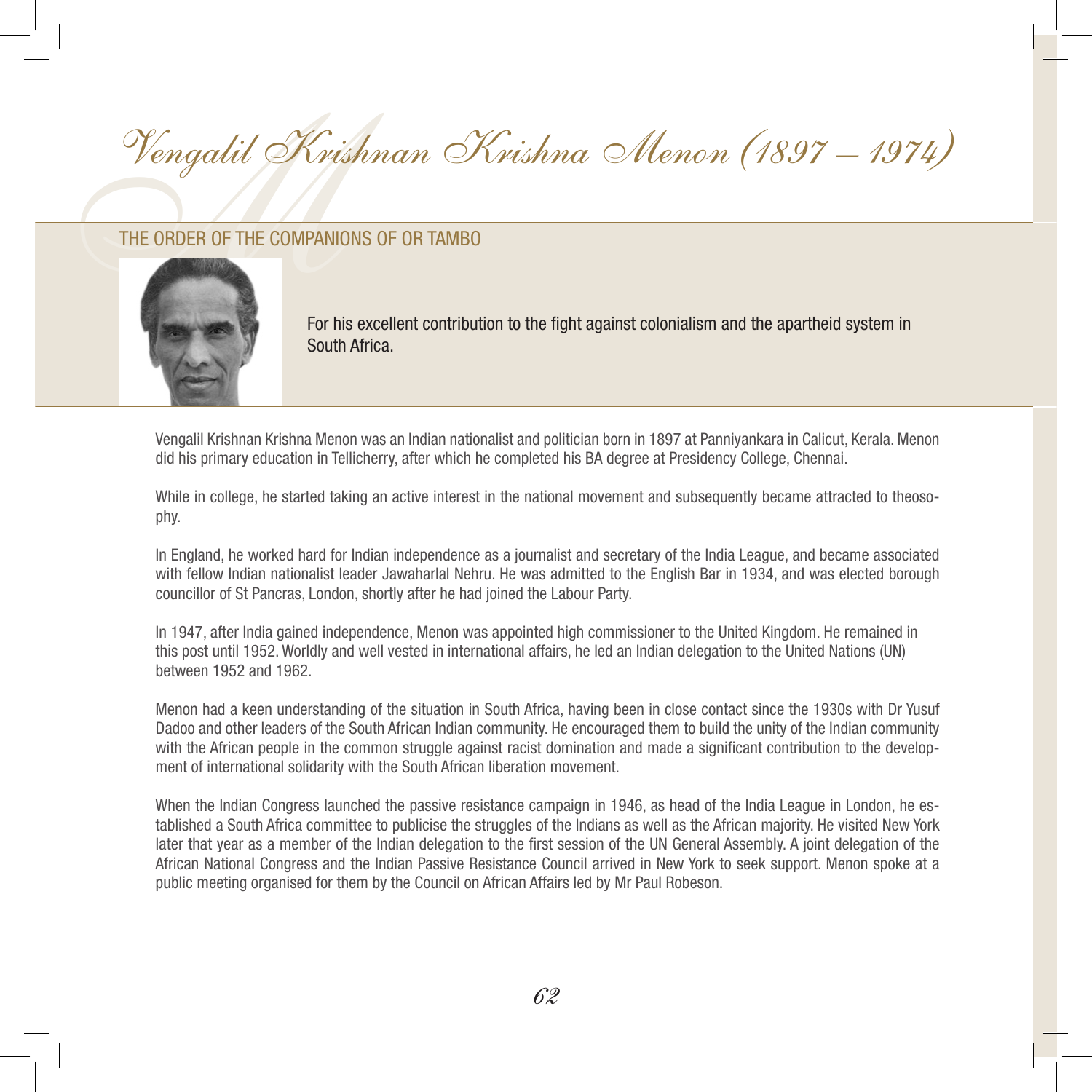Later, as high commissioner for India in London, he was able to help the South African freedom movement to stay in contact with Prime Minister Jawaharlal Nehru and the Indian Government.

His statements in the UN General Assembly, after he returned as head of the Indian delegation, reflected his intimate knowledge of the subject, his intense disdain for apartheid and his passionate support for the freedom movement.

In relation to the apartheid experiences of millions of oppressed South Africans, he declared on 15 November 1956:

"My government and my people are not without hope that the vast population of 10 million people, to all of whom that country belongs … will one day, however hard the road, however great the obstacle and however severe the prejudices, break the bonds that now bind them and become citizens of a civilised humanity. We hope that we shall be able to establish with them unbreakable bonds of friendship and fraternity."

Vengalil Krishnan Krishna Menon was a gallant soldier for human freedom. His unrelenting struggles for a free, non-racial, nonsexist, just and democratic South Africa through the UN exerted pressure on the apartheid state and ensured that apartheid remained on the international radar screen.

Menon died on 6 October 1974 in New Delhi.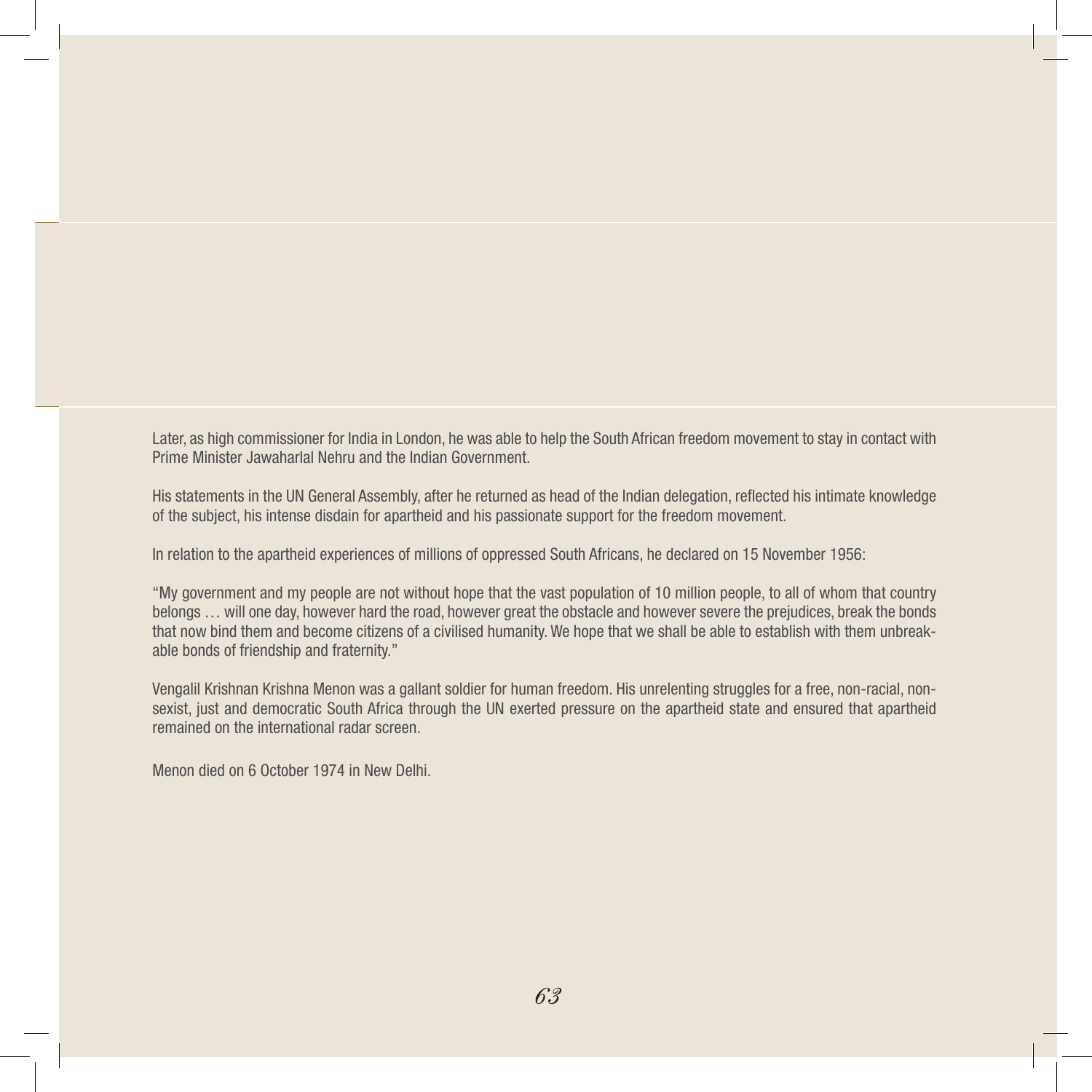National Orders of South Africa

## **HISTORY**

The birth of a new non-racial and non-sexist democracy in South Africa necessitated a critical review of the system of National Orders. The previous system consisted of one Decoration and four Orders whose symbolic aesthetic was representative of the past.

Seeking to move away from the past, in May 1998, the newly instituted President's Advisory Council on National Orders was given the task and responsibility to review the system of National Orders and Awards. To implement the task, a technical committee was constituted which embarked on an extensive and inclusive research process that involved public consultations, interviews with stakeholders on a national scale, group discussions focusing on alternative systems, the commissioning of historical research and the gathering of jewellery and medal designers to design new medals through a design brief.

As part of this process, the then Department of Arts, Culture, Science and Technology in co-operation with Government Communications (GCIS) investigated further symbols and symbolism in an attempt to capture the essence of a new aesthetic that will reflect the spirit of a new country. A panel of academics and specialists versed in indigenous symbols and symbolism was asked to identify key factors and elements that denote the collective and inclusive history and experience of Africa with South Africa as the main point of reference. The collective end result of this process resulted in the commissioning and ultimate design of the new National Orders.

### NATIONAL ORDERS

National Orders are the highest awards that a country, through its President, bestows on its citizens and eminent foreign nationals.The President as the fount (holder, cradle, main source) of honour in the country bestows these Orders and Decorations and is assisted by the Director-General in The Presidency, who is the Chancellor of National Orders, and the Advisory Council on National Orders, in the execution of this responsibility.

## CONTEXT

South Africa has taken many strides away from its past of exclusion and discrimination on the basis of sex, colour and creed. The country has been steadily moving forward in a direction that reasserts our humanity. In this march towards humanity, a new culture of human rights and a respect for the dignity of the human spirit have become characteristics of South Africa.

One of the symbolic moments of the exodus from the past was the raising of the new Flag in 1994. This moment aptly affirmed the pride and dignity of an unfolding country and a celebration of humanity. Another was the unveiling of the new Coat of Arms on 27 April 2000 that embraced the collective historical essence of the people of the country. In so doing, a new aesthetic that takes consideration of Africa and her symbols became part of the new culture that informs a South African rebirth.

The National Orders are awarded in the spirit of that rebirth.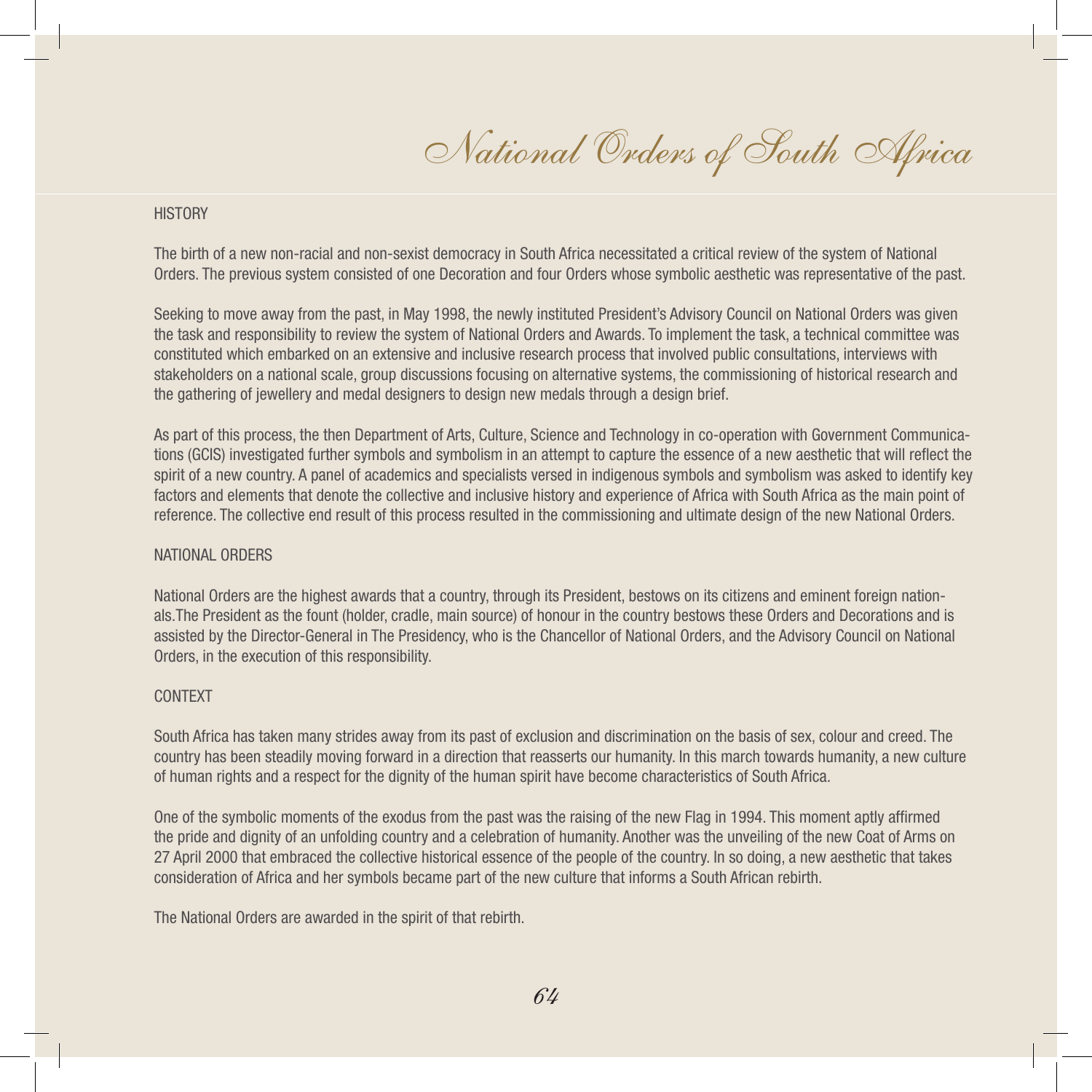The Order of Mendi for Bravery

The Order of Mendi for BraveryOn 21 February 1917, the ship SS Mendi sank in the cold waters of the English Channel near the Isle of Wight, after being struck by another ship in an unfortunate naval accident. On board were more than 600 black South African volunteer soldiers en route to France to assist in the Allied war effort during the First World War.

The soldiers, and their fellow white officers, having all assembled on deck of the badly listing ship and realising their imminent death because the portside lifeboats had been rendered unusable, began to sing and perform a traditional death dance. Legend has it that they bravely resigned themselves to their fate and continued to sing before the vessel plunged to the seabed.

In honour of the fearless men of the SS Mendi, this Order is awarded for acts of bravery.

Fittingly, the central motif of the design of this Order is the oval shape of a traditional African shield, usually made from animal hide woven into a rigid and durable armour and used for protection in close combat. The band, which renders the shape of the shield, is punctuated with the spoor of the lion, representing vigilance, power and bravery, and symbolising South Africa's efforts at protecting its borders and the country. The band is criss-crossed with the tips and bases of a knobkierrie and a spear, traditional symbols of defence and honour.

The central image within the shield is an image of the SS Mendi sailing on the waters of the English Channel. The depiction of the blue crane in flight above the SS Mendi symbolises the departing souls of the drowned soldiers. The feathers of the blue crane were traditionally conferred to adorn brave warriors during the time of colonial wars.

The central image is sealed above by a green emerald which is surrounded on three sides by renditions of the bitter aloe, a hardy indigenous South African plant used in traditional medicine. The three bitter aloes represent resilience and survival and also serve as symbolic directional pointers, showing the way when rendering assistance to those in need during natural disasters.

The Order of Mendi Decoration for Bravery award comprises three elements: a neck badge (a gold, silver or bronze medallion on a neck band); a miniature (a miniature gold, silver or bronze medallion for wearing as a brooch or on the breast pocket) and a lapel rosette (also in gold, silver or bronze).

Recipients of this award are entitled to indicate that they have been invested with the relevant category of the Order by the use of the following post-nominal letters:

- OMBG for recipients of the Order of Mendi for Bravery (gold)
- OMBS for recipients of the Order of Mendi for Bravery (silver)
- OMBB for recipients of the Order of Mendi for Bravery (bronze).

Awards of the Order of Mendi Decoration for Bravery are made to South Africans who have performed acts of bravery. The act of bravery may have occurred anywhere in the world. This order is awarded in gold for exceptional acts of bravery in which awardees would have placed their lives in great danger or may have lost their lives in their efforts to save lives or property, in silver, for extraordinary acts of bravery through which recipients' lives were placed in great danger while saving or trying to rescue persons or property, and in bronze for outstanding acts of bravery through which their lives were endangered while saving or trying to rescue persons or property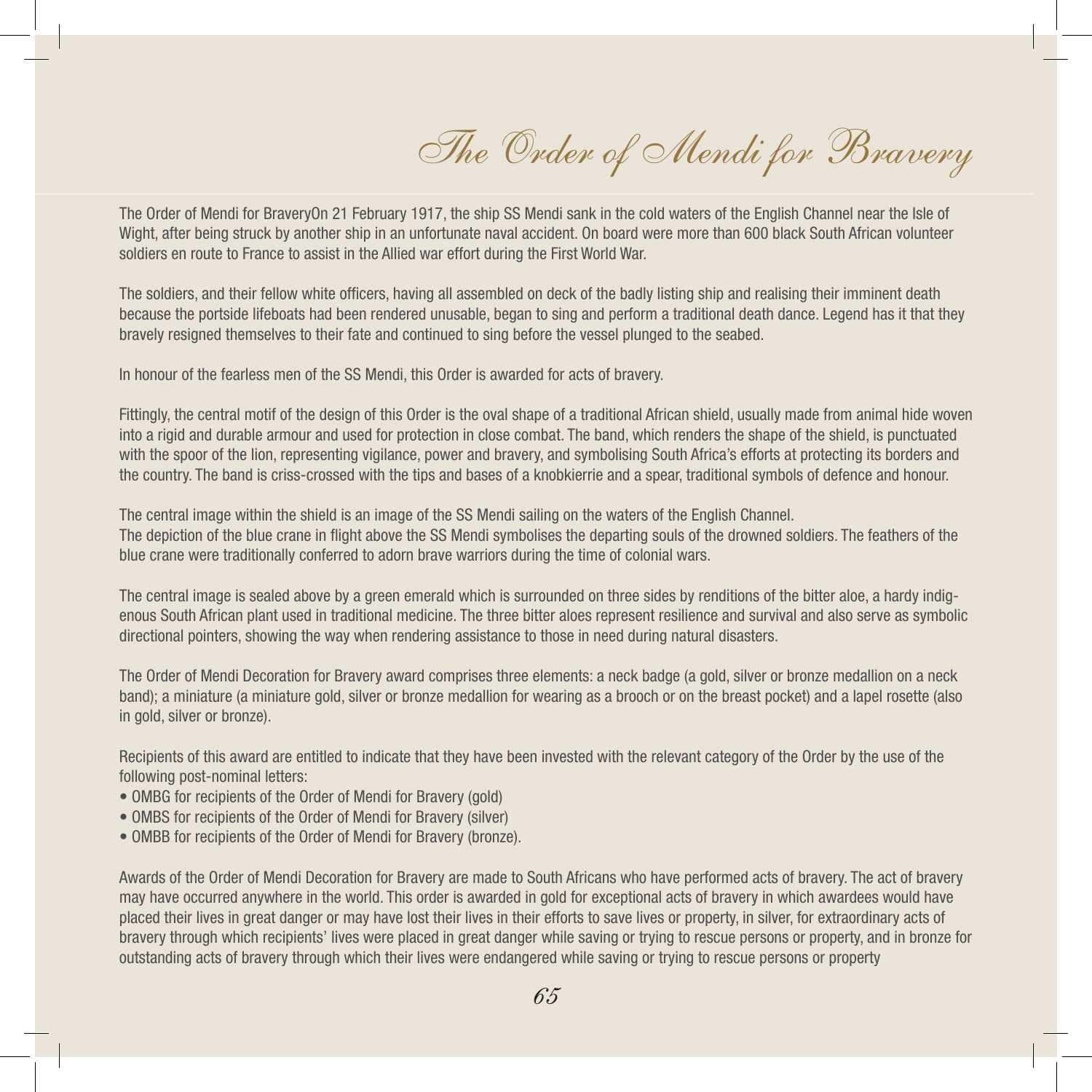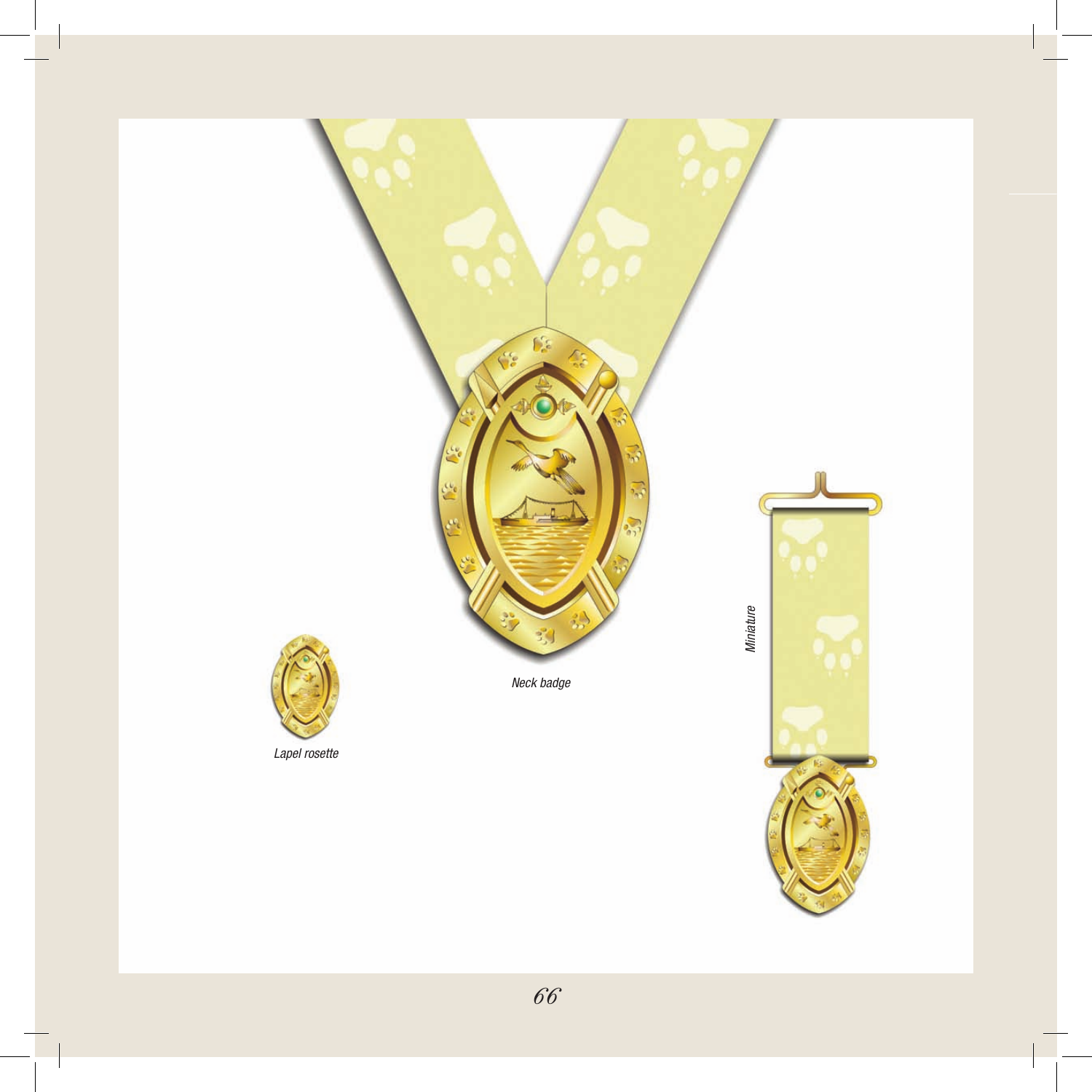The Order of Ikhamanga

The beautiful and unique ikhamanga flower (more commonly known as the strelitzia, crane or bird of paradise flower) has become one of the world's most well-known flowers. Perhaps less known is the fact that it is indigenous to South Africa where it grows wild in the Eastern Cape. The ikhamanga is the central motif of the Order of Ikhamanga and symbolises the unique beauty of the achievements of South Africans in the creative fields of arts, culture, literature, music, journalism and sport.

At the centre of this design is depicted one of the Lydenburg Heads – ancient terracotta masks found near the town of Lydenburg. Masks are traditional symbols of theatre and denote the visual, creative and performing arts. Below the mask is an illustration of the drum, which is also a universal representation of the arts, here symbolising excellence in communication and cultural expression.

Above the mask is the stylised crest revealing the rays of the sun. The crest exemplifies a feathered headdress worn by performers, royalty and respected people, while the rays of the sun denote power, glory, illumination and vitality. Both interpretations symbolise the achievements of performers in the arts.

The central image is partially circumscribed by concentric circles signifying veneration of sporting achievement, and symbolising the acknowledgement of exceptional achievement in various sporting and cultural activities.

To the sides of the drum at the base of the central image are two roads disappearing into the horizon suggesting that all roads lead to and from Africa, the Cradle of Humanity. They symbolise the long, hard road to achievement, excellence and success.

An award of the Order of Ikhamanga comprises three elements: a neck badge (a gold, silver or bronze medallion on a neck band); a miniature (a miniature gold, silver or bronze medallion for wearing as a brooch or on the breast pocket) and a lapel rosette (also in gold, silver or bronze).

Awardees of this Order are entitled to indicate that they have received the award in the relevant category through the use of the following post-nominal letters:

- OIG for recipients of the Order of Ikhamanga (gold)
- OIS for recipients of the Order of Ikhamanga (silver)
- OIB for recipients of the Order of Ikhamanga (bronze).

The Order of Ikhamanga is awarded to South African citizens who have excelled in the fields of arts, culture, literature, music, journalism or sport.

This award is made in three categories. For exceptional achievement, the Order is awarded in gold. It is awarded in silver for excellent achievement, and in bronze for outstanding achievement.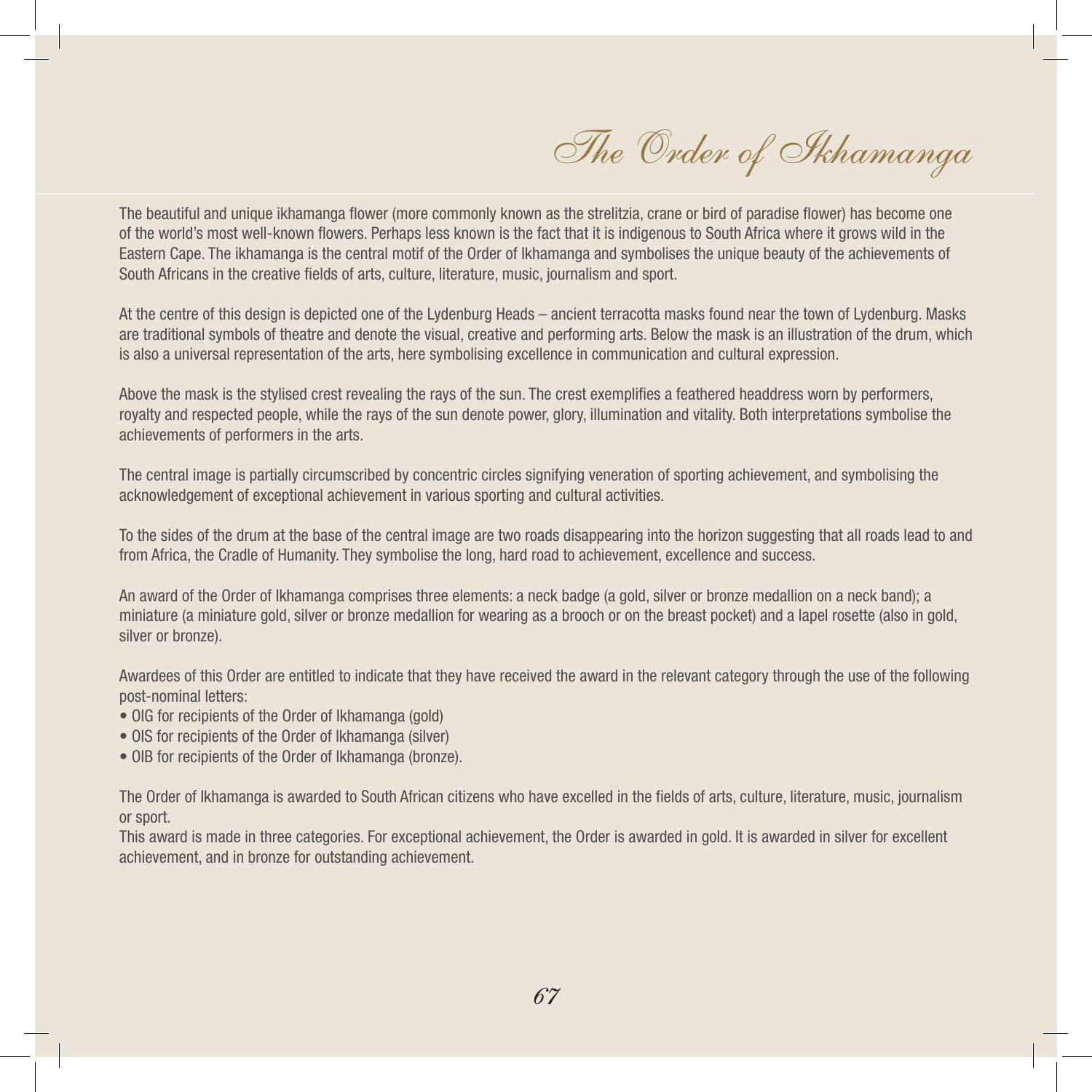

*Neck badge*



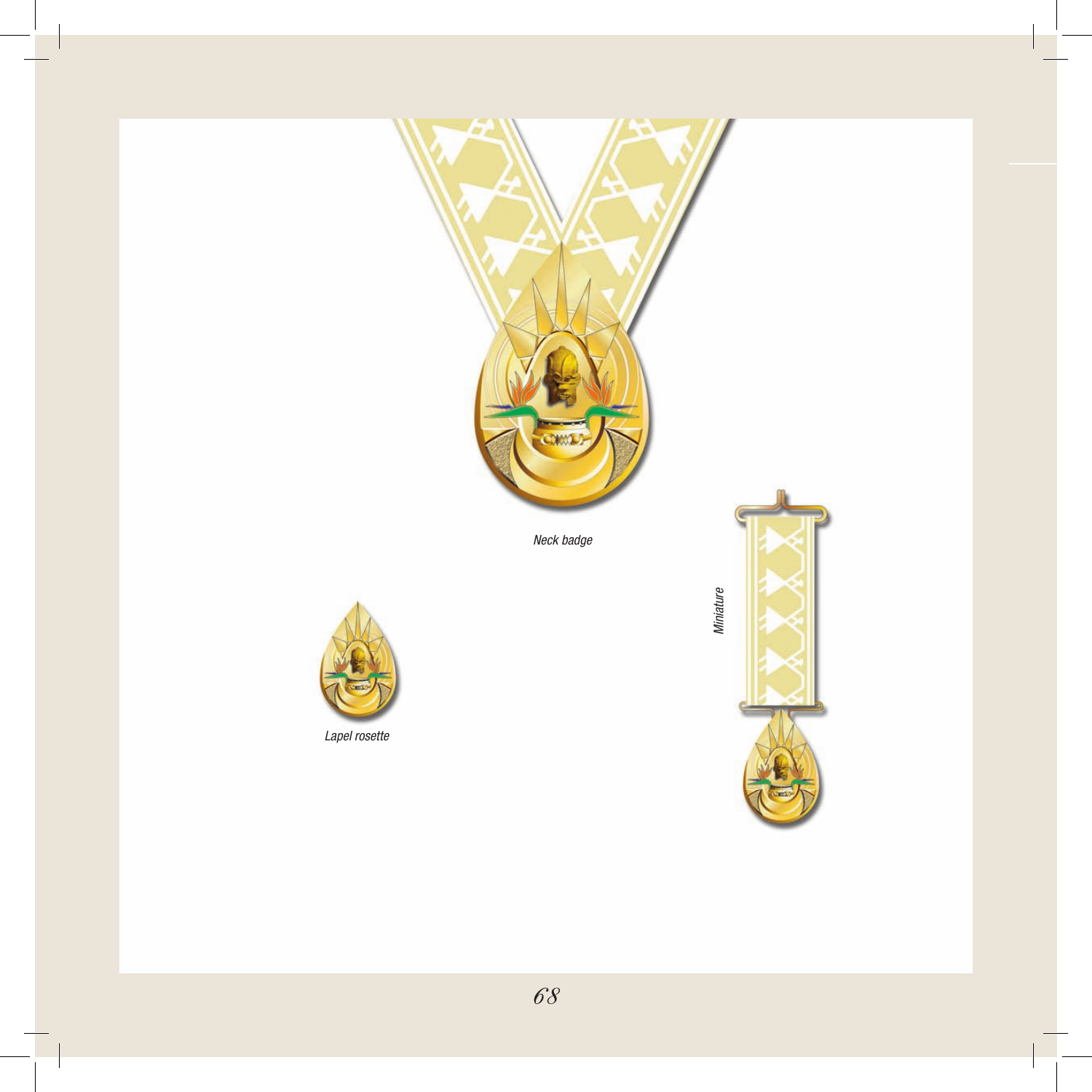The Order of Mapungubwe

The central motif for this Order is Mapungubwe. A millennium ago, the amazing Kingdom of Mapungubwe existed in the northern corner of South Africa. It comprised a sophisticated state system, with highly developed agriculture, mining and metallurgy industries. The Kingdom traded with countries as far afield as China. According to the Archaeology Department at the University of the Witwatersrand, Mapungubwe represented "the most complex society in southern Africa". It is reputed to be the origin of the people, culture and foundation for the achievements of Great Zimbabwe.

Mapungubwe Hill is a sandstone hill located on a mudstone deposit in the northern part of the Limpopo province, known for its arid subtropical climate and erratic summer rains. Out of this seeming barrenness, like an oasis in the desert, there blossomed the complexed and highly developed state and culture, centred around a thriving town built on and around Mapungubwe Hill, which served as the capital of the ancient Mapungubwe Kingdom.

The artefacts found on Mapungubwe Hill serve as futher design elements for the Order named after it. Foregrounded on Mapungubwe Hill is the famous Mapungubwe rhino, a figurine made of high-quality gold foil formed around a soft core (probably sculpted wood), which was found on the hill and is treasured at the University of Pretoria.

The bottom segment of the design represents the skill and craft of smelting, smithing, pottery and ceramics. At the base of this segment is a fire representing the furnace used to purify and temper metal and fire pottery. The furnace also evokes the life-sustaining properties of fire, harnessed by humankind since the Iron Age to provide warmth and sustenance. Fire thus represents the advancement of humankind.

Above the furnace, at the centre of the lower segment, is a decorated and overflowing urn representing the pots used to melt gold or iron ore. The urn overflows and divides symmetrically to merge into two ornately turned Mapungubwe sceptres – based on real artefacts found on the hill – which hem the urn in on both sides.

The overflow of the urn symbolises abundance of wealth, excellence, the earliest achievements in metallurgy and the first advances in science and artistic expression.

The sheer opulence and majesty of the shape of the Mapungubwe sceptre and the extremely delicate craftsmanship of the Mapungubwe rhino reflect remarkable workmanship, very rare by the standards of the time. Arising as it did from application and knowledge, the message is that South Africa and its people can prosper, regardless of the conditions in which they find themselves.

Awardees of this Order receive three elements: a neck badge (a platinum, gold, silver or bronze medallion on a neck band); a miniature (a miniature platinum, gold, silver or bronze medallion for wearing as a brooch or on the breast pocket); and a platinum, gold, silver or bronze lapel rosette.

Recipients of the Order are entitled to indicate that they have been invested with the relevant category of the Order by the use of the following post-nominal letters:

- OMP for recipients of the Order of Mapungubwe (platinum)
- OMG for recipients of the Order of Mapungubwe (gold)
- OMS for recipients of the Order of Mapungubwe (silver)
- OMB for recipients of the Order of Mapungubwe (bronze).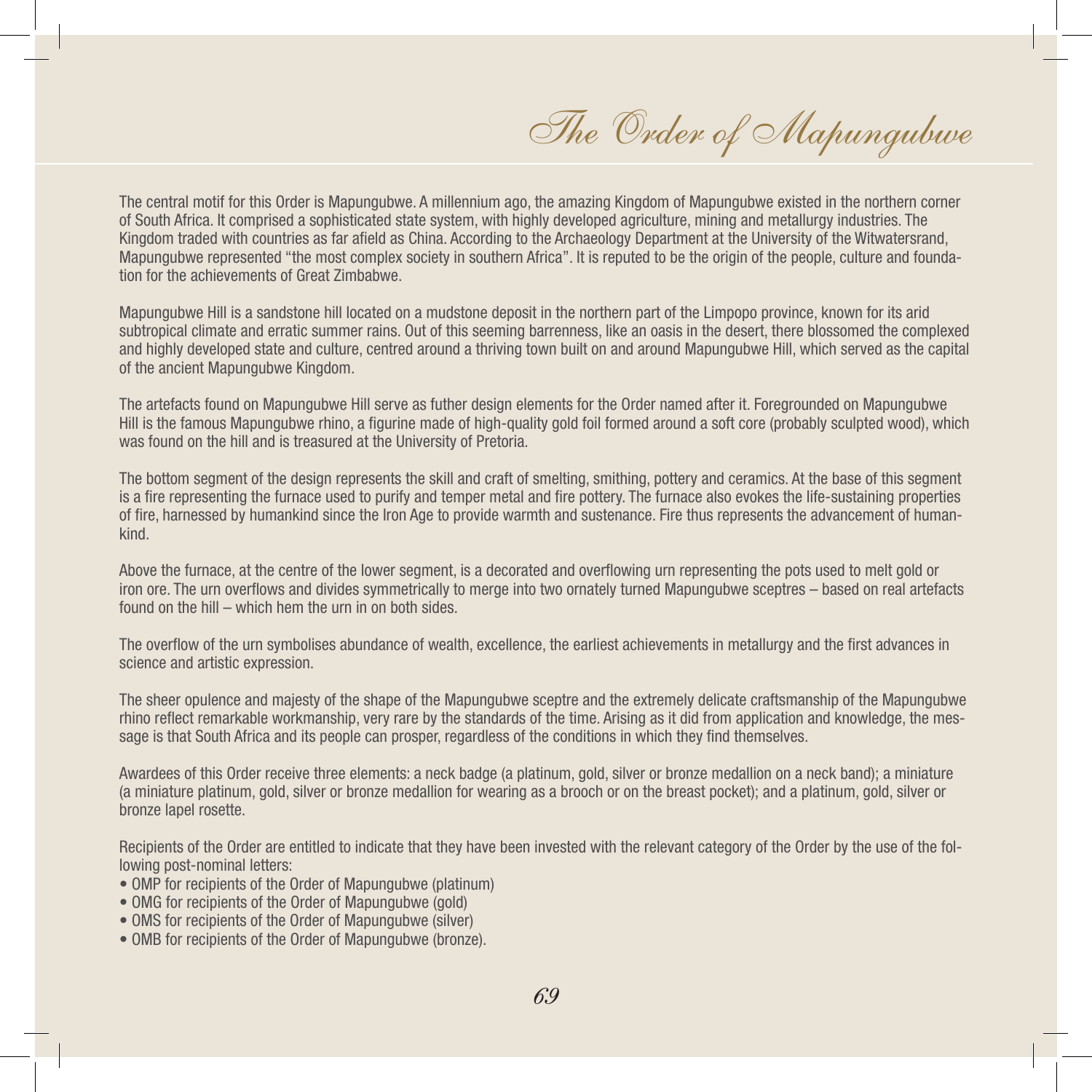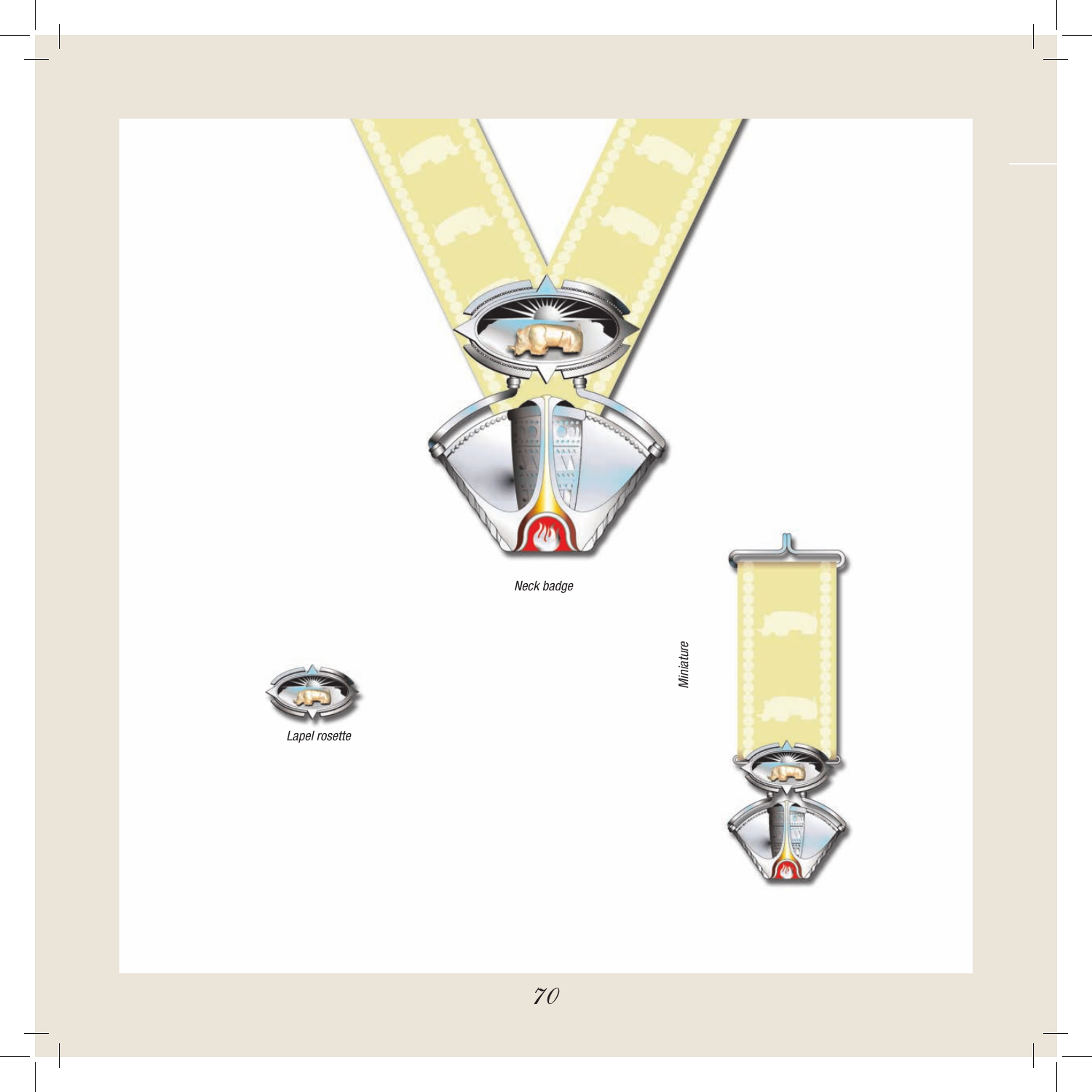The Order of the Companion of OR Tambo

The late Oliver Reginald Tambo played a central role in the freedom struggle against Apartheid, and dedicated his life to overthrowing the Apartheid regime. He was known for his gentle character and compassionate qualities. His leadership of the struggle against Apartheid, at an international level, galvanised world opinion against the Apartheid regime. His benevolence and personal concern for the plight of freedom fighters and their conditions in the field endeared him to thousands of liberation fighters.

The Order of the Companions of O R Tambo is awarded in three categories to eminent foreign nationals for friendship shown to South Africa. It is therefore concerned primarily with matters of peace, co-operation, international solidarity and support and is integral to the execution of South Africa's international and multilateral relations.

### **Imagery**

In the design of the main badge of this Order, the enveloping and watchful eye of the majola, symbolises the active expression of solidarity and support for South Africa.

The majola (mole snake), which, in African mythology, visits babies in a spirit of benevolence. The snake comes as a friend and protector to prepare the baby for a successful and safe adult life. The mole snake can be aggressive and can give painful bites but is non-venomous. The majola's visitation is seen as an active expression of solidarity and support, encouraging long-term success of the young and, by extension, the human race.

In the centre is a tomoye of four sections, inspired by the universal ying and yang that speak of a meeting point for diverse spiritual energies. This is enclosed by north and south pointers representing the relationship between countries of the north and countries of the south.

The Order of the Companions of O R Tambo comprises four elements: a neck badge (a gold, silver or bronze medallion on a neck band); a miniature (a miniature gold, silver or bronze medallion for wearing as a brooch or on the breast pocket); a lapel rosette (also in gold, silver or bronze) and a wooden ceremonial staff incorporating an entwined mole snake. The stick, carved out of dark, indigenous wood, symbolises appreciation for the support and solidarity shown, and also symbolising a commitment to support and stand by the recipient in return.

The Supreme Companion of O R Tambo in gold, is awarded to those who have actively promoted the interests and aspirations of South Africa through excellent co-operation and active expression of solidarity and support. The Grand Companion of O R Tambo in silver, is awarded to those who have actively promoted the interests and aspirations of South Africa through outstanding co-operation, solidarity and support. The Companion of O R Tambo in bronze is awarded to those who have actively promoted the interests and aspirations of the Republic through co-operation, solidarity and support.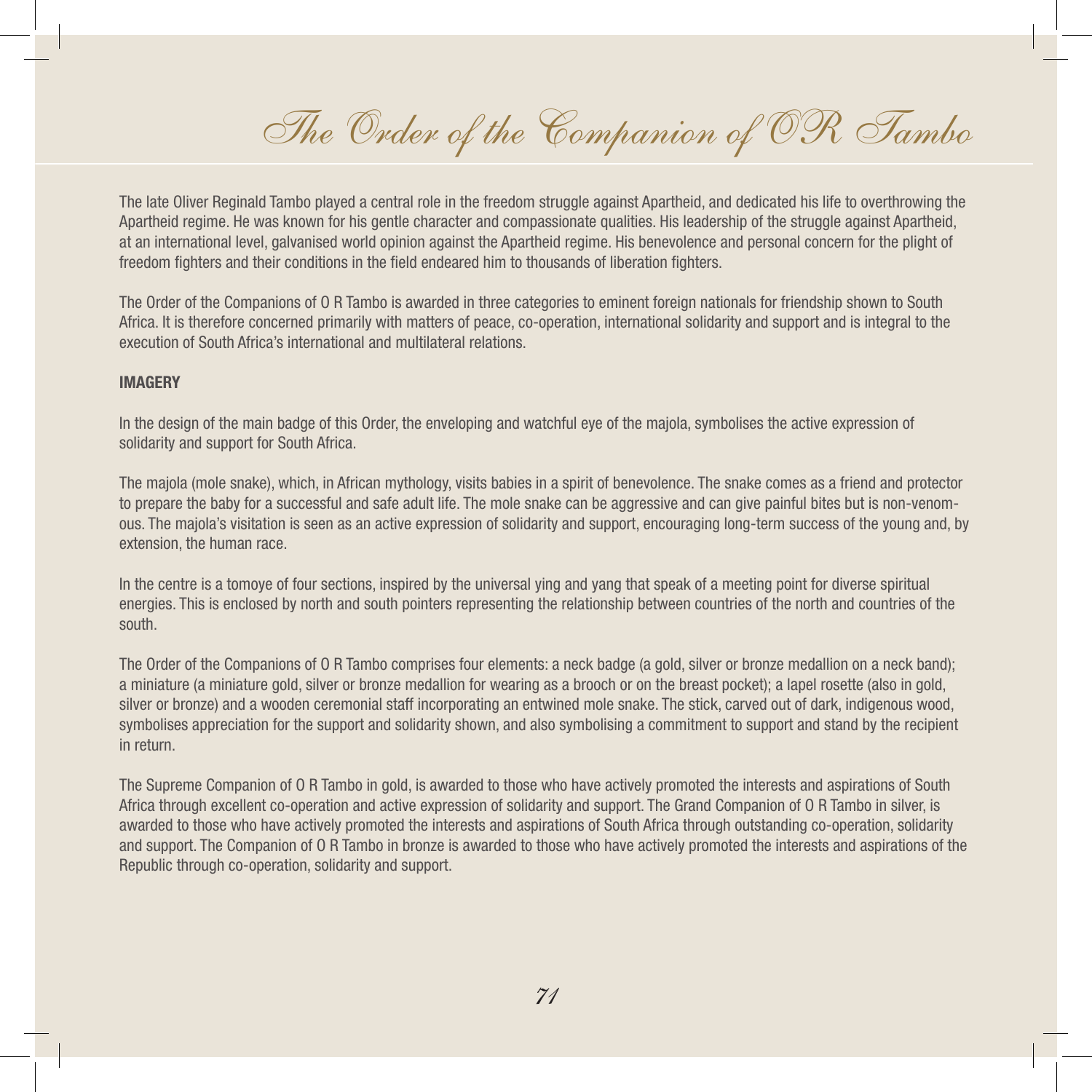